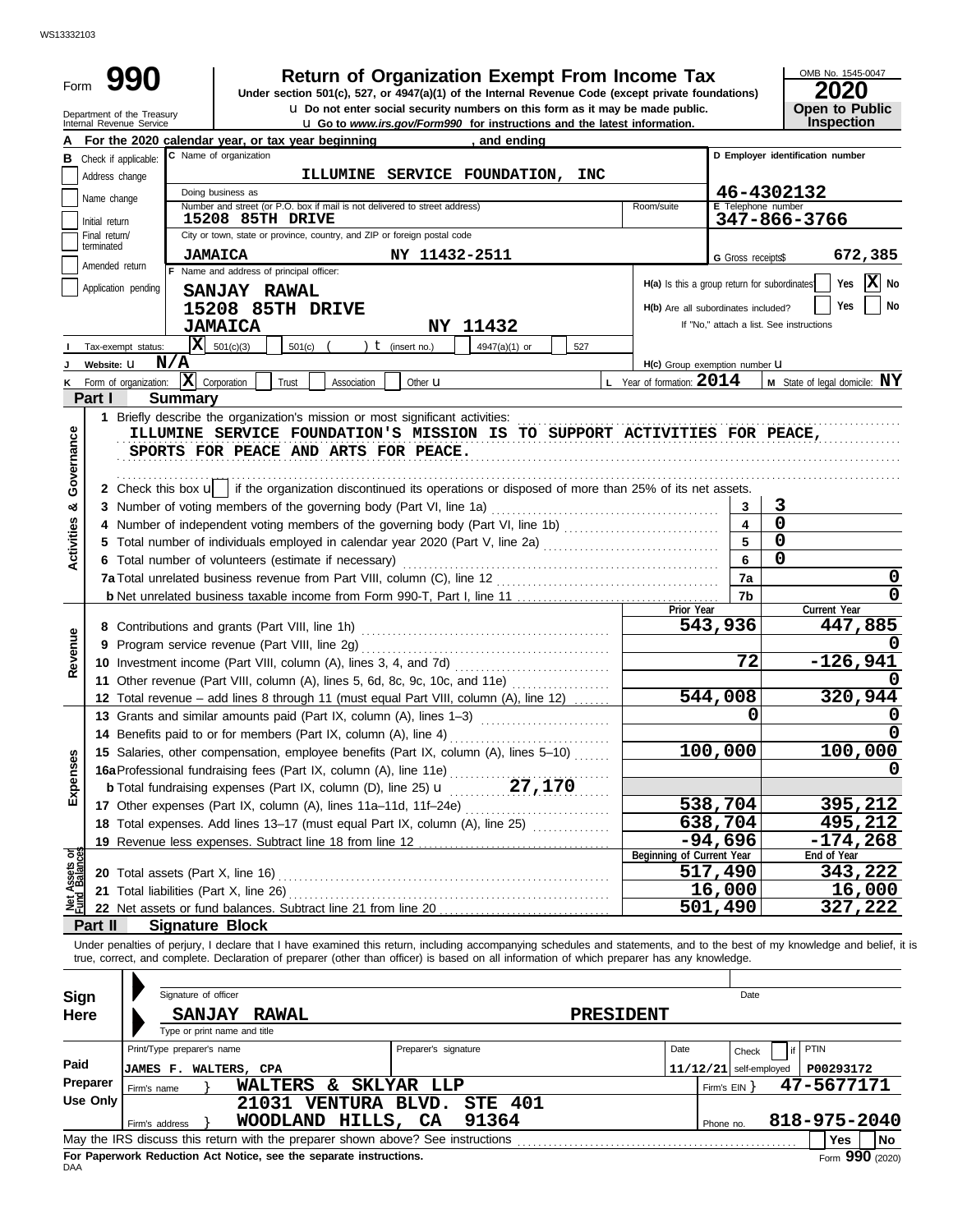| Form 990 (2020) ILLUMINE SERVICE FOUNDATION, INC                                                                                                                                     | 46-4302132                                                                                                                                                                                                                                                                                              | Page 2                       |
|--------------------------------------------------------------------------------------------------------------------------------------------------------------------------------------|---------------------------------------------------------------------------------------------------------------------------------------------------------------------------------------------------------------------------------------------------------------------------------------------------------|------------------------------|
| <b>Statement of Program Service Accomplishments</b><br>Part III                                                                                                                      |                                                                                                                                                                                                                                                                                                         |                              |
| 1 Briefly describe the organization's mission:                                                                                                                                       |                                                                                                                                                                                                                                                                                                         |                              |
| SPORTS FOR PEACE AND ARTS FOR PEACE.                                                                                                                                                 | ILLUMINE SERVICE FOUNDATION'S MISSION IS TO SUPPORT ACTIVITIES FOR PEACE,                                                                                                                                                                                                                               |                              |
|                                                                                                                                                                                      |                                                                                                                                                                                                                                                                                                         |                              |
| Did the organization undertake any significant program services during the year which were not listed on the<br>$\mathbf{2}$<br>If "Yes," describe these new services on Schedule O. |                                                                                                                                                                                                                                                                                                         | Yes $X$ No                   |
| Did the organization cease conducting, or make significant changes in how it conducts, any program<br>3<br>services?                                                                 |                                                                                                                                                                                                                                                                                                         | $\Box$ Yes $\overline{X}$ No |
| If "Yes," describe these changes on Schedule O.                                                                                                                                      |                                                                                                                                                                                                                                                                                                         |                              |
| 4<br>the total expenses, and revenue, if any, for each program service reported.                                                                                                     | Describe the organization's program service accomplishments for each of its three largest program services, as measured by<br>expenses. Section 501(c)(3) and 501(c)(4) organizations are required to report the amount of grants and allocations to others,                                            |                              |
| 412, 161 including grants of \$ (Code: 1991) (Expenses \$ 1, 1991) 412, 161 including grants of \$ 2, 1991)                                                                          | ) (Revenue \$<br>THE ORGANIZATION IS FUNDING A DOCUMENTARY FILM ON NATIVE AMERCIAN FOOD<br>SOVEREIGNTY ("GATHER") TO BE RELEASED IN 2020. THE FILM EXPLORES NATIVE<br>AMERICAN CULINARY TRADITIONS, FORAGING PRACTICES AND HUNTING- WITH A<br>SPECIFIC FOCUS ON THE APACHE, LAKOTA AND YUROK HISTORIES. |                              |
|                                                                                                                                                                                      |                                                                                                                                                                                                                                                                                                         |                              |
|                                                                                                                                                                                      |                                                                                                                                                                                                                                                                                                         |                              |
|                                                                                                                                                                                      |                                                                                                                                                                                                                                                                                                         |                              |
|                                                                                                                                                                                      |                                                                                                                                                                                                                                                                                                         |                              |
|                                                                                                                                                                                      |                                                                                                                                                                                                                                                                                                         |                              |
|                                                                                                                                                                                      |                                                                                                                                                                                                                                                                                                         |                              |
|                                                                                                                                                                                      |                                                                                                                                                                                                                                                                                                         |                              |
|                                                                                                                                                                                      | N/A                                                                                                                                                                                                                                                                                                     |                              |
|                                                                                                                                                                                      |                                                                                                                                                                                                                                                                                                         |                              |
|                                                                                                                                                                                      |                                                                                                                                                                                                                                                                                                         |                              |
|                                                                                                                                                                                      |                                                                                                                                                                                                                                                                                                         |                              |
|                                                                                                                                                                                      |                                                                                                                                                                                                                                                                                                         |                              |
|                                                                                                                                                                                      |                                                                                                                                                                                                                                                                                                         |                              |
|                                                                                                                                                                                      |                                                                                                                                                                                                                                                                                                         |                              |
|                                                                                                                                                                                      |                                                                                                                                                                                                                                                                                                         |                              |
|                                                                                                                                                                                      |                                                                                                                                                                                                                                                                                                         |                              |
|                                                                                                                                                                                      |                                                                                                                                                                                                                                                                                                         |                              |
| 4c (Code:<br>$(1, 1, 1, 1, 1)$ (Expenses \$<br>N/A                                                                                                                                   | including grants of\$<br>) (Revenue \$                                                                                                                                                                                                                                                                  |                              |
|                                                                                                                                                                                      |                                                                                                                                                                                                                                                                                                         |                              |
|                                                                                                                                                                                      |                                                                                                                                                                                                                                                                                                         |                              |
|                                                                                                                                                                                      |                                                                                                                                                                                                                                                                                                         |                              |
|                                                                                                                                                                                      |                                                                                                                                                                                                                                                                                                         |                              |
|                                                                                                                                                                                      |                                                                                                                                                                                                                                                                                                         |                              |
|                                                                                                                                                                                      |                                                                                                                                                                                                                                                                                                         |                              |
|                                                                                                                                                                                      |                                                                                                                                                                                                                                                                                                         |                              |
|                                                                                                                                                                                      |                                                                                                                                                                                                                                                                                                         |                              |
|                                                                                                                                                                                      |                                                                                                                                                                                                                                                                                                         |                              |
| 4d Other program services (Describe on Schedule O.)                                                                                                                                  |                                                                                                                                                                                                                                                                                                         |                              |
| (Expenses \$<br>including grants of\$                                                                                                                                                | (Revenue \$                                                                                                                                                                                                                                                                                             |                              |
| າ<br>41<br>Total program service expenses u                                                                                                                                          |                                                                                                                                                                                                                                                                                                         |                              |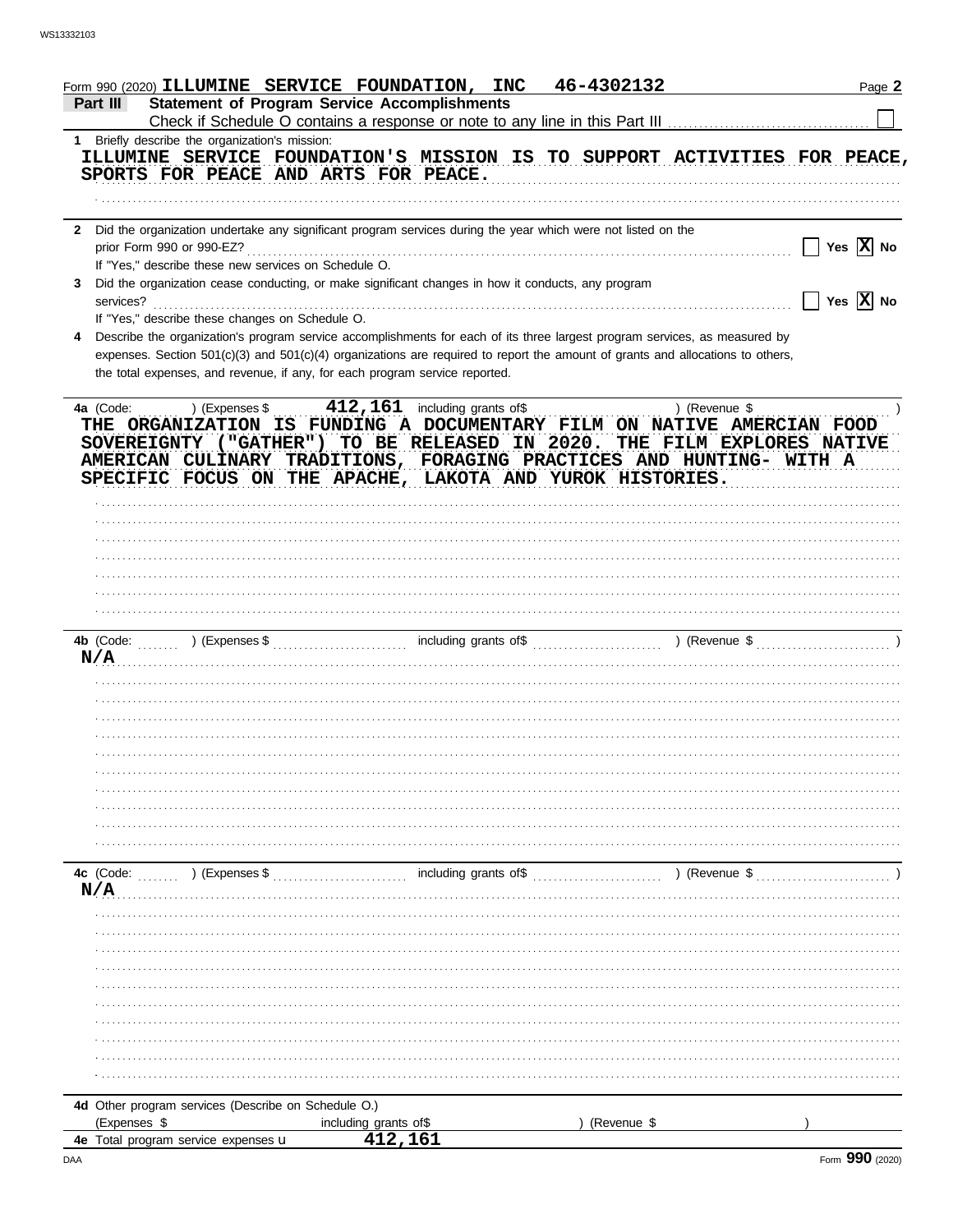# **Form 990 (2020) ILLUMINE SERVICE FOUNDATION, INC 46-4302132** Page 3

|     | <b>Checklist of Required Schedules</b><br><b>Part IV</b>                                                                |                 |             |             |
|-----|-------------------------------------------------------------------------------------------------------------------------|-----------------|-------------|-------------|
|     |                                                                                                                         |                 | Yes         | <b>No</b>   |
| 1   | Is the organization described in section $501(c)(3)$ or $4947(a)(1)$ (other than a private foundation)? If "Yes,"       |                 |             |             |
|     | complete Schedule A                                                                                                     | 1               | X           |             |
| 2   |                                                                                                                         | $\mathbf{2}$    | $\mathbf x$ |             |
| 3   | Did the organization engage in direct or indirect political campaign activities on behalf of or in opposition to        |                 |             |             |
|     | candidates for public office? If "Yes," complete Schedule C, Part I                                                     | 3               |             | X           |
| 4   | Section 501(c)(3) organizations. Did the organization engage in lobbying activities, or have a section 501(h)           |                 |             |             |
|     | election in effect during the tax year? If "Yes," complete Schedule C, Part II                                          | 4               |             | X           |
| 5   | Is the organization a section $501(c)(4)$ , $501(c)(5)$ , or $501(c)(6)$ organization that receives membership dues,    |                 |             |             |
|     | assessments, or similar amounts as defined in Revenue Procedure 98-19? If "Yes," complete Schedule C, Part III          | 5               |             | X           |
| 6   | Did the organization maintain any donor advised funds or any similar funds or accounts for which donors                 |                 |             |             |
|     | have the right to provide advice on the distribution or investment of amounts in such funds or accounts? If             |                 |             |             |
|     | "Yes," complete Schedule D, Part I                                                                                      | 6               |             | X           |
| 7   | Did the organization receive or hold a conservation easement, including easements to preserve open space,               |                 |             |             |
|     | the environment, historic land areas, or historic structures? If "Yes," complete Schedule D, Part II                    | 7               |             | X           |
| 8   | Did the organization maintain collections of works of art, historical treasures, or other similar assets? If "Yes,"     |                 |             |             |
|     | complete Schedule D, Part III                                                                                           | 8               |             | X           |
| 9   | Did the organization report an amount in Part X, line 21, for escrow or custodial account liability, serve as a         |                 |             |             |
|     | custodian for amounts not listed in Part X; or provide credit counseling, debt management, credit repair, or            |                 |             |             |
|     | debt negotiation services? If "Yes," complete Schedule D, Part IV                                                       | 9               |             | X           |
| 10  | Did the organization, directly or through a related organization, hold assets in donor-restricted endowments            |                 |             |             |
|     | or in quasi endowments? If "Yes," complete Schedule D, Part V                                                           | 10              |             | X           |
| 11  | If the organization's answer to any of the following questions is "Yes," then complete Schedule D, Parts VI,            |                 |             |             |
|     | VII, VIII, IX, or X as applicable.                                                                                      |                 |             |             |
| а   | Did the organization report an amount for land, buildings, and equipment in Part X, line 10? If "Yes,"                  |                 |             |             |
|     | complete Schedule D, Part VI                                                                                            | 11a             |             | X           |
| b   | Did the organization report an amount for investments—other securities in Part X, line 12, that is 5% or more           |                 |             |             |
|     | of its total assets reported in Part X, line 16? If "Yes," complete Schedule D, Part VII                                | 11b             |             | X           |
| c   | Did the organization report an amount for investments—program related in Part X, line 13, that is 5% or more            |                 |             |             |
|     | of its total assets reported in Part X, line 16? If "Yes," complete Schedule D, Part VIII                               | 11c             |             | X           |
| d   | Did the organization report an amount for other assets in Part X, line 15, that is 5% or more of its total assets       |                 |             |             |
|     | reported in Part X, line 16? If "Yes," complete Schedule D, Part IX                                                     |                 | X           |             |
|     | Did the organization report an amount for other liabilities in Part X, line 25? If "Yes," complete Schedule D, Part X   | 11d<br>11e      | $\mathbf X$ |             |
| е   |                                                                                                                         |                 |             |             |
| f   | Did the organization's separate or consolidated financial statements for the tax year include a footnote that addresses |                 |             |             |
|     | the organization's liability for uncertain tax positions under FIN 48 (ASC 740)? If "Yes," complete Schedule D, Part X  | 11f             |             | X           |
|     | 12a Did the organization obtain separate, independent audited financial statements for the tax year? If "Yes," complete |                 |             |             |
|     | Schedule D, Parts XI and XII                                                                                            | 12a             |             | х           |
| b   | Was the organization included in consolidated, independent audited financial statements for the tax year? If            |                 |             |             |
|     | "Yes," and if the organization answered "No" to line 12a, then completing Schedule D, Parts XI and XII is optional      | 12 <sub>b</sub> |             | X           |
| 13  |                                                                                                                         | 13              |             | $\mathbf X$ |
| 14a | Did the organization maintain an office, employees, or agents outside of the United States?                             | 14a             |             | X           |
| b   | Did the organization have aggregate revenues or expenses of more than \$10,000 from grantmaking,                        |                 |             |             |
|     | fundraising, business, investment, and program service activities outside the United States, or aggregate               |                 |             |             |
|     |                                                                                                                         | 14b             |             | X           |
| 15  | Did the organization report on Part IX, column (A), line 3, more than \$5,000 of grants or other assistance to or       |                 |             |             |
|     | for any foreign organization? If "Yes," complete Schedule F, Parts II and IV                                            | 15              |             | X           |
| 16  | Did the organization report on Part IX, column (A), line 3, more than \$5,000 of aggregate grants or other              |                 |             |             |
|     |                                                                                                                         | 16              |             | X           |
| 17  | Did the organization report a total of more than \$15,000 of expenses for professional fundraising services on          |                 |             |             |
|     |                                                                                                                         | 17              |             | X           |
| 18  | Did the organization report more than \$15,000 total of fundraising event gross income and contributions on             |                 |             |             |
|     | Part VIII, lines 1c and 8a? If "Yes," complete Schedule G, Part II                                                      | 18              |             | <u>x</u>    |
| 19  | Did the organization report more than \$15,000 of gross income from gaming activities on Part VIII, line 9a?            |                 |             |             |
|     |                                                                                                                         | 19              |             | X           |
| 20a |                                                                                                                         | 20a             |             | X           |
| b   |                                                                                                                         | 20 <sub>b</sub> |             |             |
| 21  | Did the organization report more than \$5,000 of grants or other assistance to any domestic organization or             |                 |             |             |
|     |                                                                                                                         | 21              |             | X           |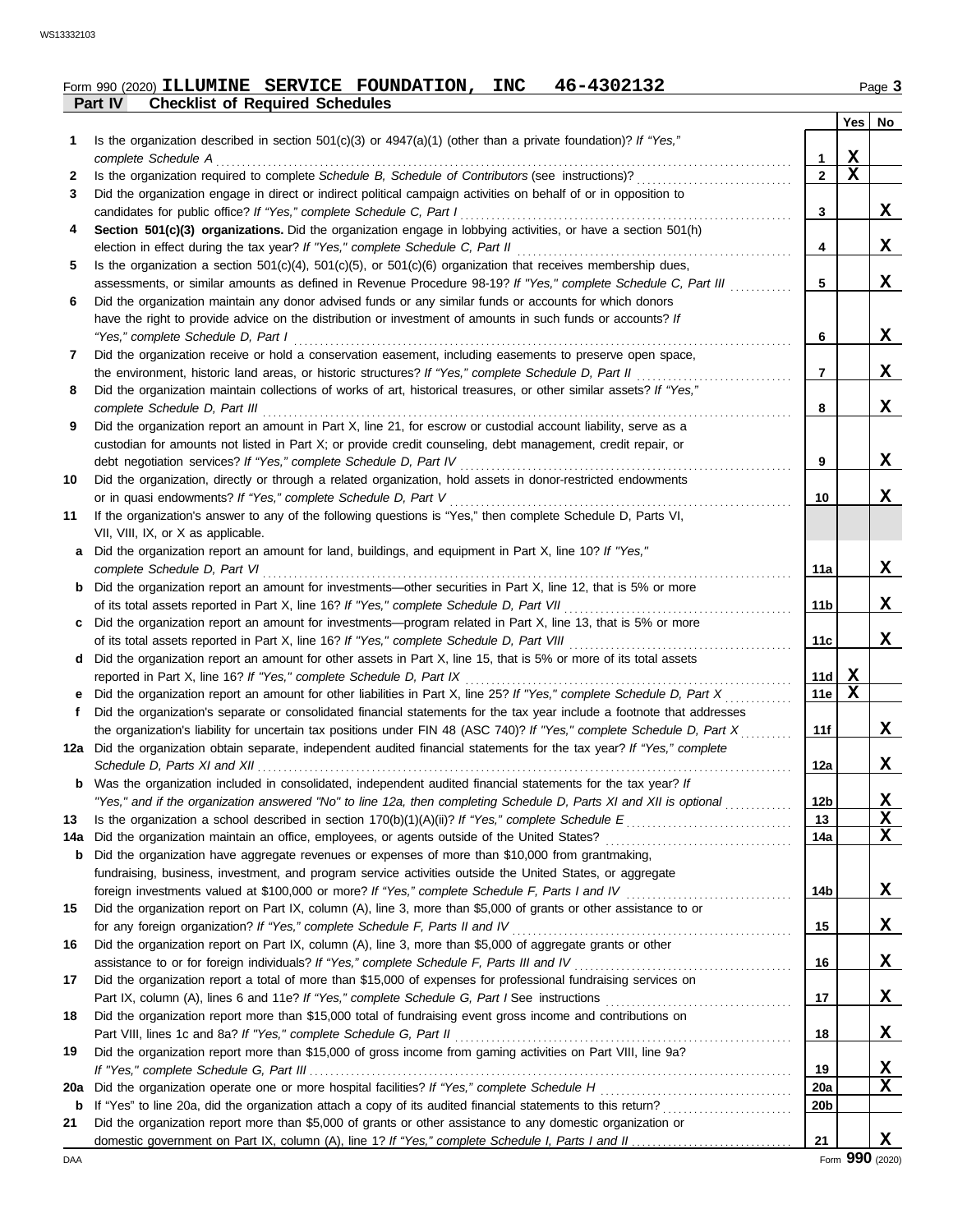|  |                                                            | Form 990 (2020) ILLUMINE SERVICE FOUNDATION, INC 46-4302132 | Page 4 |
|--|------------------------------------------------------------|-------------------------------------------------------------|--------|
|  | <b>Part IV</b> Checklist of Required Schedules (continued) |                                                             |        |

|          |                                                                                                                                                                                                                            |                 | Yes $ $          | No.         |  |  |  |  |
|----------|----------------------------------------------------------------------------------------------------------------------------------------------------------------------------------------------------------------------------|-----------------|------------------|-------------|--|--|--|--|
| 22       | Did the organization report more than \$5,000 of grants or other assistance to or for domestic individuals on                                                                                                              |                 |                  |             |  |  |  |  |
|          | Part IX, column (A), line 2? If "Yes," complete Schedule I, Parts I and III                                                                                                                                                | 22              |                  | X           |  |  |  |  |
| 23       | Did the organization answer "Yes" to Part VII, Section A, line 3, 4, or 5 about compensation of the                                                                                                                        |                 |                  |             |  |  |  |  |
|          | organization's current and former officers, directors, trustees, key employees, and highest compensated                                                                                                                    |                 |                  |             |  |  |  |  |
|          | employees? If "Yes," complete Schedule J                                                                                                                                                                                   | 23              |                  | X           |  |  |  |  |
|          | 24a Did the organization have a tax-exempt bond issue with an outstanding principal amount of more than                                                                                                                    |                 |                  |             |  |  |  |  |
|          | \$100,000 as of the last day of the year, that was issued after December 31, 2002? If "Yes," answer lines 24b                                                                                                              | 24a             |                  | X           |  |  |  |  |
| b        | Did the organization invest any proceeds of tax-exempt bonds beyond a temporary period exception?                                                                                                                          | 24b             |                  |             |  |  |  |  |
| c        | Did the organization maintain an escrow account other than a refunding escrow at any time during the year                                                                                                                  |                 |                  |             |  |  |  |  |
|          | to defease any tax-exempt bonds?                                                                                                                                                                                           | 24c             |                  |             |  |  |  |  |
| d        |                                                                                                                                                                                                                            | 24d             |                  |             |  |  |  |  |
|          | 25a Section 501(c)(3), 501(c)(4), and 501(c)(29) organizations. Did the organization engage in an excess benefit                                                                                                           |                 |                  |             |  |  |  |  |
|          | transaction with a disqualified person during the year? If "Yes," complete Schedule L, Part I                                                                                                                              | 25a             |                  | X           |  |  |  |  |
| b        | Is the organization aware that it engaged in an excess benefit transaction with a disqualified person in a prior                                                                                                           |                 |                  |             |  |  |  |  |
|          | year, and that the transaction has not been reported on any of the organization's prior Forms 990 or 990-EZ?                                                                                                               |                 |                  |             |  |  |  |  |
|          | If "Yes," complete Schedule L, Part I                                                                                                                                                                                      | 25b             |                  | X           |  |  |  |  |
| 26       | Did the organization report any amount on Part X, line 5 or 22, for receivables from or payables to any current<br>or former officer, director, trustee, key employee, creator or founder, substantial contributor, or 35% |                 |                  |             |  |  |  |  |
|          | controlled entity or family member of any of these persons? If "Yes," complete Schedule L, Part II                                                                                                                         |                 |                  |             |  |  |  |  |
| 27       | Did the organization provide a grant or other assistance to any current or former officer, director, trustee, key                                                                                                          | 26              |                  | X           |  |  |  |  |
|          | employee, creator or founder, substantial contributor or employee thereof, a grant selection committee                                                                                                                     |                 |                  |             |  |  |  |  |
|          | member, or to a 35% controlled entity (including an employee thereof) or family member of any of these                                                                                                                     |                 |                  |             |  |  |  |  |
|          | persons? If "Yes," complete Schedule L, Part III                                                                                                                                                                           | 27              |                  | X           |  |  |  |  |
| 28       | Was the organization a party to a business transaction with one of the following parties (see Schedule L, Part                                                                                                             |                 |                  |             |  |  |  |  |
|          | IV instructions, for applicable filing thresholds, conditions, and exceptions):                                                                                                                                            |                 |                  |             |  |  |  |  |
| a        | A current or former officer, director, trustee, key employee, creator or founder, or substantial contributor? If                                                                                                           |                 |                  |             |  |  |  |  |
|          |                                                                                                                                                                                                                            | 28a             |                  | X           |  |  |  |  |
| b        |                                                                                                                                                                                                                            | 28b             |                  | $\mathbf x$ |  |  |  |  |
| c        | A 35% controlled entity of one or more individuals and/or organizations described in lines 28a or 28b? If                                                                                                                  | 28c             |                  | <u>x</u>    |  |  |  |  |
|          |                                                                                                                                                                                                                            |                 |                  |             |  |  |  |  |
| 29<br>30 | Did the organization receive contributions of art, historical treasures, or other similar assets, or qualified                                                                                                             | 29              |                  | $\mathbf X$ |  |  |  |  |
|          |                                                                                                                                                                                                                            | 30              |                  | X           |  |  |  |  |
| 31       | Did the organization liquidate, terminate, or dissolve and cease operations? If "Yes," complete Schedule N, Part I                                                                                                         | 31              |                  | $\mathbf x$ |  |  |  |  |
| 32       | Did the organization sell, exchange, dispose of, or transfer more than 25% of its net assets? If "Yes,"                                                                                                                    |                 |                  |             |  |  |  |  |
|          | complete Schedule N, Part II                                                                                                                                                                                               | 32              |                  | X           |  |  |  |  |
| 33       | Did the organization own 100% of an entity disregarded as separate from the organization under Regulations                                                                                                                 |                 |                  |             |  |  |  |  |
|          | sections 301.7701-2 and 301.7701-3? If "Yes," complete Schedule R, Part I                                                                                                                                                  | 33              |                  | X           |  |  |  |  |
| 34       | Was the organization related to any tax-exempt or taxable entity? If "Yes," complete Schedule R, Part II, III,                                                                                                             |                 |                  |             |  |  |  |  |
|          | or IV, and Part V, line 1                                                                                                                                                                                                  | 34              |                  | <u>x</u>    |  |  |  |  |
| 35a      |                                                                                                                                                                                                                            | 35a             |                  | $\mathbf x$ |  |  |  |  |
| b        | If "Yes" to line 35a, did the organization receive any payment from or engage in any transaction with a                                                                                                                    | 35 <sub>b</sub> |                  |             |  |  |  |  |
| 36       | Section 501(c)(3) organizations. Did the organization make any transfers to an exempt non-charitable                                                                                                                       |                 |                  |             |  |  |  |  |
|          | related organization? If "Yes," complete Schedule R, Part V, line 2                                                                                                                                                        | 36              |                  | X           |  |  |  |  |
| 37       | Did the organization conduct more than 5% of its activities through an entity that is not a related organization                                                                                                           |                 |                  |             |  |  |  |  |
|          | and that is treated as a partnership for federal income tax purposes? If "Yes," complete Schedule R, Part VI                                                                                                               | 37              |                  | X           |  |  |  |  |
| 38       | Did the organization complete Schedule O and provide explanations in Schedule O for Part VI, lines 11b and                                                                                                                 |                 |                  |             |  |  |  |  |
|          | 19? Note: All Form 990 filers are required to complete Schedule O.                                                                                                                                                         | 38              | $\mathbf X$      |             |  |  |  |  |
|          | Statements Regarding Other IRS Filings and Tax Compliance<br>Part V                                                                                                                                                        |                 |                  |             |  |  |  |  |
|          |                                                                                                                                                                                                                            |                 |                  |             |  |  |  |  |
|          |                                                                                                                                                                                                                            |                 | Yes <sub>l</sub> | No          |  |  |  |  |
| 1a       | 1<br>Enter the number reported in Box 3 of Form 1096. Enter -0- if not applicable <i>minimization</i><br>1a                                                                                                                |                 |                  |             |  |  |  |  |
| b        | 0<br>1 <sub>b</sub><br>Enter the number of Forms W-2G included in line 1a. Enter -0- if not applicable                                                                                                                     |                 |                  |             |  |  |  |  |
| c        | Did the organization comply with backup withholding rules for reportable payments to vendors and                                                                                                                           | 1c              | X                |             |  |  |  |  |
|          |                                                                                                                                                                                                                            |                 |                  |             |  |  |  |  |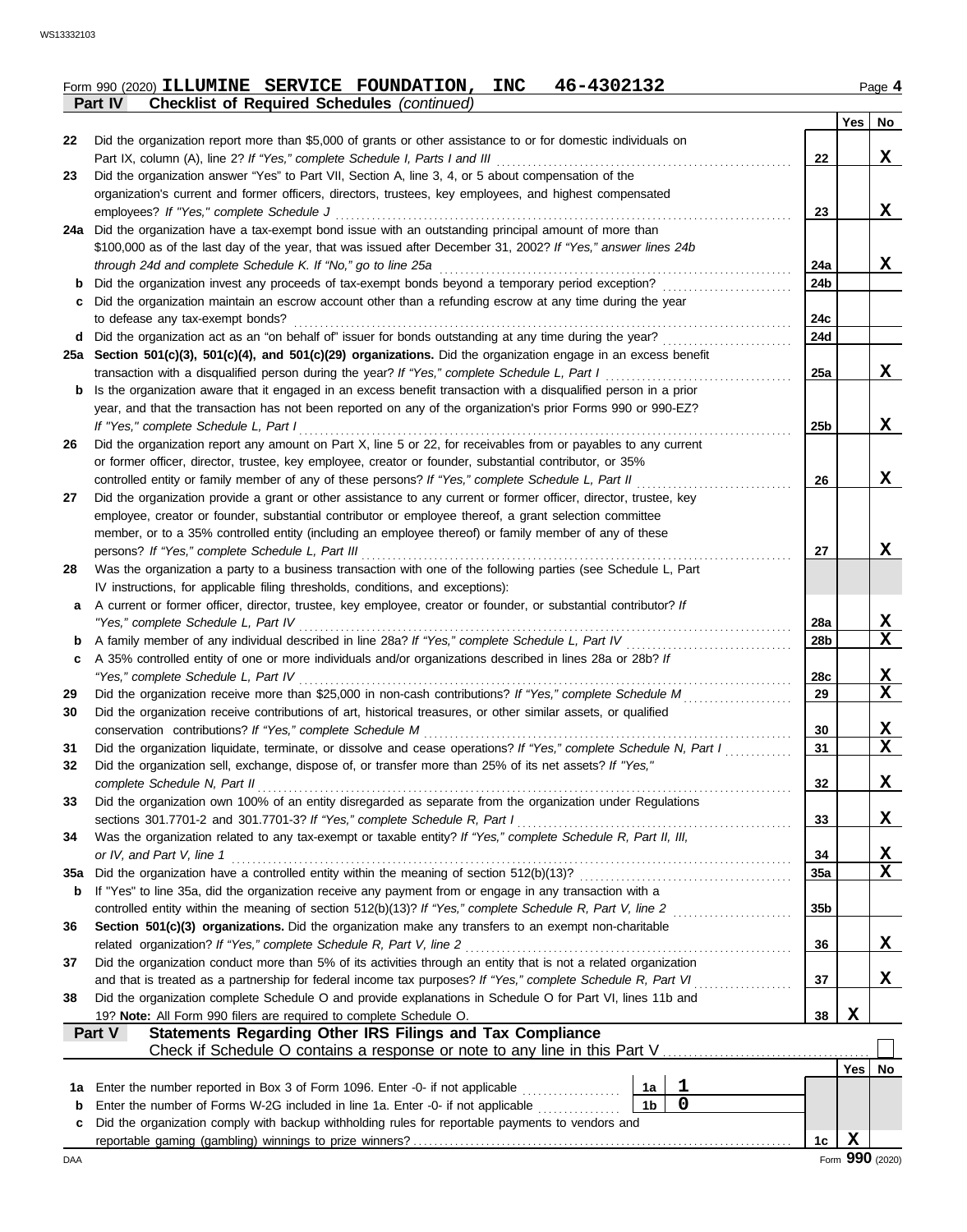|             | Form 990 (2020) ILLUMINE SERVICE FOUNDATION, INC<br>46-4302132                                                                                               |                |     | Page 5      |
|-------------|--------------------------------------------------------------------------------------------------------------------------------------------------------------|----------------|-----|-------------|
|             | Statements Regarding Other IRS Filings and Tax Compliance (continued)<br>Part V                                                                              |                |     |             |
|             |                                                                                                                                                              |                | Yes | No          |
|             | 2a Enter the number of employees reported on Form W-3, Transmittal of Wage and Tax                                                                           |                |     |             |
|             | 0<br>Statements, filed for the calendar year ending with or within the year covered by this return<br>2a                                                     |                |     |             |
| b           |                                                                                                                                                              | 2 <sub>b</sub> |     |             |
|             | Note: If the sum of lines 1a and 2a is greater than 250, you may be required to e-file (see instructions)                                                    |                |     |             |
| За          | Did the organization have unrelated business gross income of \$1,000 or more during the year?                                                                | 3a             |     | X           |
| b           | If "Yes," has it filed a Form 990-T for this year? If "No" to line 3b, provide an explanation on Schedule O                                                  | 3 <sub>b</sub> |     |             |
| 4a          | At any time during the calendar year, did the organization have an interest in, or a signature or other authority over,                                      |                |     |             |
|             | a financial account in a foreign country (such as a bank account, securities account, or other financial account)?                                           | 4a             |     | X           |
| b           | If "Yes," enter the name of the foreign country <b>u</b> electron content to the foreign country <b>u</b>                                                    |                |     |             |
|             | See instructions for filing requirements for FinCEN Form 114, Report of Foreign Bank and Financial Accounts (FBAR).                                          |                |     |             |
| 5a          |                                                                                                                                                              | 5a             |     | $\mathbf x$ |
| b           |                                                                                                                                                              | 5 <sub>b</sub> |     | X           |
| c           |                                                                                                                                                              | 5c             |     |             |
| 6a          | Does the organization have annual gross receipts that are normally greater than \$100,000, and did the                                                       |                |     |             |
|             |                                                                                                                                                              | 6a             |     | X           |
| b           | If "Yes," did the organization include with every solicitation an express statement that such contributions or                                               |                |     |             |
|             | gifts were not tax deductible?                                                                                                                               | 6b             |     |             |
| 7           | Organizations that may receive deductible contributions under section 170(c).                                                                                |                |     |             |
| a           | Did the organization receive a payment in excess of \$75 made partly as a contribution and partly for goods                                                  |                |     |             |
|             | and services provided to the payor?                                                                                                                          | 7a             |     | X           |
| b           |                                                                                                                                                              | 7b             |     |             |
| c           | Did the organization sell, exchange, or otherwise dispose of tangible personal property for which it was                                                     |                |     |             |
|             |                                                                                                                                                              | 7c             |     | X           |
| d           | 7d                                                                                                                                                           |                |     |             |
| е           |                                                                                                                                                              | 7e             |     | X           |
|             |                                                                                                                                                              | 7f             |     | $\mathbf X$ |
| g           | If the organization received a contribution of qualified intellectual property, did the organization file Form 8899 as required?                             | 7g             |     | X           |
| h           | If the organization received a contribution of cars, boats, airplanes, or other vehicles, did the organization file a Form 1098-C?                           | 7h             |     | $\mathbf X$ |
| 8           | Sponsoring organizations maintaining donor advised funds. Did a donor advised fund maintained by the                                                         |                |     |             |
|             |                                                                                                                                                              | 8              |     |             |
| 9           | Sponsoring organizations maintaining donor advised funds.                                                                                                    |                |     |             |
| a           | Did the sponsoring organization make any taxable distributions under section 4966?                                                                           | 9a             |     |             |
| $\mathbf b$ | Did the sponsoring organization make a distribution to a donor, donor advisor, or related person?                                                            | 9b             |     |             |
| 10          | Section 501(c)(7) organizations. Enter:                                                                                                                      |                |     |             |
| a           | 10a <br>Initiation fees and capital contributions included on Part VIII, line 12                                                                             |                |     |             |
| b           | Gross receipts, included on Form 990, Part VIII, line 12, for public use of club facilities<br>10b                                                           |                |     |             |
| 11          | Section 501(c)(12) organizations. Enter:                                                                                                                     |                |     |             |
| a           | 11a<br>Gross income from members or shareholders                                                                                                             |                |     |             |
| b           | Gross income from other sources (Do not net amounts due or paid to other sources                                                                             |                |     |             |
|             | 11 <sub>b</sub><br>against amounts due or received from them.)                                                                                               |                |     |             |
| 12a         | Section 4947(a)(1) non-exempt charitable trusts. Is the organization filing Form 990 in lieu of Form 1041?                                                   | 12a            |     |             |
| b           | If "Yes," enter the amount of tax-exempt interest received or accrued during the year<br>12b                                                                 |                |     |             |
| 13          | Section 501(c)(29) qualified nonprofit health insurance issuers.                                                                                             |                |     |             |
| а           | Is the organization licensed to issue qualified health plans in more than one state?                                                                         | 13a            |     |             |
|             | Note: See the instructions for additional information the organization must report on Schedule O.                                                            |                |     |             |
| b           | Enter the amount of reserves the organization is required to maintain by the states in which                                                                 |                |     |             |
|             | 13 <sub>b</sub>                                                                                                                                              |                |     |             |
| c           | 13 <sub>c</sub><br>Enter the amount of reserves on hand                                                                                                      | 14a            |     |             |
| 14a         |                                                                                                                                                              | 14b            |     | x           |
| b           |                                                                                                                                                              |                |     |             |
| 15          | Is the organization subject to the section 4960 tax on payment(s) of more than \$1,000,000 in remuneration or                                                |                |     |             |
|             | excess parachute payment(s) during the year?                                                                                                                 | 15             |     | X           |
| 16          | If "Yes," see instructions and file Form 4720, Schedule N.                                                                                                   |                |     | X           |
|             | Is the organization an educational institution subject to the section 4968 excise tax on net investment income?<br>If "Yes," complete Form 4720, Schedule O. | 16             |     |             |
|             |                                                                                                                                                              |                |     |             |

DAA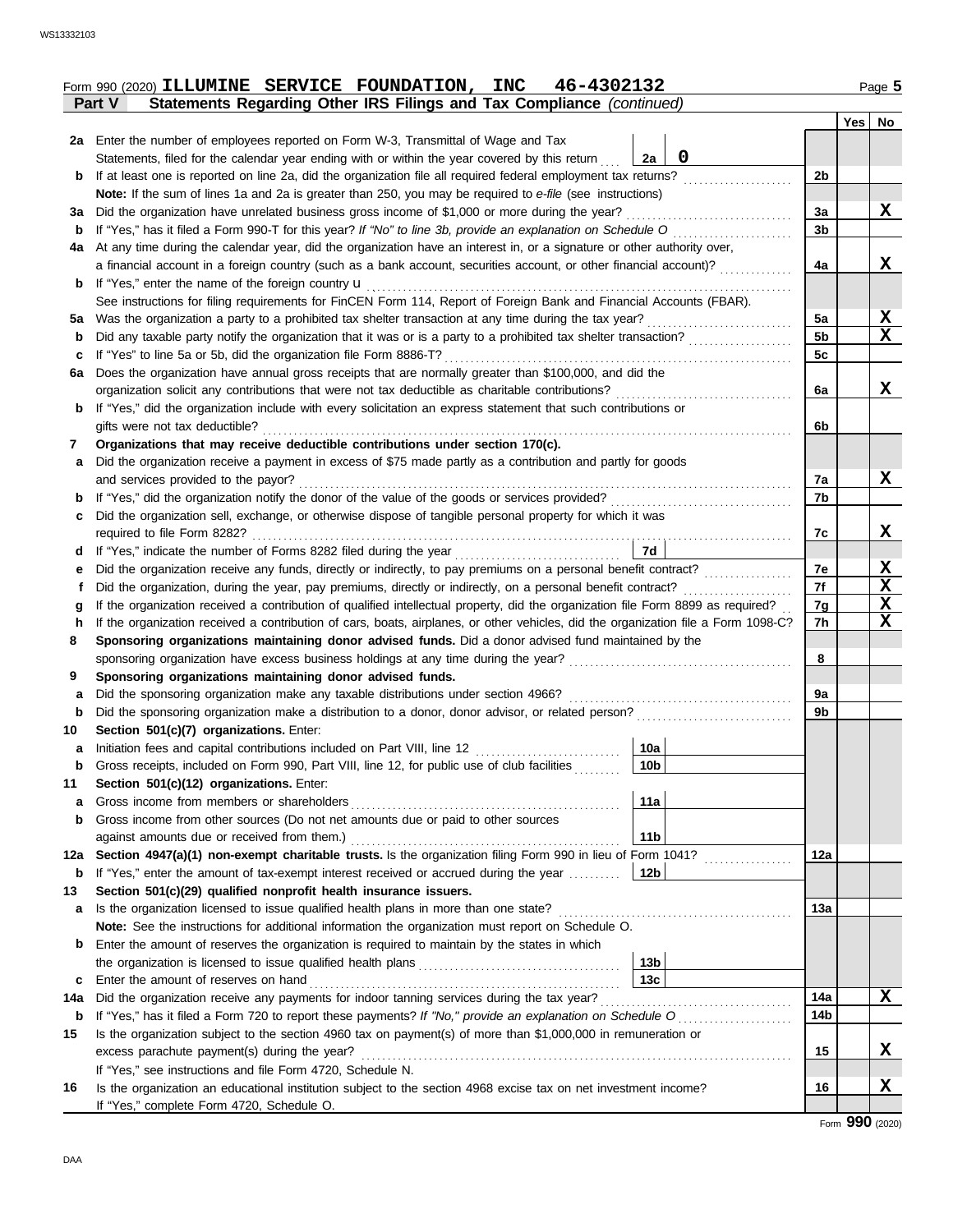$\overline{a}$ 

## **Form 990 (2020) ILLUMINE SERVICE FOUNDATION, INC 46-4302132** Page 6

| <b>Part VI</b> | Governance, Management, and Disclosure For each "Yes" response to lines 2 through 7b below, and for a "No"                |
|----------------|---------------------------------------------------------------------------------------------------------------------------|
|                | response to line 8a, 8b, or 10b below, describe the circumstances, processes, or changes on Schedule O. See instructions. |
|                |                                                                                                                           |

|             | Section A. Governing Body and Management                                                                                            |    |   |                 |             |                         |
|-------------|-------------------------------------------------------------------------------------------------------------------------------------|----|---|-----------------|-------------|-------------------------|
|             |                                                                                                                                     |    |   |                 | Yes         | No                      |
| 1а          | Enter the number of voting members of the governing body at the end of the tax year                                                 | 1a | 3 |                 |             |                         |
|             | If there are material differences in voting rights among members of the governing body, or                                          |    |   |                 |             |                         |
|             | if the governing body delegated broad authority to an executive committee or similar                                                |    |   |                 |             |                         |
|             | committee, explain on Schedule O.                                                                                                   |    |   |                 |             |                         |
| b           | Enter the number of voting members included on line 1a, above, who are independent                                                  | 1b | 0 |                 |             |                         |
| 2           | Did any officer, director, trustee, or key employee have a family relationship or a business relationship with                      |    |   |                 |             |                         |
|             | any other officer, director, trustee, or key employee?                                                                              |    |   | 2               | X           |                         |
| 3           | Did the organization delegate control over management duties customarily performed by or under the direct                           |    |   |                 |             |                         |
|             | supervision of officers, directors, trustees, or key employees to a management company or other person?                             |    |   | 3               |             | $\overline{\mathbf{x}}$ |
| 4           | Did the organization make any significant changes to its governing documents since the prior Form 990 was filed?                    |    |   | 4               |             | $\overline{\mathbf{x}}$ |
| 5           | Did the organization become aware during the year of a significant diversion of the organization's assets?                          |    |   | 5               |             | $\overline{\mathbf{X}}$ |
| 6           | Did the organization have members or stockholders?                                                                                  |    |   | 6               |             | $\overline{\mathbf{x}}$ |
| 7a          | Did the organization have members, stockholders, or other persons who had the power to elect or appoint                             |    |   |                 |             |                         |
|             | one or more members of the governing body?                                                                                          |    |   | 7a              |             | x                       |
| b           | Are any governance decisions of the organization reserved to (or subject to approval by) members,                                   |    |   |                 |             |                         |
|             | stockholders, or persons other than the governing body?                                                                             |    |   | 7b              |             | X                       |
| 8           | Did the organization contemporaneously document the meetings held or written actions undertaken during the year by the following:   |    |   |                 |             |                         |
| а           | The governing body?                                                                                                                 |    |   | 8a              | X           |                         |
| $\mathbf b$ | Each committee with authority to act on behalf of the governing body?                                                               |    |   | 8b              | $\mathbf x$ |                         |
| 9           | Is there any officer, director, trustee, or key employee listed in Part VII, Section A, who cannot be reached at                    |    |   |                 |             |                         |
|             |                                                                                                                                     |    |   | 9               |             | X                       |
|             | Section B. Policies (This Section B requests information about policies not required by the Internal Revenue Code.                  |    |   |                 |             |                         |
|             |                                                                                                                                     |    |   |                 | Yes         | No                      |
| 10a         | Did the organization have local chapters, branches, or affiliates?                                                                  |    |   | 10a             |             | X                       |
| b           | If "Yes," did the organization have written policies and procedures governing the activities of such chapters,                      |    |   |                 |             |                         |
|             | affiliates, and branches to ensure their operations are consistent with the organization's exempt purposes?                         |    |   | 10 <sub>b</sub> |             |                         |
| 11a         | Has the organization provided a complete copy of this Form 990 to all members of its governing body before filing the form?         |    |   | 11a             | X           |                         |
| b           | Describe in Schedule O the process, if any, used by the organization to review this Form 990.                                       |    |   |                 |             |                         |
| 12a         | Did the organization have a written conflict of interest policy? If "No," go to line 13                                             |    |   | 12a             | $\mathbf x$ |                         |
| b           | Were officers, directors, or trustees, and key employees required to disclose annually interests that could give rise to conflicts? |    |   | 12 <sub>b</sub> | $\mathbf X$ |                         |
| c           | Did the organization regularly and consistently monitor and enforce compliance with the policy? If "Yes,"                           |    |   |                 |             |                         |
|             | describe in Schedule O how this was done                                                                                            |    |   | 12c             | X           |                         |
| 13          | Did the organization have a written whistleblower policy?                                                                           |    |   | 13              | $\mathbf x$ |                         |
| 14          | Did the organization have a written document retention and destruction policy?                                                      |    |   | 14              | X           |                         |
| 15          | Did the process for determining compensation of the following persons include a review and approval by                              |    |   |                 |             |                         |
|             | independent persons, comparability data, and contemporaneous substantiation of the deliberation and decision?                       |    |   |                 |             |                         |
| а           |                                                                                                                                     |    |   | 15a             | $\mathbf x$ |                         |
| b           | Other officers or key employees of the organization                                                                                 |    |   | 15 <sub>b</sub> |             | X                       |
|             | If "Yes" to line 15a or 15b, describe the process in Schedule O (see instructions).                                                 |    |   |                 |             |                         |
| 16а         | Did the organization invest in, contribute assets to, or participate in a joint venture or similar arrangement                      |    |   |                 |             |                         |
|             | with a taxable entity during the year?                                                                                              |    |   | 16a             |             | X                       |
| b           | If "Yes," did the organization follow a written policy or procedure requiring the organization to evaluate its                      |    |   |                 |             |                         |
|             | participation in joint venture arrangements under applicable federal tax law, and take steps to safeguard the                       |    |   |                 |             |                         |
|             |                                                                                                                                     |    |   | 16 <sub>b</sub> |             |                         |
|             | <b>Section C. Disclosure</b>                                                                                                        |    |   |                 |             |                         |
| 17          | List the states with which a copy of this Form 990 is required to be filed $\mathbf{u}$ NY                                          |    |   |                 |             |                         |
| 18          | Section 6104 requires an organization to make its Forms 1023 (1024 or 1024-A, if applicable), 990, and 990-T (Section 501(c)        |    |   |                 |             |                         |
|             | (3)s only) available for public inspection. Indicate how you made these available. Check all that apply.                            |    |   |                 |             |                         |
|             | Own website $\ \cdot\ $ Another's website $ \mathbf{X} $ Upon request<br>  Other (explain on Schedule O)                            |    |   |                 |             |                         |
| 19          | Describe on Schedule O whether (and if so, how) the organization made its governing documents, conflict of interest policy, and     |    |   |                 |             |                         |

financial statements available to the public during the tax year.

|  |                     | 20 State the name, address, and telephone number of the person who possesses the organization's books and records <b>u</b> |  |                   |  |  |  |  |  |
|--|---------------------|----------------------------------------------------------------------------------------------------------------------------|--|-------------------|--|--|--|--|--|
|  | <b>SANJAY RAWAL</b> |                                                                                                                            |  | 15208 85TH STREET |  |  |  |  |  |

| <b>SANJAY</b><br><b>TRAWAL</b> | 15208 85TH STREET |          |              |
|--------------------------------|-------------------|----------|--------------|
| <b>JAMAICA</b>                 |                   | NY 11432 | 347-866-3766 |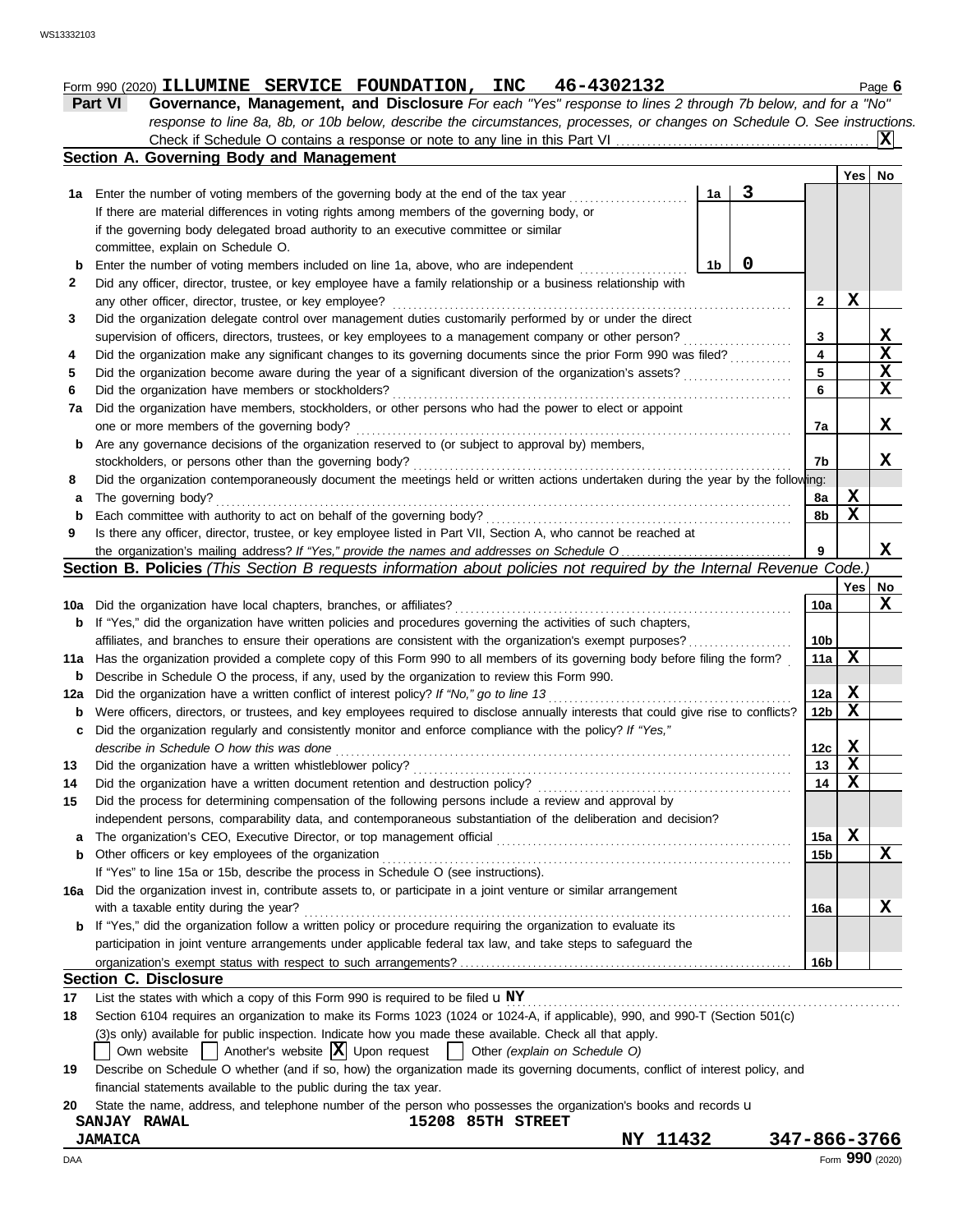## **Form 990 (2020) ILLUMINE SERVICE FOUNDATION, INC 46-4302132** Page 7

**Independent Contractors Part VII Compensation of Officers, Directors, Trustees, Key Employees, Highest Compensated Employees, and**

Check if Schedule O contains a response or note to any line in this Part VII.

**Section A. Officers, Directors, Trustees, Key Employees, and Highest Compensated Employees**

**1a** Complete this table for all persons required to be listed. Report compensation for the calendar year ending with or within the organization's tax year.

■ List all of the organization's **current** officers, directors, trustees (whether individuals or organizations), regardless of amount of the organization Enter -0- in columns (D), (E), and (E) if no compensation was paid compensation. Enter -0- in columns (D), (E), and (F) if no compensation was paid.

● List all of the organization's **current** key employees, if any. See instructions for definition of "key employee."

who received reportable compensation (Box 5 of Form W-2 and/or Box 7 of Form 1099-MISC) of more than \$100,000 from the organization and any related organizations. ■ List the organization's five **current** highest compensated employees (other than an officer, director, trustee, or key employee)<br>
a received reportable compensation (Box 5 of Form W-2 and/or Box 7 of Form 1099-MISC) of

■ List all of the organization's **former** officers, key employees, and highest compensated employees who received more than<br>00,000 of reportable compensation from the organization and any related organizations \$100,000 of reportable compensation from the organization and any related organizations.

■ List all of the organization's **former directors or trustees** that received, in the capacity as a former director or trustee of the<br>enization, more than \$10,000 of reportable compensation from the organization and any r organization, more than \$10,000 of reportable compensation from the organization and any related organizations. See instructions for the order in which to list the persons above.

Check this box if neither the organization nor any related organization compensated any current officer, director, or trustee.

| (A)<br>Name and title     | (B)<br>Average<br>hours<br>per week<br>(list any               |                                   |                       |                                                                                         | (C)<br>Position | (do not check more than one<br>box, unless person is both an<br>officer and a director/trustee) |                 | (D)<br>Reportable<br>compensation<br>from the<br>organization | (E)<br>Reportable<br>compensation<br>from related<br>organizations | (F)<br>Estimated amount<br>of other<br>compensation<br>from the |
|---------------------------|----------------------------------------------------------------|-----------------------------------|-----------------------|-----------------------------------------------------------------------------------------|-----------------|-------------------------------------------------------------------------------------------------|-----------------|---------------------------------------------------------------|--------------------------------------------------------------------|-----------------------------------------------------------------|
|                           | hours for<br>related<br>organizations<br>below<br>dotted line) | Individual trustee<br>or director | Institutional trustee | (W-2/1099-MISC)<br>Former<br>Officer<br>Key employee<br>Highest compensated<br>employee |                 |                                                                                                 | (W-2/1099-MISC) | organization and<br>related organizations                     |                                                                    |                                                                 |
| (1) SANJAY RAWAL          | 40.00                                                          |                                   |                       |                                                                                         |                 |                                                                                                 |                 |                                                               |                                                                    |                                                                 |
| PRESIDENT                 | 0.00                                                           | $\mathbf X$                       |                       | $\mathbf x$                                                                             |                 |                                                                                                 |                 | 100,000                                                       | 0                                                                  | $\mathbf 0$                                                     |
| SRINIVASAN<br>(2) JEYAMMA |                                                                |                                   |                       |                                                                                         |                 |                                                                                                 |                 |                                                               |                                                                    |                                                                 |
| SECRETARY AND CFO         | 2.00<br>0.00                                                   | X                                 |                       | $\mathbf x$                                                                             |                 |                                                                                                 |                 | 0                                                             | 0                                                                  | $\pmb{0}$                                                       |
| (3) KANTI RAWAL           |                                                                |                                   |                       |                                                                                         |                 |                                                                                                 |                 |                                                               |                                                                    |                                                                 |
|                           | 1.00                                                           |                                   |                       |                                                                                         |                 |                                                                                                 |                 |                                                               |                                                                    |                                                                 |
| <b>DIRECTOR</b>           | 0.00                                                           | $\mathbf X$                       |                       |                                                                                         |                 |                                                                                                 |                 | 0                                                             | 0                                                                  | $\pmb{0}$                                                       |
| (4)                       |                                                                |                                   |                       |                                                                                         |                 |                                                                                                 |                 |                                                               |                                                                    |                                                                 |
|                           |                                                                |                                   |                       |                                                                                         |                 |                                                                                                 |                 |                                                               |                                                                    |                                                                 |
| (5)                       |                                                                |                                   |                       |                                                                                         |                 |                                                                                                 |                 |                                                               |                                                                    |                                                                 |
|                           |                                                                |                                   |                       |                                                                                         |                 |                                                                                                 |                 |                                                               |                                                                    |                                                                 |
| (6)                       |                                                                |                                   |                       |                                                                                         |                 |                                                                                                 |                 |                                                               |                                                                    |                                                                 |
| (7)                       |                                                                |                                   |                       |                                                                                         |                 |                                                                                                 |                 |                                                               |                                                                    |                                                                 |
|                           |                                                                |                                   |                       |                                                                                         |                 |                                                                                                 |                 |                                                               |                                                                    |                                                                 |
| (8)                       |                                                                |                                   |                       |                                                                                         |                 |                                                                                                 |                 |                                                               |                                                                    |                                                                 |
|                           |                                                                |                                   |                       |                                                                                         |                 |                                                                                                 |                 |                                                               |                                                                    |                                                                 |
| (9)                       |                                                                |                                   |                       |                                                                                         |                 |                                                                                                 |                 |                                                               |                                                                    |                                                                 |
|                           |                                                                |                                   |                       |                                                                                         |                 |                                                                                                 |                 |                                                               |                                                                    |                                                                 |
| (10)                      |                                                                |                                   |                       |                                                                                         |                 |                                                                                                 |                 |                                                               |                                                                    |                                                                 |
| (11)                      |                                                                |                                   |                       |                                                                                         |                 |                                                                                                 |                 |                                                               |                                                                    |                                                                 |
|                           |                                                                |                                   |                       |                                                                                         |                 |                                                                                                 |                 |                                                               |                                                                    |                                                                 |

Form **990** (2020)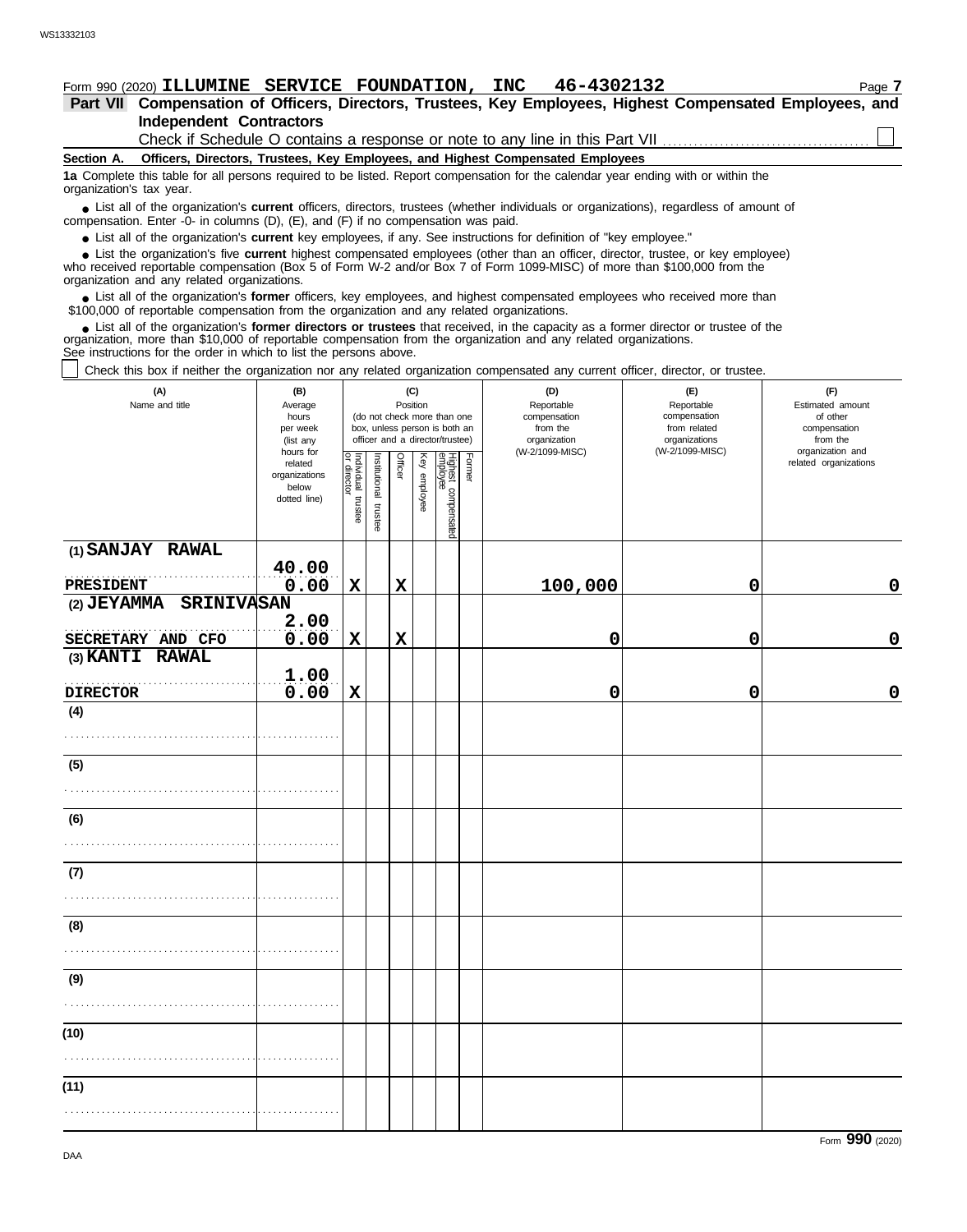|              |                       | Form 990 (2020) ILLUMINE                              | SERVICE FOUNDATION,                                            |                                   |                      |         |                 |                                                                                                 |        | 46-4302132<br><b>INC</b>                                                                                           |                                                                                                                                  |                                                                 | Page 8              |
|--------------|-----------------------|-------------------------------------------------------|----------------------------------------------------------------|-----------------------------------|----------------------|---------|-----------------|-------------------------------------------------------------------------------------------------|--------|--------------------------------------------------------------------------------------------------------------------|----------------------------------------------------------------------------------------------------------------------------------|-----------------------------------------------------------------|---------------------|
|              | Part VII              |                                                       |                                                                |                                   |                      |         |                 |                                                                                                 |        |                                                                                                                    | Section A. Officers, Directors, Trustees, Key Employees, and Highest Compensated Employees (continued)                           |                                                                 |                     |
|              | (A)<br>Name and title |                                                       | (B)<br>Average<br>hours<br>per week<br>(list any               |                                   |                      |         | (C)<br>Position | (do not check more than one<br>box, unless person is both an<br>officer and a director/trustee) |        | (D)<br>Reportable<br>compensation<br>from the<br>organization                                                      | (E)<br>Reportable<br>compensation<br>from related<br>organizations                                                               | (F)<br>Estimated amount<br>of other<br>compensation<br>from the |                     |
|              |                       |                                                       | hours for<br>related<br>organizations<br>below<br>dotted line) | Individual trustee<br>or director | nstitutional trustee | Officer | Key employee    | Highest compensatec<br>employee                                                                 | Former | (W-2/1099-MISC)                                                                                                    | (W-2/1099-MISC)                                                                                                                  | organization and<br>related organizations                       |                     |
|              |                       |                                                       |                                                                |                                   |                      |         |                 |                                                                                                 |        |                                                                                                                    |                                                                                                                                  |                                                                 |                     |
|              |                       |                                                       |                                                                |                                   |                      |         |                 |                                                                                                 |        |                                                                                                                    |                                                                                                                                  |                                                                 |                     |
|              |                       |                                                       |                                                                |                                   |                      |         |                 |                                                                                                 |        |                                                                                                                    |                                                                                                                                  |                                                                 |                     |
|              |                       |                                                       |                                                                |                                   |                      |         |                 |                                                                                                 |        |                                                                                                                    |                                                                                                                                  |                                                                 |                     |
|              |                       |                                                       |                                                                |                                   |                      |         |                 |                                                                                                 |        |                                                                                                                    |                                                                                                                                  |                                                                 |                     |
|              |                       |                                                       |                                                                |                                   |                      |         |                 |                                                                                                 |        |                                                                                                                    |                                                                                                                                  |                                                                 |                     |
|              |                       |                                                       |                                                                |                                   |                      |         |                 |                                                                                                 |        |                                                                                                                    |                                                                                                                                  |                                                                 |                     |
|              |                       |                                                       |                                                                |                                   |                      |         |                 |                                                                                                 |        |                                                                                                                    |                                                                                                                                  |                                                                 |                     |
|              |                       |                                                       |                                                                |                                   |                      |         |                 |                                                                                                 | u      | 100,000                                                                                                            |                                                                                                                                  |                                                                 |                     |
|              |                       | Total from continuation sheets to Part VII, Section A |                                                                |                                   |                      |         |                 |                                                                                                 | u      |                                                                                                                    |                                                                                                                                  |                                                                 |                     |
| $\mathbf{2}$ |                       |                                                       |                                                                |                                   |                      |         |                 |                                                                                                 |        | 100,000                                                                                                            |                                                                                                                                  |                                                                 |                     |
|              |                       | reportable compensation from the organization $ul$    |                                                                |                                   |                      |         |                 |                                                                                                 |        | Total number of individuals (including but not limited to those listed above) who received more than \$100,000 of  |                                                                                                                                  |                                                                 |                     |
|              |                       |                                                       |                                                                |                                   |                      |         |                 |                                                                                                 |        |                                                                                                                    |                                                                                                                                  |                                                                 | Yes  <br>No         |
| 3            |                       |                                                       |                                                                |                                   |                      |         |                 |                                                                                                 |        | Did the organization list any former officer, director, trustee, key employee, or highest compensated              |                                                                                                                                  | 3                                                               | X                   |
| 4            |                       |                                                       |                                                                |                                   |                      |         |                 |                                                                                                 |        | For any individual listed on line 1a, is the sum of reportable compensation and other compensation from the        |                                                                                                                                  |                                                                 |                     |
|              |                       |                                                       |                                                                |                                   |                      |         |                 |                                                                                                 |        | organization and related organizations greater than \$150,000? If "Yes," complete Schedule J for such              |                                                                                                                                  | 4                                                               | X                   |
| 5            |                       |                                                       |                                                                |                                   |                      |         |                 |                                                                                                 |        | Did any person listed on line 1a receive or accrue compensation from any unrelated organization or individual      |                                                                                                                                  |                                                                 |                     |
|              |                       | Section B. Independent Contractors                    |                                                                |                                   |                      |         |                 |                                                                                                 |        |                                                                                                                    |                                                                                                                                  | 5                                                               | X                   |
| 1            |                       |                                                       |                                                                |                                   |                      |         |                 |                                                                                                 |        | Complete this table for your five highest compensated independent contractors that received more than \$100,000 of |                                                                                                                                  |                                                                 |                     |
|              |                       |                                                       |                                                                |                                   |                      |         |                 |                                                                                                 |        |                                                                                                                    | compensation from the organization. Report compensation for the calendar year ending with or within the organization's tax year. |                                                                 |                     |
|              |                       |                                                       | (A)<br>Name and business address                               |                                   |                      |         |                 |                                                                                                 |        |                                                                                                                    | (B)<br>Description of services                                                                                                   |                                                                 | (C)<br>Compensation |
|              |                       |                                                       |                                                                |                                   |                      |         |                 |                                                                                                 |        |                                                                                                                    |                                                                                                                                  |                                                                 |                     |
|              |                       |                                                       |                                                                |                                   |                      |         |                 |                                                                                                 |        |                                                                                                                    |                                                                                                                                  |                                                                 |                     |
|              |                       |                                                       |                                                                |                                   |                      |         |                 |                                                                                                 |        |                                                                                                                    |                                                                                                                                  |                                                                 |                     |
|              |                       |                                                       |                                                                |                                   |                      |         |                 |                                                                                                 |        |                                                                                                                    |                                                                                                                                  |                                                                 |                     |
|              |                       |                                                       |                                                                |                                   |                      |         |                 |                                                                                                 |        |                                                                                                                    |                                                                                                                                  |                                                                 |                     |
|              |                       |                                                       |                                                                |                                   |                      |         |                 |                                                                                                 |        |                                                                                                                    |                                                                                                                                  |                                                                 |                     |
|              |                       |                                                       |                                                                |                                   |                      |         |                 |                                                                                                 |        |                                                                                                                    |                                                                                                                                  |                                                                 |                     |
|              |                       |                                                       |                                                                |                                   |                      |         |                 |                                                                                                 |        | dependent contractors (including but not limited to these ligted shous) who                                        |                                                                                                                                  |                                                                 |                     |

**2** Total number of independent contractors (including but not limited to those listed above) who received more than \$100,000 of compensation from the organization u

**0**

| MINE SERVICE FOUNDATION, | <b>INC</b> |
|--------------------------|------------|
|--------------------------|------------|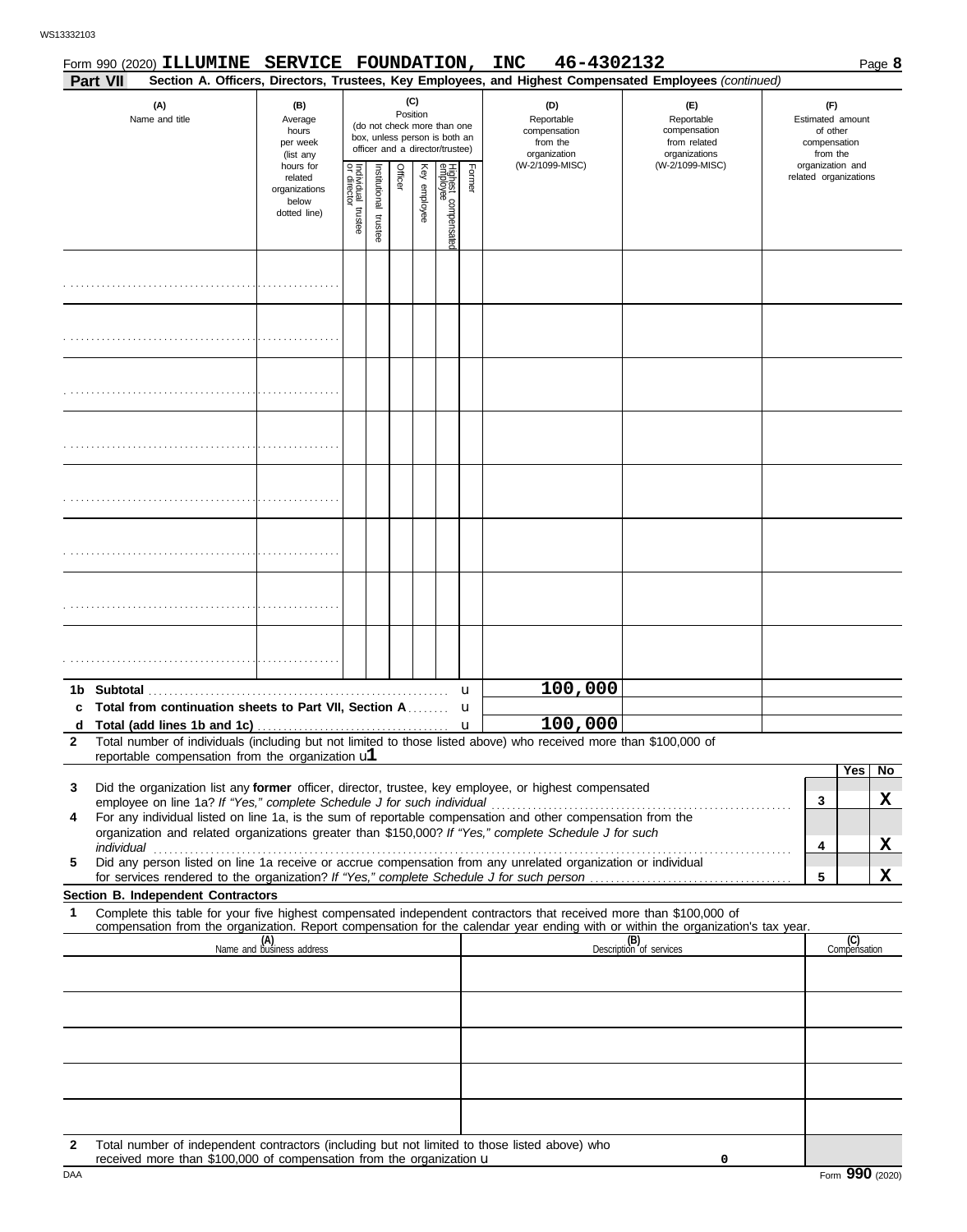|                                              |                  | Form 990 (2020) ILLUMINE SERVICE FOUNDATION, INC        |    |                             |                 |                      |                      |    | 46-4302132                                                                    |                                      | Page 9                                                        |
|----------------------------------------------|------------------|---------------------------------------------------------|----|-----------------------------|-----------------|----------------------|----------------------|----|-------------------------------------------------------------------------------|--------------------------------------|---------------------------------------------------------------|
|                                              | <b>Part VIII</b> |                                                         |    | <b>Statement of Revenue</b> |                 |                      |                      |    | Check if Schedule O contains a response or note to any line in this Part VIII |                                      |                                                               |
|                                              |                  |                                                         |    |                             |                 |                      | (A)<br>Total revenue |    | (B)<br>Related or exempt<br>function revenue                                  | (C)<br>Unrelated<br>business revenue | (D)<br>Revenue excluded<br>from tax under<br>sections 512-514 |
|                                              |                  | 1a Federated campaigns                                  |    |                             | 1a              |                      |                      |    |                                                                               |                                      |                                                               |
| Grants<br>mounts                             |                  | <b>b</b> Membership dues                                |    |                             | 1 <sub>b</sub>  |                      |                      |    |                                                                               |                                      |                                                               |
|                                              |                  | c Fundraising events                                    |    |                             | 1 <sub>c</sub>  |                      |                      |    |                                                                               |                                      |                                                               |
|                                              |                  | d Related organizations                                 |    |                             | 1 <sub>d</sub>  |                      |                      |    |                                                                               |                                      |                                                               |
| Contributions, Gifts,<br>and Other Similar A |                  | e Government grants (contributions)                     |    |                             | 1e              |                      |                      |    |                                                                               |                                      |                                                               |
|                                              |                  | f All other contributions, gifts, grants,               |    |                             |                 |                      |                      |    |                                                                               |                                      |                                                               |
|                                              |                  | and similar amounts not included above                  |    |                             | 1f              | 447,885              |                      |    |                                                                               |                                      |                                                               |
|                                              |                  | <b>g</b> Noncash contributions included in lines 1a-1f. |    |                             | 1g  \$          |                      |                      |    |                                                                               |                                      |                                                               |
|                                              |                  |                                                         |    |                             |                 | $\mathbf{u}$         | 447,885              |    |                                                                               |                                      |                                                               |
|                                              |                  |                                                         |    |                             |                 | <b>Business Code</b> |                      |    |                                                                               |                                      |                                                               |
|                                              | 2a               |                                                         |    |                             |                 |                      |                      |    |                                                                               |                                      |                                                               |
| Program Service<br>Revenue                   | b                |                                                         |    |                             |                 |                      |                      |    |                                                                               |                                      |                                                               |
|                                              | c                |                                                         |    |                             |                 |                      |                      |    |                                                                               |                                      |                                                               |
|                                              |                  |                                                         |    |                             |                 |                      |                      |    |                                                                               |                                      |                                                               |
|                                              |                  |                                                         |    |                             |                 |                      |                      |    |                                                                               |                                      |                                                               |
|                                              |                  | f All other program service revenue                     |    |                             |                 |                      |                      |    |                                                                               |                                      |                                                               |
|                                              |                  |                                                         |    |                             |                 | $\mathbf{u}$         |                      |    |                                                                               |                                      |                                                               |
|                                              | 3                | Investment income (including dividends, interest, and   |    |                             |                 |                      |                      | 27 |                                                                               |                                      |                                                               |
|                                              |                  |                                                         |    |                             |                 | u                    |                      |    |                                                                               |                                      | 27                                                            |
|                                              | 4                | Income from investment of tax-exempt bond proceeds      |    |                             |                 | u                    |                      |    |                                                                               |                                      |                                                               |
|                                              | 5                |                                                         |    | (i) Real                    |                 | u<br>(ii) Personal   |                      |    |                                                                               |                                      |                                                               |
|                                              |                  | 6a Gross rents                                          | 6a |                             |                 |                      |                      |    |                                                                               |                                      |                                                               |
|                                              |                  | <b>b</b> Less: rental expenses                          | 6b |                             |                 |                      |                      |    |                                                                               |                                      |                                                               |
|                                              |                  | <b>c</b> Rental inc. or (loss)                          | 6с |                             |                 |                      |                      |    |                                                                               |                                      |                                                               |
|                                              |                  |                                                         |    |                             |                 | u                    |                      |    |                                                                               |                                      |                                                               |
|                                              |                  | <b>7a</b> Gross amount from                             |    | (i) Securities              |                 | (ii) Other           |                      |    |                                                                               |                                      |                                                               |
|                                              |                  | sales of assets<br>other than inventory                 | 7a |                             |                 | 224,473              |                      |    |                                                                               |                                      |                                                               |
|                                              |                  | <b>b</b> Less: cost or other                            |    |                             |                 |                      |                      |    |                                                                               |                                      |                                                               |
| Revenue                                      |                  | basis and sales exps.                                   | 7b |                             |                 | 351,441              |                      |    |                                                                               |                                      |                                                               |
|                                              |                  | c Gain or (loss)                                        | 7c |                             |                 | $-126,968$           |                      |    |                                                                               |                                      |                                                               |
|                                              |                  | d Net gain or (loss)                                    |    |                             |                 | $\mathbf{u}$         | $-126,968$           |    | $-126,968$                                                                    |                                      |                                                               |
| $\frac{1}{\alpha}$                           |                  | 8a Gross income from fundraising events                 |    |                             |                 |                      |                      |    |                                                                               |                                      |                                                               |
|                                              |                  | (not including \$                                       |    | .                           |                 |                      |                      |    |                                                                               |                                      |                                                               |
|                                              |                  | of contributions reported on line 1c).                  |    |                             |                 |                      |                      |    |                                                                               |                                      |                                                               |
|                                              |                  | See Part IV, line 18                                    |    |                             | 8a              |                      |                      |    |                                                                               |                                      |                                                               |
|                                              |                  | <b>b</b> Less: direct expenses                          |    |                             | 8b              |                      |                      |    |                                                                               |                                      |                                                               |
|                                              |                  |                                                         |    |                             |                 |                      |                      |    |                                                                               |                                      |                                                               |
|                                              |                  | 9a Gross income from gaming activities.                 |    |                             |                 |                      |                      |    |                                                                               |                                      |                                                               |
|                                              |                  | See Part IV, line 19                                    |    | .                           | 9a              |                      |                      |    |                                                                               |                                      |                                                               |
|                                              |                  | <b>b</b> Less: direct expenses                          |    |                             | 9 <sub>b</sub>  |                      |                      |    |                                                                               |                                      |                                                               |
|                                              |                  | 10a Gross sales of inventory, less                      |    |                             |                 |                      |                      |    |                                                                               |                                      |                                                               |
|                                              |                  | returns and allowances                                  |    |                             | 10a             |                      |                      |    |                                                                               |                                      |                                                               |
|                                              |                  | <b>b</b> Less: cost of goods sold                       |    |                             | 10 <sub>b</sub> |                      |                      |    |                                                                               |                                      |                                                               |
|                                              |                  | c Net income or (loss) from sales of inventory          |    |                             |                 | $\mathbf{u}$         |                      |    |                                                                               |                                      |                                                               |
|                                              |                  |                                                         |    |                             |                 | <b>Business Code</b> |                      |    |                                                                               |                                      |                                                               |
|                                              | 11a              |                                                         |    |                             |                 |                      |                      |    |                                                                               |                                      |                                                               |
|                                              | b                |                                                         |    |                             |                 |                      |                      |    |                                                                               |                                      |                                                               |
|                                              |                  |                                                         |    |                             |                 |                      |                      |    |                                                                               |                                      |                                                               |
| Miscellaneous<br>Revenue                     |                  |                                                         |    |                             |                 |                      |                      |    |                                                                               |                                      |                                                               |
|                                              |                  |                                                         |    |                             |                 |                      |                      |    |                                                                               |                                      |                                                               |
|                                              |                  |                                                         |    |                             |                 |                      | 320,944              |    | $-126,968$                                                                    | 0                                    | 27                                                            |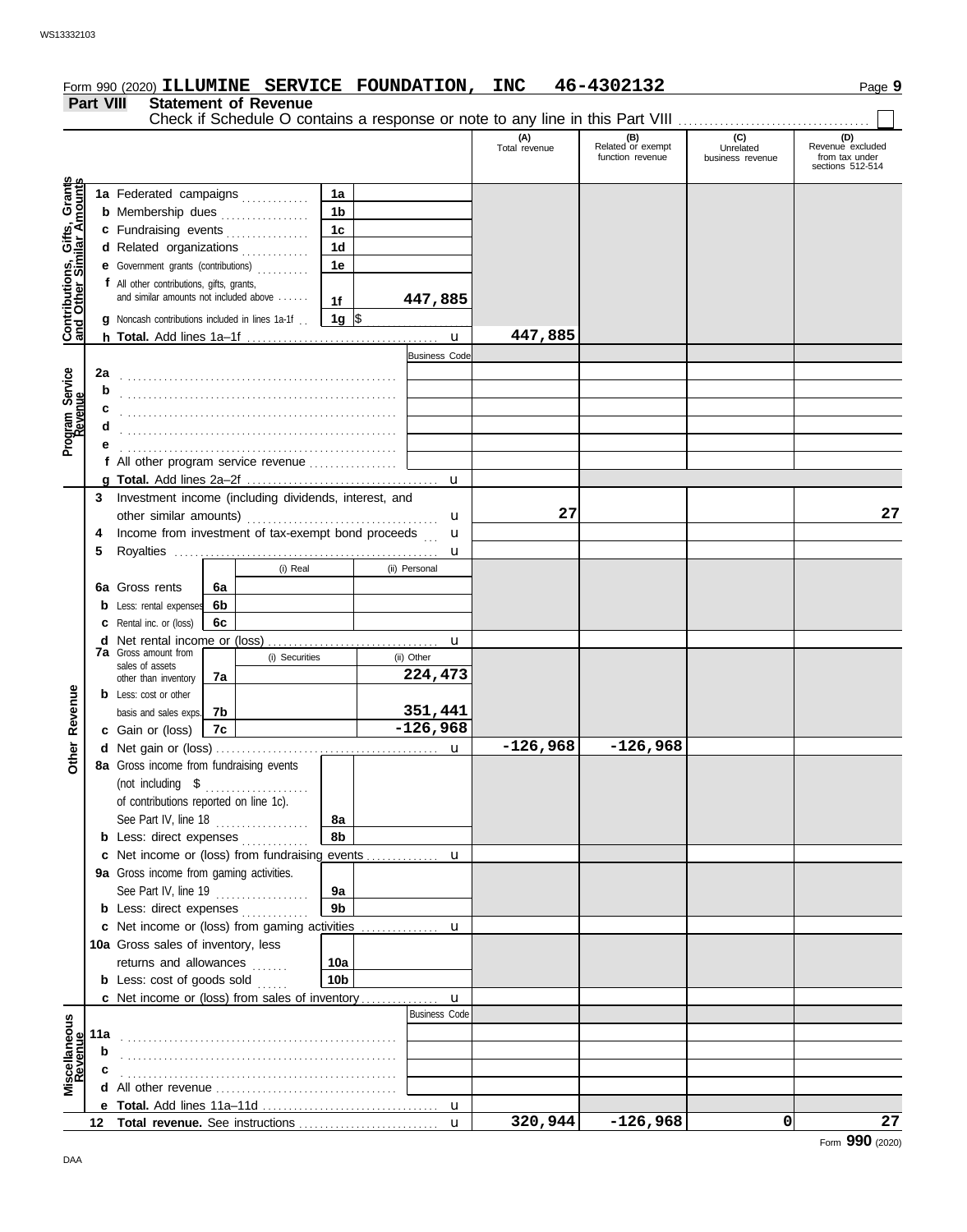# **Form 990 (2020) ILLUMINE SERVICE FOUNDATION, INC 46-4302132** Page 10

*Section 501(c)(3) and 501(c)(4) organizations must complete all columns. All other organizations must complete column (A).*

#### **Part IX Statement of Functional Expenses**

*Do not include amounts reported on lines 6b, 7b, 8b, 9b, and 10b of Part VIII.* **1 2 3** Grants and other assistance to foreign **4** Benefits paid to or for members **........**.. **5** Compensation of current officers, directors, **6** Compensation not included above to disqualified **7** Other salaries and wages **. . . . . . . . . . . .** . . **8 9 10** Payroll taxes ............................... **11 a** Management .............................. **b** Legal **c** Accounting . . . . . . . . . . . . . . . . . . . . . . . . . . . . . . . . **d** Lobbying . . . . . . . . . . . . . . . . . . . . . . . . . . . . . . . . . . . **e** Professional fundraising services. See Part IV, line 17 **f g** Other. (If line 11g amount exceeds 10% of line 25, column **12** Advertising and promotion ............... **13** Office expenses **.......................**... **14 15 16** Occupancy . . . . . . . . . . . . . . . . . . . . . . . . . . . . . . . . **17** Travel . . . . . . . . . . . . . . . . . . . . . . . . . . . . . . . . . . . . . . **18** Payments of travel or entertainment expenses **19** Conferences, conventions, and meetings . **20** Interest . . . . . . . . . . . . . . . . . . . . . . . . . . . . . . . . . . . . **21 22** Depreciation, depletion, and amortization . **23** Insurance . . . . . . . . . . . . . . . . . . . . . . . . . . . . . . . . . . **24** Other expenses. Itemize expenses not covered **a** . . . . . . . . . . . . . . . . . . . . . . . . . . . . . . . . . . . . . . . . . . . . . **b c d e** All other expenses . . . . . . . . . . . . . . . . . . . . . . . . **25 Total functional expenses.** Add lines 1 through 24e . . . **26** Grants and other assistance to domestic organizations and domestic governments. See Part IV, line 21 . . . . . . . . Grants and other assistance to domestic individuals. See Part IV, line 22 organizations, foreign governments, and foreign individuals. See Part IV, lines 15 and 16 trustees, and key employees .............. persons (as defined under section 4958(f)(1)) and persons described in section 4958(c)(3)(B) . . . . . Pension plan accruals and contributions (include section 401(k) and 403(b) employer contributions) Other employee benefits .................. Fees for services (nonemployees): . . . . . . . . . . . . . . . . . . . . . . . . . . . . . . . . . . . . . . Investment management fees Information technology . . . . . . . . . . . . . . . . . . . . Royalties . . . . . . . . . . . . . . . . . . . . . . . . . . . . . . . . . . for any federal, state, or local public officials Payments to affiliates ....................... above (List miscellaneous expenses on line 24e. If line 24e amount exceeds 10% of line 25, column (A) amount, list line 24e expenses on Schedule O.) organization reported in column (B) joint costs **(A) (B) (C) (D)** Total expenses<br>
expenses Program service<br>
Program service<br>  $\frac{1}{2}$ <br>  $\frac{1}{2}$ <br>  $\frac{1}{2}$ <br>  $\frac{1}{2}$ <br>  $\frac{1}{2}$ <br>  $\frac{1}{2}$ <br>  $\frac{1}{2}$ <br>  $\frac{1}{2}$ <br>  $\frac{1}{2}$ <br>  $\frac{1}{2}$ <br>  $\frac{1}{2}$ <br>  $\frac{1}{2}$ <br>  $\frac{1}{2}$ <br>  $\frac{1}{2}$ <br>  $\frac{1}{2}$ expenses general expenses Fundraising expenses **TAXES & LICENSES 5,862 5,962 5,862** UTILITIES . . . . . . . . . . . . . . . . . . . . . . . . . . . . . . . . . . . . . . . . . . . . . **BANK CHARGES & FEES 370 329 20 21** Check if Schedule O contains a response or note to any line in this Part IX **Joint costs.** Complete this line only if the (A) amount, list line 11g expenses on Schedule O.) . . . . . . **X 100,000 89,000 5,000 6,000 36,500 9,125 27,375 341,000 303,490 17,050 20,460 3,855 3,431 193 231 DONATIONS 7,000 6,230 350 420 UTILITIES 625 556 31 38 495,212 412,161 55,881 27,170**

fundraising solicitation. Check here  $\mathbf{u}$  | if

following SOP 98-2 (ASC 958-720)

from a combined educational campaign and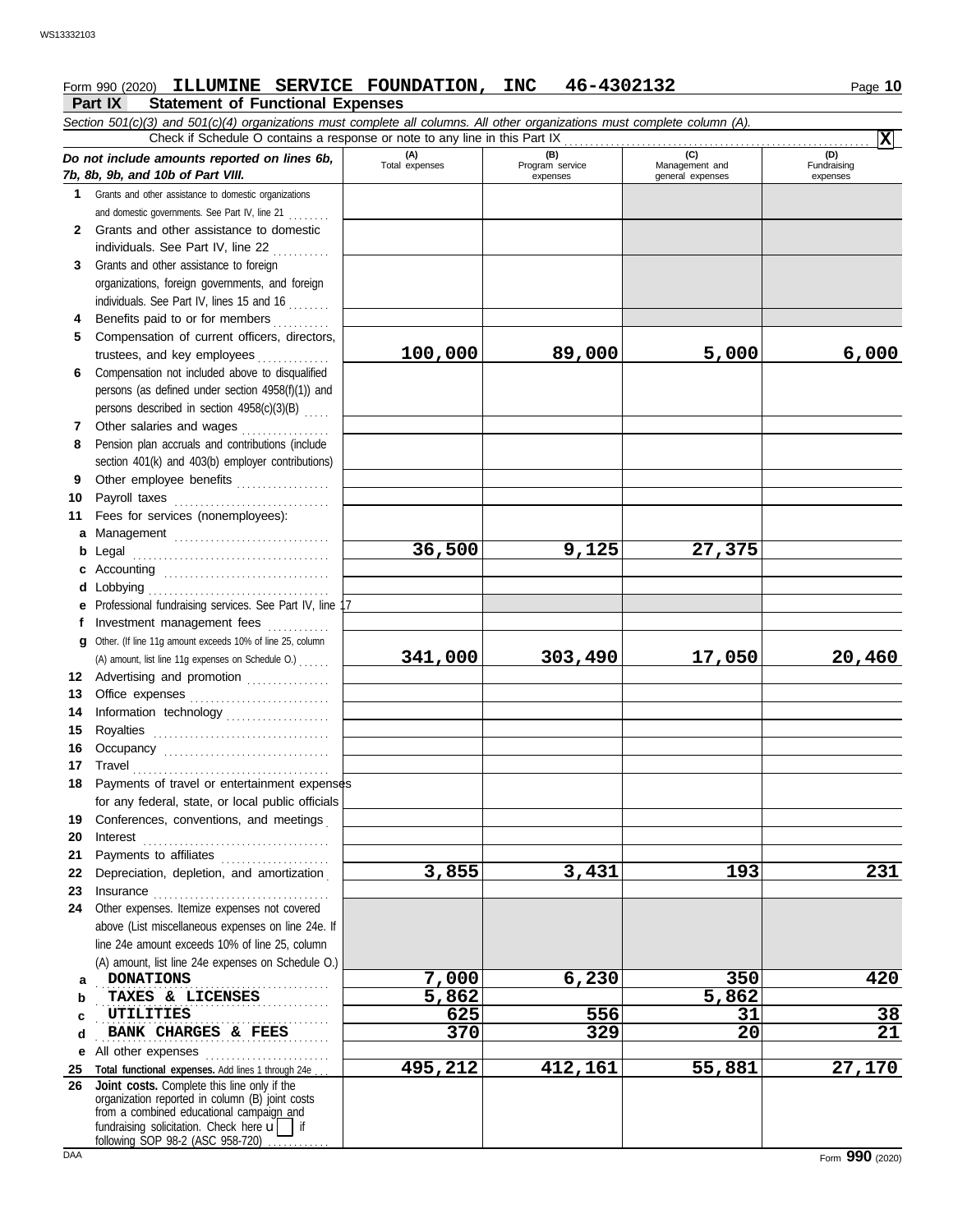|  | Form 990 (2020) |  |  | ILLUMINE SERVICE FOUNDATION, | <b>INC</b> | 46-4302132 | Page |
|--|-----------------|--|--|------------------------------|------------|------------|------|
|--|-----------------|--|--|------------------------------|------------|------------|------|

|                         | Part X | <b>Balance Sheet</b>                                                                              |        |                          |                |                    |
|-------------------------|--------|---------------------------------------------------------------------------------------------------|--------|--------------------------|----------------|--------------------|
|                         |        | Check if Schedule O contains a response or note to any line in this Part X                        |        |                          |                |                    |
|                         |        |                                                                                                   |        | (A)<br>Beginning of year |                | (B)<br>End of year |
|                         | 1      | Cash-non-interest-bearing                                                                         |        | 162,194                  | $\mathbf 1$    | 239, 130           |
|                         | 2      |                                                                                                   |        |                          | $\mathbf{2}$   |                    |
|                         | 3      |                                                                                                   |        |                          | 3              |                    |
|                         | 4      |                                                                                                   |        |                          | 4              |                    |
|                         | 5      | Loans and other receivables from any current or former officer, director,                         |        |                          |                |                    |
|                         |        | trustee, key employee, creator or founder, substantial contributor, or 35%                        |        |                          |                |                    |
|                         |        |                                                                                                   |        |                          | 5              |                    |
|                         | 6      | Loans and other receivables from other disqualified persons (as defined                           |        |                          |                |                    |
|                         |        | under section $4958(f)(1)$ ), and persons described in section $4958(c)(3)(B)$ <sub>.</sub>       |        |                          | 6              |                    |
| Assets                  | 7      |                                                                                                   |        |                          | $\overline{7}$ |                    |
|                         | 8      |                                                                                                   |        |                          | 8              |                    |
|                         | 9      |                                                                                                   |        |                          | 9              |                    |
|                         |        | 10a Land, buildings, and equipment: cost or other                                                 |        |                          |                |                    |
|                         |        |                                                                                                   |        |                          |                |                    |
|                         |        |                                                                                                   |        | $355, 296$ 10c           |                |                    |
|                         | 11     |                                                                                                   |        |                          | 11             |                    |
|                         | 12     |                                                                                                   |        |                          | 12             |                    |
|                         | 13     |                                                                                                   |        |                          | 13             |                    |
|                         | 14     |                                                                                                   |        |                          | 14             |                    |
|                         | 15     |                                                                                                   |        |                          | 15             | 104,092            |
|                         | 16     |                                                                                                   |        | 517,490                  | 16             | 343,222            |
|                         | 17     |                                                                                                   |        | 8,500                    | 17             | 8,500              |
|                         | 18     |                                                                                                   |        | 18                       |                |                    |
|                         | 19     |                                                                                                   |        |                          | 19             |                    |
|                         | 20     |                                                                                                   |        |                          | 20             |                    |
|                         | 21     | Escrow or custodial account liability. Complete Part IV of Schedule D                             |        |                          | 21             |                    |
|                         | 22     | Loans and other payables to any current or former officer, director,                              |        |                          |                |                    |
| Liabilities             |        | trustee, key employee, creator or founder, substantial contributor, or 35%                        |        |                          |                |                    |
|                         |        | controlled entity or family member of any of these persons                                        |        |                          | 22             |                    |
|                         | 23     | Secured mortgages and notes payable to unrelated third parties                                    |        |                          | 23             |                    |
|                         | 24     | Unsecured notes and loans payable to unrelated third parties                                      |        |                          | 24             |                    |
|                         | 25     | Other liabilities (including federal income tax, payables to related third                        |        |                          |                |                    |
|                         |        | parties, and other liabilities not included on lines 17-24). Complete Part X                      |        |                          |                |                    |
|                         |        |                                                                                                   |        | $7,500$ $\vert$          | 25             | <u>7,500</u>       |
|                         | 26     |                                                                                                   |        | 16,000                   | 26             | 16,000             |
|                         |        | Organizations that follow FASB ASC 958, check here $\boxed{\text{X}}$                             |        |                          |                |                    |
|                         |        | and complete lines 27, 28, 32, and 33.                                                            |        |                          |                |                    |
|                         | 27     | Net assets without donor restrictions                                                             |        | 456,158                  | 27             | 318,222            |
|                         | 28     | Net assets with donor restrictions<br>Organizations that do not follow FASB ASC 958, check here u | 45,332 | 28                       | <u>9,000</u>   |                    |
|                         |        |                                                                                                   |        |                          |                |                    |
|                         |        | and complete lines 29 through 33.                                                                 |        |                          |                |                    |
| Assets or Fund Balances | 29     | Capital stock or trust principal, or current funds                                                |        |                          | 29             |                    |
|                         | 30     |                                                                                                   |        |                          | 30             |                    |
|                         | 31     | Retained earnings, endowment, accumulated income, or other funds                                  |        |                          | 31             |                    |
| Net                     | 32     | Total net assets or fund balances                                                                 |        | 501,490                  | 32             | 327,222            |
|                         | 33     |                                                                                                   |        | 517,490                  | 33             | 343,222            |

Form **990** (2020)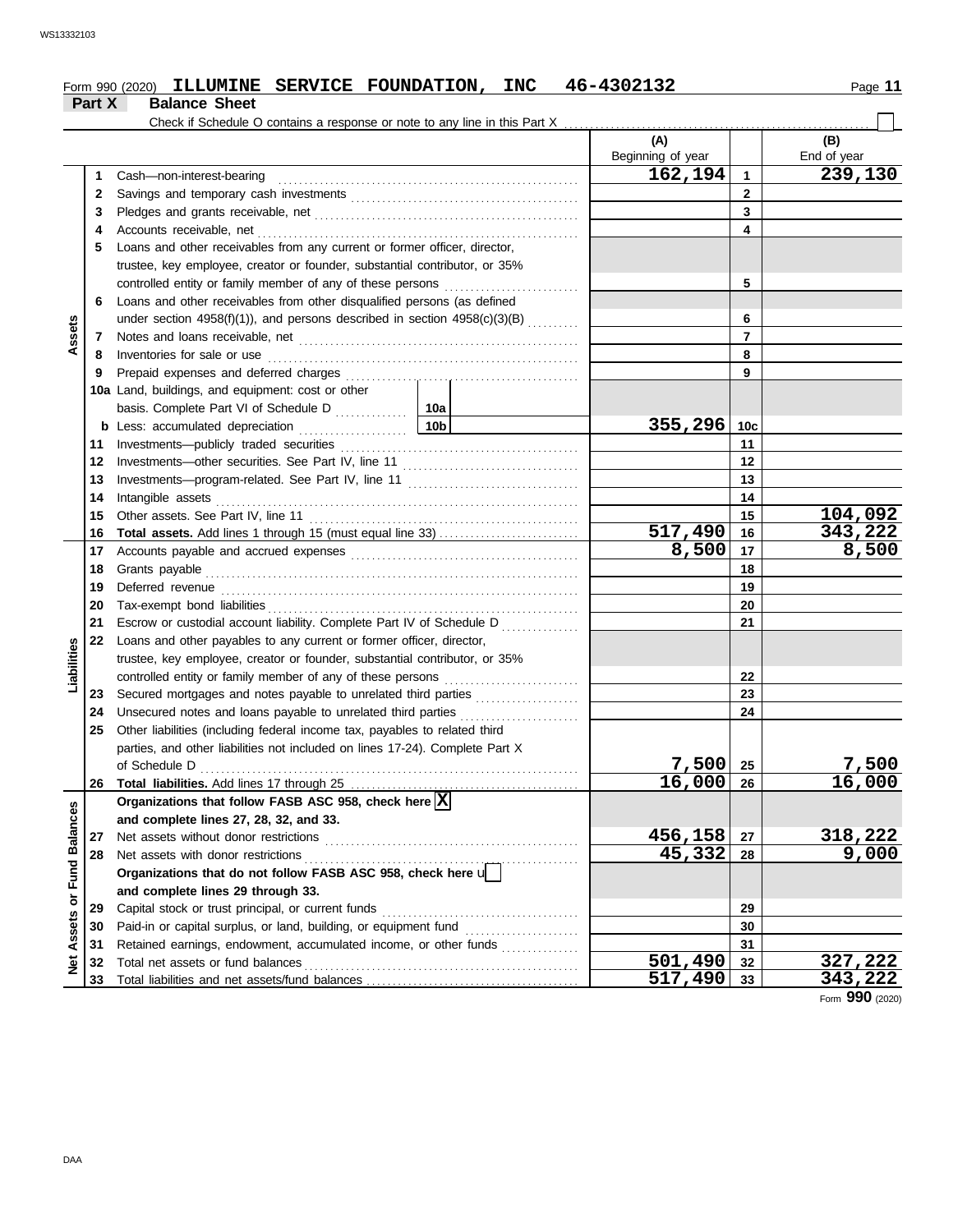|    | 46-4302132<br>Form 990 (2020) ILLUMINE SERVICE FOUNDATION, INC                                                                                                                                                                 |                         |                |     | Page 12     |
|----|--------------------------------------------------------------------------------------------------------------------------------------------------------------------------------------------------------------------------------|-------------------------|----------------|-----|-------------|
|    | <b>Reconciliation of Net Assets</b><br>Part XI                                                                                                                                                                                 |                         |                |     |             |
|    |                                                                                                                                                                                                                                |                         |                |     | x           |
| 1. |                                                                                                                                                                                                                                | $\mathbf{1}$            |                |     | 320, 944    |
| 2  |                                                                                                                                                                                                                                | $\overline{2}$          |                |     | 495,212     |
| 3  | Revenue less expenses. Subtract line 2 from line 1                                                                                                                                                                             | $\mathbf{3}$            |                |     | $-174,268$  |
| 4  | Net assets or fund balances at beginning of year (must equal Part X, line 32, column (A)) [[[[[[[[[[[[[[[[[[[                                                                                                                  | $\overline{\mathbf{4}}$ |                |     | 501,490     |
| 5  | Net unrealized gains (losses) on investments [11] matter contracts and the state of the state of the state of the state of the state of the state of the state of the state of the state of the state of the state of the stat | 5                       |                |     |             |
| 6  |                                                                                                                                                                                                                                | 6                       |                |     |             |
| 7  | Investment expenses                                                                                                                                                                                                            | $\overline{7}$          |                |     |             |
| 8  | Prior period adjustments [11, 12] and the contract of the contract of the contract of the contract of the contract of the contract of the contract of the contract of the contract of the contract of the contract of the cont | 8                       |                |     |             |
| 9  | Other changes in net assets or fund balances (explain on Schedule O)                                                                                                                                                           | $\mathbf{9}$            |                |     |             |
| 10 | Net assets or fund balances at end of year. Combine lines 3 through 9 (must equal Part X, line                                                                                                                                 |                         |                |     |             |
|    | $32$ , column $(B)$ )                                                                                                                                                                                                          | 10                      |                |     | 327,222     |
|    | <b>Financial Statements and Reporting</b><br>Part XII                                                                                                                                                                          |                         |                |     |             |
|    |                                                                                                                                                                                                                                |                         |                |     |             |
|    |                                                                                                                                                                                                                                |                         |                | Yes | No          |
| 1. | Accounting method used to prepare the Form 990: $ X $ Cash<br>Accrual<br>Other                                                                                                                                                 |                         |                |     |             |
|    | If the organization changed its method of accounting from a prior year or checked "Other," explain in                                                                                                                          |                         |                |     |             |
|    | Schedule O.                                                                                                                                                                                                                    |                         |                |     |             |
|    | 2a Were the organization's financial statements compiled or reviewed by an independent accountant?                                                                                                                             |                         | 2a             | X   |             |
|    | If "Yes," check a box below to indicate whether the financial statements for the year were compiled or                                                                                                                         |                         |                |     |             |
|    | reviewed on a separate basis, consolidated basis, or both:                                                                                                                                                                     |                         |                |     |             |
|    | $ \mathbf{X} $ Separate basis   Consolidated basis<br>  Both consolidated and separate basis                                                                                                                                   |                         |                |     |             |
|    | <b>b</b> Were the organization's financial statements audited by an independent accountant?                                                                                                                                    |                         | 2 <sub>b</sub> |     | X           |
|    | If "Yes," check a box below to indicate whether the financial statements for the year were audited on a                                                                                                                        |                         |                |     |             |
|    | separate basis, consolidated basis, or both:                                                                                                                                                                                   |                         |                |     |             |
|    | Separate basis<br>Consolidated basis<br>  Both consolidated and separate basis                                                                                                                                                 |                         |                |     |             |
|    | c If "Yes" to line 2a or 2b, does the organization have a committee that assumes responsibility for oversight of                                                                                                               |                         |                |     |             |
|    | the audit, review, or compilation of its financial statements and selection of an independent accountant?                                                                                                                      |                         | 2c             | X   |             |
|    | If the organization changed either its oversight process or selection process during the tax year, explain on                                                                                                                  |                         |                |     |             |
|    | Schedule O.                                                                                                                                                                                                                    |                         |                |     |             |
|    | 3a As a result of a federal award, was the organization required to undergo an audit or audits as set forth in the                                                                                                             |                         |                |     |             |
|    | Single Audit Act and OMB Circular A-133?                                                                                                                                                                                       |                         | 3a             |     | $\mathbf x$ |
|    | <b>b</b> If "Yes," did the organization undergo the required audit or audits? If the organization did not undergo the                                                                                                          |                         |                |     |             |
|    | required audit or audits, explain why on Schedule O and describe any steps taken to undergo such audits                                                                                                                        |                         | 3 <sub>b</sub> |     |             |

Form **990** (2020)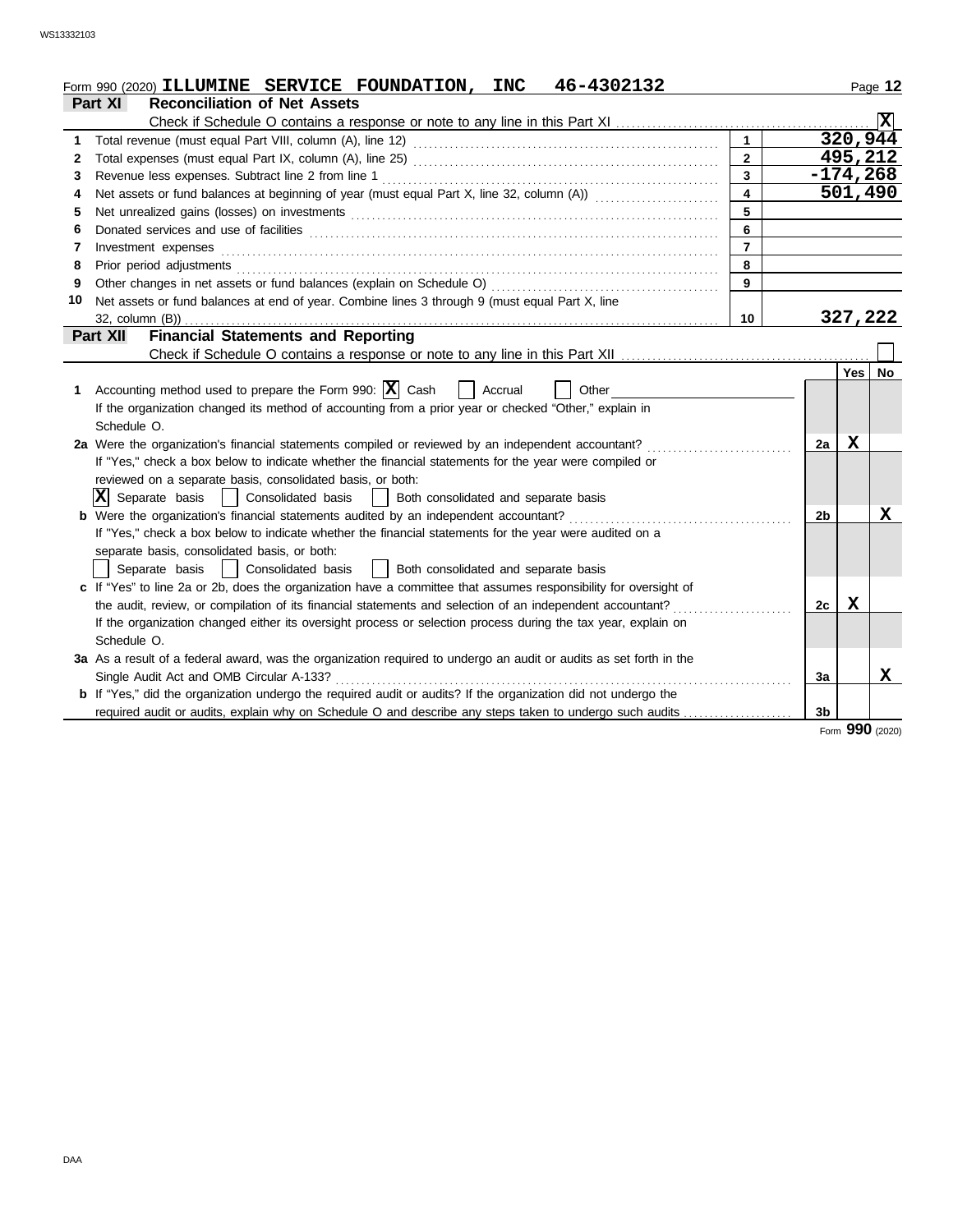WS13332103

| <b>SCHEDULE A</b>          |                                                                                                                                                                | <b>Public Charity Status and Public Support</b>                                                                                                                                                                                                                        |                                                                                        |                          |                        | OMB No. 1545-0047              |  |  |  |
|----------------------------|----------------------------------------------------------------------------------------------------------------------------------------------------------------|------------------------------------------------------------------------------------------------------------------------------------------------------------------------------------------------------------------------------------------------------------------------|----------------------------------------------------------------------------------------|--------------------------|------------------------|--------------------------------|--|--|--|
| (Form 990 or 990-EZ)       |                                                                                                                                                                | Complete if the organization is a section $501(c)(3)$ organization or a section $4947(a)(1)$ nonexempt charitable trust.                                                                                                                                               |                                                                                        |                          |                        |                                |  |  |  |
| Department of the Treasury |                                                                                                                                                                | u Attach to Form 990 or Form 990-EZ.                                                                                                                                                                                                                                   |                                                                                        |                          |                        | Open to Public                 |  |  |  |
| Internal Revenue Service   |                                                                                                                                                                |                                                                                                                                                                                                                                                                        | Inspection<br>u Go to www.irs.gov/Form990 for instructions and the latest information. |                          |                        |                                |  |  |  |
| Name of the organization   |                                                                                                                                                                | ILLUMINE SERVICE FOUNDATION,                                                                                                                                                                                                                                           |                                                                                        | <b>INC</b>               | 46-4302132             | Employer identification number |  |  |  |
| Part I                     |                                                                                                                                                                | Reason for Public Charity Status. (All organizations must complete this part.) See instructions.                                                                                                                                                                       |                                                                                        |                          |                        |                                |  |  |  |
|                            |                                                                                                                                                                | The organization is not a private foundation because it is: (For lines 1 through 12, check only one box.)                                                                                                                                                              |                                                                                        |                          |                        |                                |  |  |  |
| 1                          |                                                                                                                                                                | A church, convention of churches, or association of churches described in section 170(b)(1)(A)(i).                                                                                                                                                                     |                                                                                        |                          |                        |                                |  |  |  |
| 2                          |                                                                                                                                                                | A school described in section 170(b)(1)(A)(ii). (Attach Schedule E (Form 990 or 990-EZ).)                                                                                                                                                                              |                                                                                        |                          |                        |                                |  |  |  |
| 3<br>4                     |                                                                                                                                                                | A hospital or a cooperative hospital service organization described in section 170(b)(1)(A)(iii).                                                                                                                                                                      |                                                                                        |                          |                        |                                |  |  |  |
|                            | A medical research organization operated in conjunction with a hospital described in section 170(b)(1)(A)(iii). Enter the hospital's name,<br>city, and state: |                                                                                                                                                                                                                                                                        |                                                                                        |                          |                        |                                |  |  |  |
| 5                          |                                                                                                                                                                | An organization operated for the benefit of a college or university owned or operated by a governmental unit described in                                                                                                                                              |                                                                                        |                          |                        |                                |  |  |  |
|                            | section 170(b)(1)(A)(iv). (Complete Part II.)                                                                                                                  |                                                                                                                                                                                                                                                                        |                                                                                        |                          |                        |                                |  |  |  |
| 6<br>$ \mathbf{x} $<br>7   |                                                                                                                                                                | A federal, state, or local government or governmental unit described in section 170(b)(1)(A)(v).                                                                                                                                                                       |                                                                                        |                          |                        |                                |  |  |  |
|                            | described in section 170(b)(1)(A)(vi). (Complete Part II.)                                                                                                     | An organization that normally receives a substantial part of its support from a governmental unit or from the general public                                                                                                                                           |                                                                                        |                          |                        |                                |  |  |  |
| 8                          |                                                                                                                                                                | A community trust described in section 170(b)(1)(A)(vi). (Complete Part II.)                                                                                                                                                                                           |                                                                                        |                          |                        |                                |  |  |  |
| 9<br>university:           |                                                                                                                                                                | An agricultural research organization described in section 170(b)(1)(A)(ix) operated in conjunction with a land-grant college<br>or university or a non-land-grant college of agriculture (see instructions). Enter the name, city, and state of the college or        |                                                                                        |                          |                        |                                |  |  |  |
| 10                         |                                                                                                                                                                | An organization that normally receives: (1) more than 33 1/3% of its support from contributions, membership fees, and gross                                                                                                                                            |                                                                                        |                          |                        |                                |  |  |  |
|                            |                                                                                                                                                                | receipts from activities related to its exempt functions, subject to certain exceptions; and (2) no more than 331/3% of its                                                                                                                                            |                                                                                        |                          |                        |                                |  |  |  |
|                            |                                                                                                                                                                | support from gross investment income and unrelated business taxable income (less section 511 tax) from businesses<br>acquired by the organization after June 30, 1975. See section 509(a)(2). (Complete Part III.)                                                     |                                                                                        |                          |                        |                                |  |  |  |
| 11                         |                                                                                                                                                                | An organization organized and operated exclusively to test for public safety. See section 509(a)(4).                                                                                                                                                                   |                                                                                        |                          |                        |                                |  |  |  |
| 12                         |                                                                                                                                                                | An organization organized and operated exclusively for the benefit of, to perform the functions of, or to carry out the purposes                                                                                                                                       |                                                                                        |                          |                        |                                |  |  |  |
|                            |                                                                                                                                                                | of one or more publicly supported organizations described in section $509(a)(1)$ or section $509(a)(2)$ . See section $509(a)(3)$ .<br>Check the box in lines 12a through 12d that describes the type of supporting organization and complete lines 12e, 12f, and 12g. |                                                                                        |                          |                        |                                |  |  |  |
| a                          |                                                                                                                                                                | Type I. A supporting organization operated, supervised, or controlled by its supported organization(s), typically by giving                                                                                                                                            |                                                                                        |                          |                        |                                |  |  |  |
|                            |                                                                                                                                                                | the supported organization(s) the power to regularly appoint or elect a majority of the directors or trustees of the                                                                                                                                                   |                                                                                        |                          |                        |                                |  |  |  |
| b                          |                                                                                                                                                                | supporting organization. You must complete Part IV, Sections A and B.<br>Type II. A supporting organization supervised or controlled in connection with its supported organization(s), by having                                                                       |                                                                                        |                          |                        |                                |  |  |  |
|                            |                                                                                                                                                                | control or management of the supporting organization vested in the same persons that control or manage the supported                                                                                                                                                   |                                                                                        |                          |                        |                                |  |  |  |
|                            |                                                                                                                                                                | organization(s). You must complete Part IV, Sections A and C.                                                                                                                                                                                                          |                                                                                        |                          |                        |                                |  |  |  |
| c                          |                                                                                                                                                                | Type III functionally integrated. A supporting organization operated in connection with, and functionally integrated with,<br>its supported organization(s) (see instructions). You must complete Part IV, Sections A, D, and E.                                       |                                                                                        |                          |                        |                                |  |  |  |
| d                          |                                                                                                                                                                | Type III non-functionally integrated. A supporting organization operated in connection with its supported organization(s)                                                                                                                                              |                                                                                        |                          |                        |                                |  |  |  |
|                            |                                                                                                                                                                | that is not functionally integrated. The organization generally must satisfy a distribution requirement and an attentiveness                                                                                                                                           |                                                                                        |                          |                        |                                |  |  |  |
| e                          |                                                                                                                                                                | requirement (see instructions). You must complete Part IV, Sections A and D, and Part V.<br>Check this box if the organization received a written determination from the IRS that it is a Type I, Type II, Type III                                                    |                                                                                        |                          |                        |                                |  |  |  |
|                            |                                                                                                                                                                | functionally integrated, or Type III non-functionally integrated supporting organization.                                                                                                                                                                              |                                                                                        |                          |                        |                                |  |  |  |
| f                          | Enter the number of supported organizations                                                                                                                    | Provide the following information about the supported organization(s).                                                                                                                                                                                                 |                                                                                        |                          |                        |                                |  |  |  |
| g<br>(i) Name of supported | (ii) EIN                                                                                                                                                       | (iii) Type of organization                                                                                                                                                                                                                                             | (iv) Is the organization                                                               |                          | (v) Amount of monetary | (vi) Amount of                 |  |  |  |
| organization               |                                                                                                                                                                | (described on lines 1-10                                                                                                                                                                                                                                               |                                                                                        | listed in your governing | support (see           | other support (see             |  |  |  |
|                            |                                                                                                                                                                | above (see instructions))                                                                                                                                                                                                                                              | Yes                                                                                    | document?<br>No          | instructions)          | instructions)                  |  |  |  |
| (A)                        |                                                                                                                                                                |                                                                                                                                                                                                                                                                        |                                                                                        |                          |                        |                                |  |  |  |
|                            |                                                                                                                                                                |                                                                                                                                                                                                                                                                        |                                                                                        |                          |                        |                                |  |  |  |
| (B)                        |                                                                                                                                                                |                                                                                                                                                                                                                                                                        |                                                                                        |                          |                        |                                |  |  |  |
| (C)                        |                                                                                                                                                                |                                                                                                                                                                                                                                                                        |                                                                                        |                          |                        |                                |  |  |  |
| (D)                        |                                                                                                                                                                |                                                                                                                                                                                                                                                                        |                                                                                        |                          |                        |                                |  |  |  |
|                            |                                                                                                                                                                |                                                                                                                                                                                                                                                                        |                                                                                        |                          |                        |                                |  |  |  |
| (E)                        |                                                                                                                                                                |                                                                                                                                                                                                                                                                        |                                                                                        |                          |                        |                                |  |  |  |
| Total                      |                                                                                                                                                                |                                                                                                                                                                                                                                                                        |                                                                                        |                          |                        |                                |  |  |  |

**For Paperwork Reduction Act Notice, see the Instructions for Form 990 or 990-EZ.**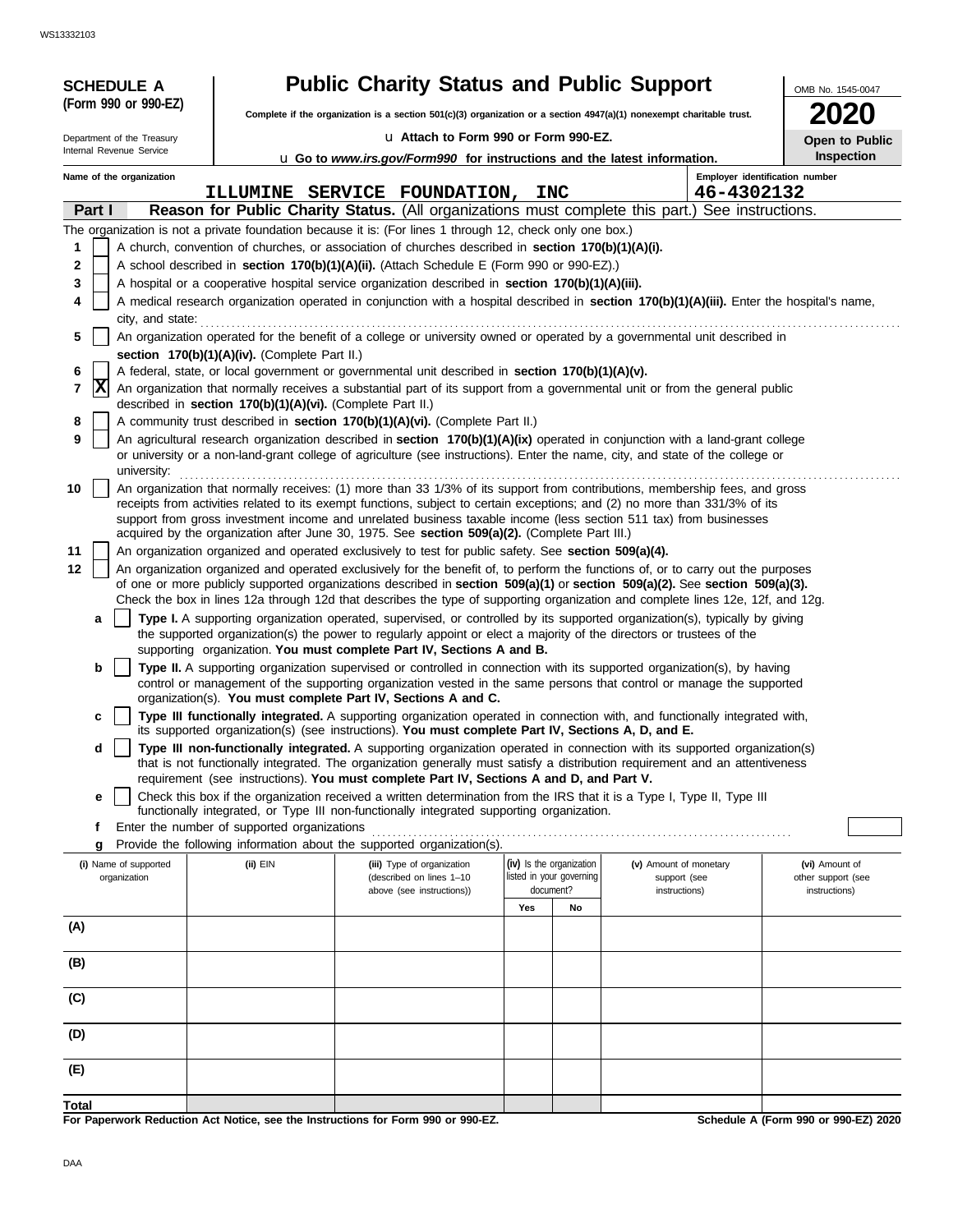(Explain in Part VI.) . . . . . . . . . . . . . . . . . . . governmental unit or publicly **Section A. Public Support Total support.** Add lines 7 through 10 loss from the sale of capital assets Other income. Do not include gain or is regularly carried on ................. activities, whether or not the business Net income from unrelated business rents, royalties, and income from payments received on securities loans, Gross income from interest, dividends, line 1 that exceeds 2% of the amount supported organization) included on each person (other than a The portion of total contributions by **Total.** Add lines 1 through 3 .......... The value of services or facilities to or expended on its behalf ......... organization's benefit and either paid Tax revenues levied for the First 5 years. If the Form 990 is for the organization's first, second, third, fourth, or fifth tax year as a section 501(c)(3) Gross receipts from related activities, etc. (see instructions) . . . . . . . . . . . . . . . . . . . . . . . . . . . . . . . . . . . . . . . . . . . . . . . . . . . . . . . . . . . . . . . Amounts from line 4 Public support. Subtract line 5 from line 4 include any "unusual grants.") . . . . . . . . membership fees received. (Do not Gifts, grants, contributions, and Schedule A (Form 990 or 990-EZ) 2020 **ILLUMINE SERVICE FOUNDATION, INC** 46-4302132 Page 2 **13 12 11 9 8 6 4 3 2 1 (a)** 2016 **(b)** 2017 **(c)** 2018 **(d)** 2019 **(e)** 2020 (Complete only if you checked the box on line 5, 7, or 8 of Part I or if the organization failed to qualify under **Part II Support Schedule for Organizations Described in Sections 170(b)(1)(A)(iv) and 170(b)(1)(A)(vi)** Calendar year (or fiscal year beginning in) **u** | (a) 2016 | (b) 2017 | (c) 2018 | (d) 2019 | (e) 2020 | (f) Total furnished by a governmental unit to the organization without charge **5 Section B. Total Support 7** similar sources **10** organization, check this box and stop here **Section C. Computation of Public Support Percentage 12 14** Public support percentage for 2020 (line 6, column (f) divided by line 11, column (f)) . . . . . . . . . . . . . . . . . . . . . . . . . . . . . . . . . . . . . . Public support percentage from 2019 Schedule A, Part II, line 14 . . . . . . . . . . . . . . . . . . . . . . . . . . . . . . . . . . . . . . . . . . . . . . . . . . . . . . . . . . **15 16a 33 1/3% support test—2020.** If the organization did not check the box on line 13, and line 14 is 33 1/3% or more, check this box and stop here. The organization qualifies as a publicly supported organization ............... **b 33 1/3% support test—2019.** If the organization did not check a box on line 13 or 16a, and line 15 is 33 1/3% or more, check this box and **stop here.** The organization qualifies as a publicly supported organization . . . . . . . . . . . . . . . . . . . . . . . . . . . . . . . . . . . . . . . . . . . . . . . . . . . . . . **17a 10%-facts-and-circumstances test—2020.** If the organization did not check a box on line 13, 16a, or 16b, and line 14 is 10% or more, and if the organization meets the "facts-and-circumstances" test, check this box and **stop here.** Explain in Part VI how the organization meets the "facts-and-circumstances" test. The organization qualifies as a publicly supported **b 10%-facts-and-circumstances test—2019.** If the organization did not check a box on line 13, 16a, 16b, or 17a, and line in Part VI how the organization meets the "facts-and-circumstances" test. The organization qualifies as a publicly supported 15 is 10% or more, and if the organization meets the "facts-and-circumstances" test, check this box and **stop here.** Explain **18 Private foundation.** If the organization did not check a box on line 13, 16a, 16b, 17a, or 17b, check this box and see **14 15** % **68.07** % **69.73** Calendar year (or fiscal year beginning in)  $\mathbf{u}$  (a) 2016 (b) 2017 (c) 2018 (d) 2019 (e) 2020 (f) Total Part III. If the organization fails to qualify under the tests listed below, please complete Part III.) **(a)** 2016 shown on line 11, column (f)  $\ldots$ organization www.community.com/www.community.com/www.community.com/www.community.com/www.community.com/www.com organization and the contract of the contract of the contract of the contract of the contract of the contract of the contract of the contract of the contract of the contract of the contract of the contract of the contract **instructions** u **(b)** 2017 **(c)** 2018 **(d)** 2019 **(e)** 2020 **288,477 1,276,109 673,922 543,936 447,885 3,230,329 288,477 1,276,109 673,922 543,936 447,885 3,230,329 1,031,141 2,199,188 288,477 1,276,109 673,922 543,936 447,885 3,230,329 109 72 27 208 3,230,537 X**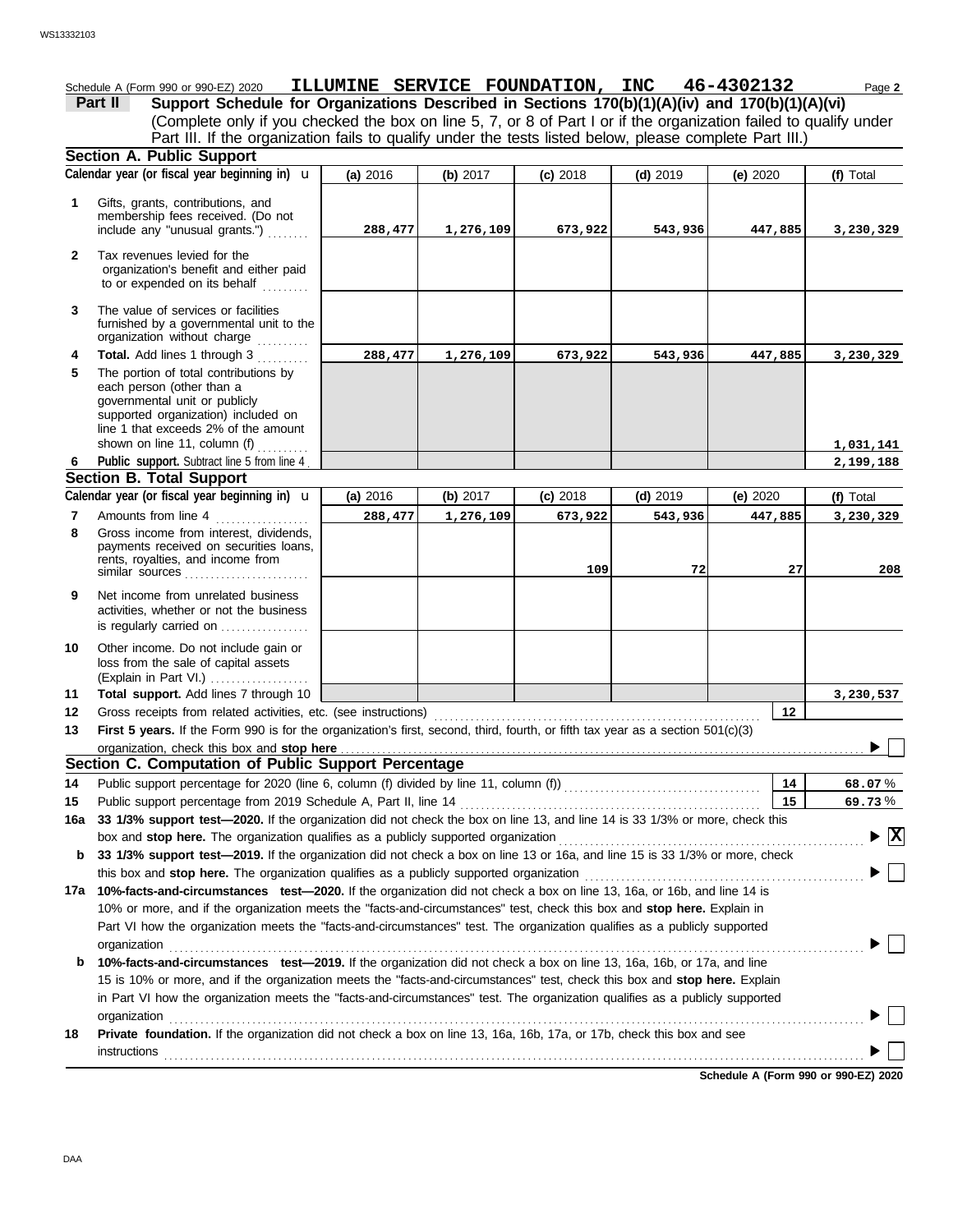|     | Schedule A (Form 990 or 990-EZ) 2020                                                                                                                                                                                                                                 |          |          | ILLUMINE SERVICE FOUNDATION, INC |            | 46-4302132 |    | Page 3    |
|-----|----------------------------------------------------------------------------------------------------------------------------------------------------------------------------------------------------------------------------------------------------------------------|----------|----------|----------------------------------|------------|------------|----|-----------|
|     | Support Schedule for Organizations Described in Section 509(a)(2)<br>Part III                                                                                                                                                                                        |          |          |                                  |            |            |    |           |
|     | (Complete only if you checked the box on line 10 of Part I or if the organization failed to qualify under Part II.                                                                                                                                                   |          |          |                                  |            |            |    |           |
|     | If the organization fails to qualify under the tests listed below, please complete Part II.)                                                                                                                                                                         |          |          |                                  |            |            |    |           |
|     | <b>Section A. Public Support</b>                                                                                                                                                                                                                                     |          |          |                                  |            |            |    |           |
|     | Calendar year (or fiscal year beginning in) $\mathbf u$                                                                                                                                                                                                              | (a) 2016 | (b) 2017 | $(c)$ 2018                       | $(d)$ 2019 | (e) $2020$ |    | (f) Total |
| 1   | Gifts, grants, contributions, and membership fees<br>received. (Do not include any "unusual grants.")                                                                                                                                                                |          |          |                                  |            |            |    |           |
| 2   | Gross receipts from admissions, merchandise<br>sold or services performed, or facilities<br>furnished in any activity that is related to the<br>organization's tax-exempt purpose                                                                                    |          |          |                                  |            |            |    |           |
| 3   | Gross receipts from activities that are not an<br>unrelated trade or business under section 513                                                                                                                                                                      |          |          |                                  |            |            |    |           |
| 4   | Tax revenues levied for the<br>organization's benefit and either paid<br>to or expended on its behalf<br>in de de de                                                                                                                                                 |          |          |                                  |            |            |    |           |
| 5   | The value of services or facilities<br>furnished by a governmental unit to the<br>organization without charge                                                                                                                                                        |          |          |                                  |            |            |    |           |
| 6   | Total. Add lines 1 through 5                                                                                                                                                                                                                                         |          |          |                                  |            |            |    |           |
|     | 7a Amounts included on lines 1, 2, and 3<br>received from disqualified persons                                                                                                                                                                                       |          |          |                                  |            |            |    |           |
| b   | Amounts included on lines 2 and 3<br>received from other than disqualified<br>persons that exceed the greater of \$5,000<br>or 1% of the amount on line 13 for the year                                                                                              |          |          |                                  |            |            |    |           |
| c   | Add lines 7a and 7b                                                                                                                                                                                                                                                  |          |          |                                  |            |            |    |           |
| 8   | Public support. (Subtract line 7c from<br>line 6.) $\ldots$ $\ldots$ $\ldots$ $\ldots$ $\ldots$ $\ldots$                                                                                                                                                             |          |          |                                  |            |            |    |           |
|     | <b>Section B. Total Support</b>                                                                                                                                                                                                                                      |          |          |                                  |            |            |    |           |
|     | Calendar year (or fiscal year beginning in) $\mathbf u$                                                                                                                                                                                                              | (a) 2016 | (b) 2017 | $(c)$ 2018                       | $(d)$ 2019 | (e) 2020   |    | (f) Total |
| 9   | Amounts from line 6                                                                                                                                                                                                                                                  |          |          |                                  |            |            |    |           |
| 10a | Gross income from interest, dividends,<br>payments received on securities loans, rents,<br>royalties, and income from similar sources.                                                                                                                               |          |          |                                  |            |            |    |           |
|     | Unrelated business taxable income (less<br>section 511 taxes) from businesses<br>acquired after June 30, 1975                                                                                                                                                        |          |          |                                  |            |            |    |           |
|     | c Add lines 10a and 10b $\ldots$                                                                                                                                                                                                                                     |          |          |                                  |            |            |    |           |
| 11  | Net income from unrelated business<br>activities not included in line 10b, whether<br>or not the business is regularly carried on                                                                                                                                    |          |          |                                  |            |            |    |           |
| 12  | Other income. Do not include gain or<br>loss from the sale of capital assets<br>(Explain in Part VI.)<br>.                                                                                                                                                           |          |          |                                  |            |            |    |           |
| 13  | Total support. (Add lines 9, 10c, 11,<br>and $12.$ )                                                                                                                                                                                                                 |          |          |                                  |            |            |    |           |
| 14  | First 5 years. If the Form 990 is for the organization's first, second, third, fourth, or fifth tax year as a section 501(c)(3)<br>organization, check this box and stop here                                                                                        |          |          |                                  |            |            |    |           |
|     | Section C. Computation of Public Support Percentage                                                                                                                                                                                                                  |          |          |                                  |            |            |    |           |
| 15  |                                                                                                                                                                                                                                                                      |          |          |                                  |            |            | 15 | %         |
| 16  |                                                                                                                                                                                                                                                                      |          |          |                                  |            |            | 16 | %         |
|     | Section D. Computation of Investment Income Percentage                                                                                                                                                                                                               |          |          |                                  |            |            |    |           |
| 17  |                                                                                                                                                                                                                                                                      |          |          |                                  |            |            | 17 | %         |
|     | 18 Investment income percentage from 2019 Schedule A, Part III, line 17                                                                                                                                                                                              |          |          |                                  |            |            | 18 | %         |
|     | 19a 33 1/3% support tests-2020. If the organization did not check the box on line 14, and line 15 is more than 33 1/3%, and line                                                                                                                                     |          |          |                                  |            |            |    |           |
|     | 17 is not more than 33 1/3%, check this box and stop here. The organization qualifies as a publicly supported organization.                                                                                                                                          |          |          |                                  |            |            |    |           |
| b   | 33 1/3% support tests—2019. If the organization did not check a box on line 14 or line 19a, and line 16 is more than 33 1/3%, and<br>line 18 is not more than 33 1/3%, check this box and stop here. The organization qualifies as a publicly supported organization |          |          |                                  |            |            |    |           |
| 20  |                                                                                                                                                                                                                                                                      |          |          |                                  |            |            |    |           |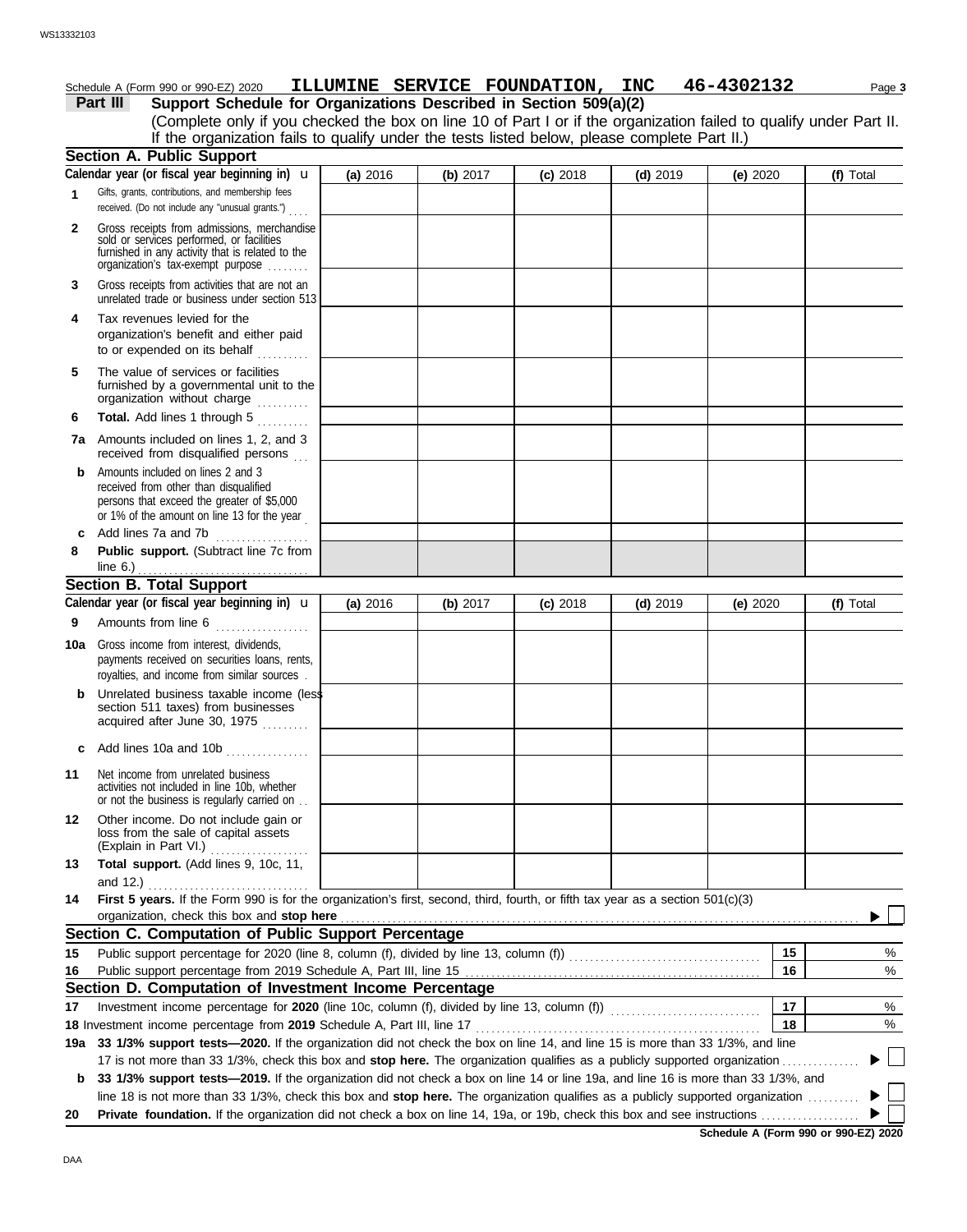|        | ILLUMINE SERVICE FOUNDATION, INC 46-4302132<br>Schedule A (Form 990 or 990-EZ) 2020                                                                                                                                             |                      |            | Page 4 |
|--------|---------------------------------------------------------------------------------------------------------------------------------------------------------------------------------------------------------------------------------|----------------------|------------|--------|
|        | <b>Supporting Organizations</b><br><b>Part IV</b>                                                                                                                                                                               |                      |            |        |
|        | (Complete only if you checked a box in line 12 on Part I. If you checked box 12a, Part I, complete Sections A<br>and B. If you checked box 12b, Part I, complete Sections A and C. If you checked box 12c, Part I, complete     |                      |            |        |
|        | Sections A, D, and E. If you checked box 12d, Part I, complete Sections A and D, and complete Part V.)                                                                                                                          |                      |            |        |
|        | <b>Section A. All Supporting Organizations</b>                                                                                                                                                                                  |                      |            |        |
|        |                                                                                                                                                                                                                                 |                      | <b>Yes</b> | No     |
| 1      | Are all of the organization's supported organizations listed by name in the organization's governing                                                                                                                            |                      |            |        |
|        | documents? If "No," describe in Part VI how the supported organizations are designated. If designated by                                                                                                                        |                      |            |        |
|        | class or purpose, describe the designation. If historic and continuing relationship, explain.                                                                                                                                   | 1                    |            |        |
| 2      | Did the organization have any supported organization that does not have an IRS determination of status                                                                                                                          |                      |            |        |
|        | under section 509(a)(1) or (2)? If "Yes," explain in Part VI how the organization determined that the supported                                                                                                                 |                      |            |        |
|        | organization was described in section 509(a)(1) or (2).                                                                                                                                                                         | 2                    |            |        |
| За     | Did the organization have a supported organization described in section $501(c)(4)$ , (5), or (6)? If "Yes," answer                                                                                                             |                      |            |        |
|        | lines 3b and 3c below.                                                                                                                                                                                                          | 3a                   |            |        |
| b      | Did the organization confirm that each supported organization qualified under section $501(c)(4)$ , (5), or (6) and                                                                                                             |                      |            |        |
|        | satisfied the public support tests under section 509(a)(2)? If "Yes," describe in Part VI when and how the                                                                                                                      |                      |            |        |
|        | organization made the determination.                                                                                                                                                                                            | 3b                   |            |        |
| c      | Did the organization ensure that all support to such organizations was used exclusively for section $170(c)(2)(B)$                                                                                                              |                      |            |        |
|        | purposes? If "Yes," explain in Part VI what controls the organization put in place to ensure such use.<br>Was any supported organization not organized in the United States ("foreign supported organization")? If              | 3c                   |            |        |
| 4a     | "Yes," and if you checked 12a or 12b in Part I, answer (b) and (c) below.                                                                                                                                                       | 4a                   |            |        |
| b      | Did the organization have ultimate control and discretion in deciding whether to make grants to the foreign                                                                                                                     |                      |            |        |
|        | supported organization? If "Yes," describe in Part VI how the organization had such control and discretion                                                                                                                      |                      |            |        |
|        | despite being controlled or supervised by or in connection with its supported organizations.                                                                                                                                    | 4b                   |            |        |
| c      | Did the organization support any foreign supported organization that does not have an IRS determination                                                                                                                         |                      |            |        |
|        | under sections $501(c)(3)$ and $509(a)(1)$ or (2)? If "Yes," explain in Part VI what controls the organization used                                                                                                             |                      |            |        |
|        | to ensure that all support to the foreign supported organization was used exclusively for section $170(c)(2)(B)$                                                                                                                |                      |            |        |
|        | purposes.                                                                                                                                                                                                                       | 4с                   |            |        |
| 5a     | Did the organization add, substitute, or remove any supported organizations during the tax year? If "Yes,"                                                                                                                      |                      |            |        |
|        | answer lines 5b and 5c below (if applicable). Also, provide detail in Part VI, including (i) the names and EIN                                                                                                                  |                      |            |        |
|        | numbers of the supported organizations added, substituted, or removed; (ii) the reasons for each such action;                                                                                                                   |                      |            |        |
|        | (iii) the authority under the organization's organizing document authorizing such action; and (iv) how the action                                                                                                               |                      |            |        |
|        | was accomplished (such as by amendment to the organizing document).                                                                                                                                                             | 5a                   |            |        |
| b      | Type I or Type II only. Was any added or substituted supported organization part of a class already                                                                                                                             |                      |            |        |
|        | designated in the organization's organizing document?                                                                                                                                                                           | 5b<br>5 <sub>c</sub> |            |        |
| c<br>6 | Substitutions only. Was the substitution the result of an event beyond the organization's control?<br>Did the organization provide support (whether in the form of grants or the provision of services or facilities) to        |                      |            |        |
|        | anyone other than (i) its supported organizations, (ii) individuals that are part of the charitable class benefited                                                                                                             |                      |            |        |
|        | by one or more of its supported organizations, or (iii) other supporting organizations that also support or                                                                                                                     |                      |            |        |
|        | benefit one or more of the filing organization's supported organizations? If "Yes," provide detail in Part VI.                                                                                                                  | 6                    |            |        |
| 7      | Did the organization provide a grant, loan, compensation, or other similar payment to a substantial contributor                                                                                                                 |                      |            |        |
|        | (as defined in section $4958(c)(3)(C)$ ), a family member of a substantial contributor, or a 35% controlled entity                                                                                                              |                      |            |        |
|        | with regard to a substantial contributor? If "Yes," complete Part I of Schedule L (Form 990 or 990-EZ).                                                                                                                         | 7                    |            |        |
| 8      | Did the organization make a loan to a disqualified person (as defined in section 4958) not described in line 7?                                                                                                                 |                      |            |        |
|        | If "Yes," complete Part I of Schedule L (Form 990 or 990-EZ).                                                                                                                                                                   | 8                    |            |        |
| 9a     | Was the organization controlled directly or indirectly at any time during the tax year by one or more                                                                                                                           |                      |            |        |
|        | disqualified persons, as defined in section 4946 (other than foundation managers and organizations                                                                                                                              |                      |            |        |
|        | described in section 509(a)(1) or (2))? If "Yes," provide detail in Part VI.                                                                                                                                                    | 9a                   |            |        |
| b      | Did one or more disqualified persons (as defined in line 9a) hold a controlling interest in any entity in which                                                                                                                 |                      |            |        |
|        | the supporting organization had an interest? If "Yes," provide detail in Part VI.                                                                                                                                               | 9b                   |            |        |
| c      | Did a disqualified person (as defined in line 9a) have an ownership interest in, or derive any personal benefit<br>from, assets in which the supporting organization also had an interest? If "Yes," provide detail in Part VI. | 9c                   |            |        |
| 10a    | Was the organization subject to the excess business holdings rules of section 4943 because of section                                                                                                                           |                      |            |        |
|        | 4943(f) (regarding certain Type II supporting organizations, and all Type III non-functionally integrated                                                                                                                       |                      |            |        |
|        | supporting organizations)? If "Yes," answer line 10b below.                                                                                                                                                                     | 10a                  |            |        |
| b      | Did the organization have any excess business holdings in the tax year? (Use Schedule C, Form 4720, to                                                                                                                          |                      |            |        |
|        | determine whether the organization had excess business holdings.)                                                                                                                                                               | 10 <sub>b</sub>      |            |        |

**Schedule A (Form 990 or 990-EZ) 2020 10b**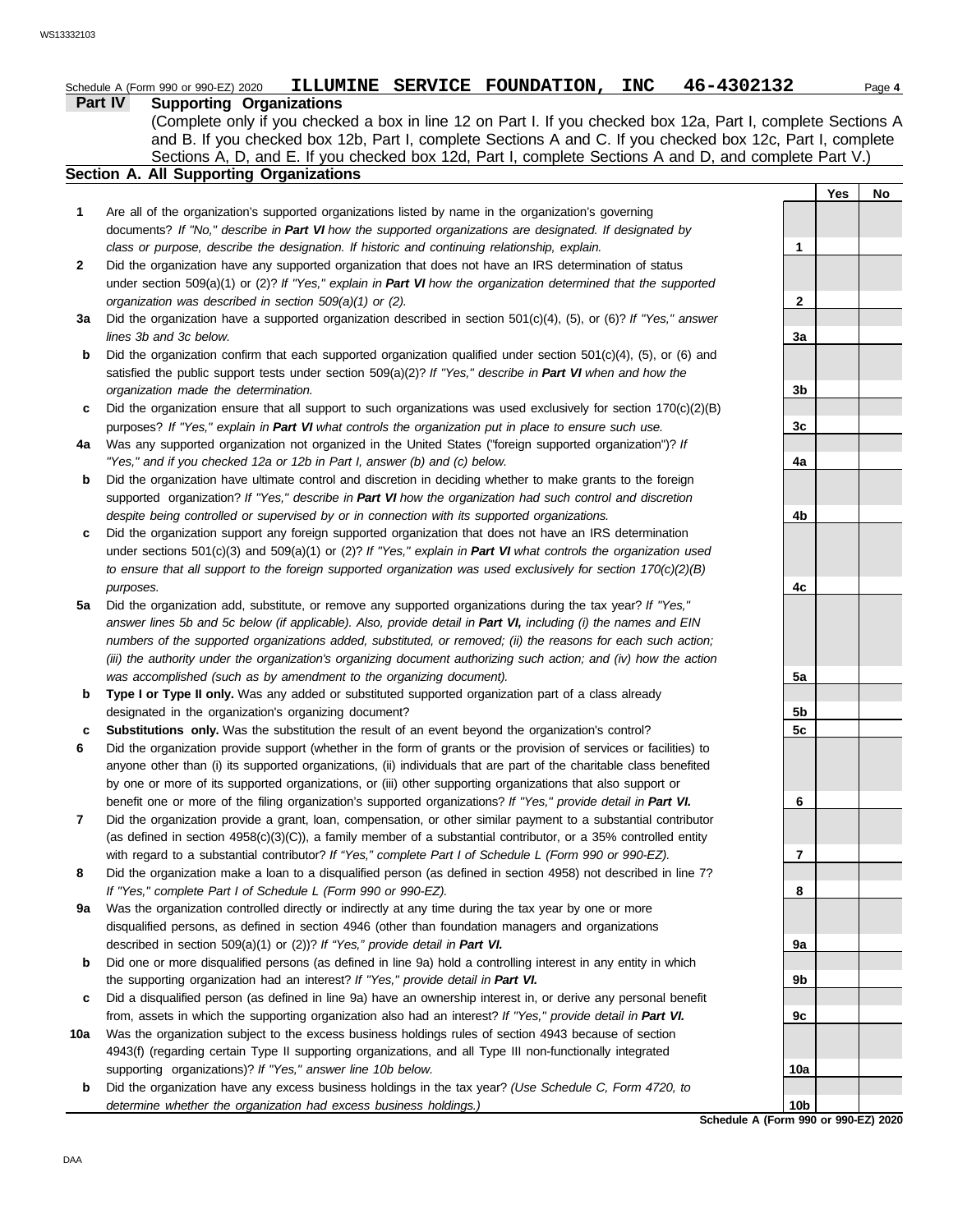## **Part IV Supporting Organizations** *(continued)* Schedule A (Form 990 or 990-EZ) 2020 **ILLUMINE SERVICE FOUNDATION, INC** 46-4302132 Page 5

|    |                                                                                                                      |                 | Yes | No |
|----|----------------------------------------------------------------------------------------------------------------------|-----------------|-----|----|
| 11 | Has the organization accepted a gift or contribution from any of the following persons?                              |                 |     |    |
| a  | A person who directly or indirectly controls, either alone or together with persons described in lines 11b and       |                 |     |    |
|    | 11c below, the governing body of a supported organization?                                                           | 11a             |     |    |
|    | <b>b</b> A family member of a person described in line 11a above?                                                    | 11 <sub>b</sub> |     |    |
|    | c A 35% controlled entity of a person described in line 11a or 11b above? If "Yes" to line 11a, 11b, or 11c, provide |                 |     |    |
|    | detail in Part VI.                                                                                                   | 11c             |     |    |

#### **Section B. Type I Supporting Organizations**

|                                                                                                                                |   | Yes | No |
|--------------------------------------------------------------------------------------------------------------------------------|---|-----|----|
| Did the governing body, members of the governing body, officers acting in their official capacity, or membership of one or     |   |     |    |
| more supported organizations have the power to regularly appoint or elect at least a majority of the organization's officers,  |   |     |    |
| directors, or trustees at all times during the tax year? If "No," describe in Part VI how the supported organization(s)        |   |     |    |
| effectively operated, supervised, or controlled the organization's activities. If the organization had more than one supported |   |     |    |
| organization, describe how the powers to appoint and/or remove officers, directors, or trustees were allocated among the       |   |     |    |
| supported organizations and what conditions or restrictions, if any, applied to such powers during the tax year.               |   |     |    |
| Did the organization operate for the benefit of any supported organization other than the supported                            |   |     |    |
| organization(s) that operated, supervised, or controlled the supporting organization? If "Yes," explain in Part                |   |     |    |
| VI how providing such benefit carried out the purposes of the supported organization(s) that operated,                         |   |     |    |
| supervised, or controlled the supporting organization.                                                                         | n |     |    |
| Section C. Type II Supporting Organizations                                                                                    |   |     |    |

| Were a majority of the organization's directors or trustees during the tax year also a majority of the directors |  |  |
|------------------------------------------------------------------------------------------------------------------|--|--|
| or trustees of each of the organization's supported organization(s)? If "No," describe in Part VI how control    |  |  |
| or management of the supporting organization was vested in the same persons that controlled or managed           |  |  |
| the supported organization(s).                                                                                   |  |  |

#### **Section D. All Type III Supporting Organizations**

|                |                                                                                                                        |   | Yes | Nc |
|----------------|------------------------------------------------------------------------------------------------------------------------|---|-----|----|
|                | Did the organization provide to each of its supported organizations, by the last day of the fifth month of the         |   |     |    |
|                | organization's tax year, (i) a written notice describing the type and amount of support provided during the prior tax  |   |     |    |
|                | year, (ii) a copy of the Form 990 that was most recently filed as of the date of notification, and (iii) copies of the |   |     |    |
|                | organization's governing documents in effect on the date of notification, to the extent not previously provided?       |   |     |    |
| $\overline{2}$ | Were any of the organization's officers, directors, or trustees either (i) appointed or elected by the supported       |   |     |    |
|                | organization(s) or (ii) serving on the governing body of a supported organization? If "No," explain in Part VI how     |   |     |    |
|                | the organization maintained a close and continuous working relationship with the supported organization(s).            | 2 |     |    |
| 3              | By reason of the relationship described in line 2, above, did the organization's supported organizations have          |   |     |    |
|                | a significant voice in the organization's investment policies and in directing the use of the organization's           |   |     |    |
|                | income or assets at all times during the tax year? If "Yes," describe in Part VI the role the organization's           |   |     |    |
|                | supported organizations played in this regard.                                                                         |   |     |    |

#### **Section E. Type III Functionally-Integrated Supporting Organizations**

- **1** *Check the box next to the method that the organization used to satisfy the Integral Part Test during the year (see instructions).*
	- The organization satisfied the Activities Test. *Complete line 2 below.* **a**
	- The organization is the parent of each of its supported organizations. *Complete line 3 below.* **b**
	- The organization supported a governmental entity. *Describe in Part VI how you supported a governmental entity (see instructions).* **c**
- **2** Activities Test. *Answer lines 2a and 2b below.*
- **a** Did substantially all of the organization's activities during the tax year directly further the exempt purposes of the supported organization(s) to which the organization was responsive? *If "Yes," then in Part VI identify those supported organizations and explain how these activities directly furthered their exempt purposes, how the organization was responsive to those supported organizations, and how the organization determined that these activities constituted substantially all of its activities.*
- **b** Did the activities described in line 2a, above, constitute activities that, but for the organization's involvement, one or more of the organization's supported organization(s) would have been engaged in? If "Yes," explain in *Part VI the reasons for the organization's position that its supported organization(s) would have engaged in these activities but for the organization's involvement.*
- **3** Parent of Supported Organizations. *Answer lines 3a and 3b below.*
	- **a** Did the organization have the power to regularly appoint or elect a majority of the officers, directors, or trustees of each of the supported organizations? *If "Yes" or "No," provide details in Part VI.*
- **b** Did the organization exercise a substantial degree of direction over the policies, programs, and activities of each of its supported organizations? *If "Yes," describe in Part VI the role played by the organization in this regard.*

**Yes No 2a 2b 3a 3b**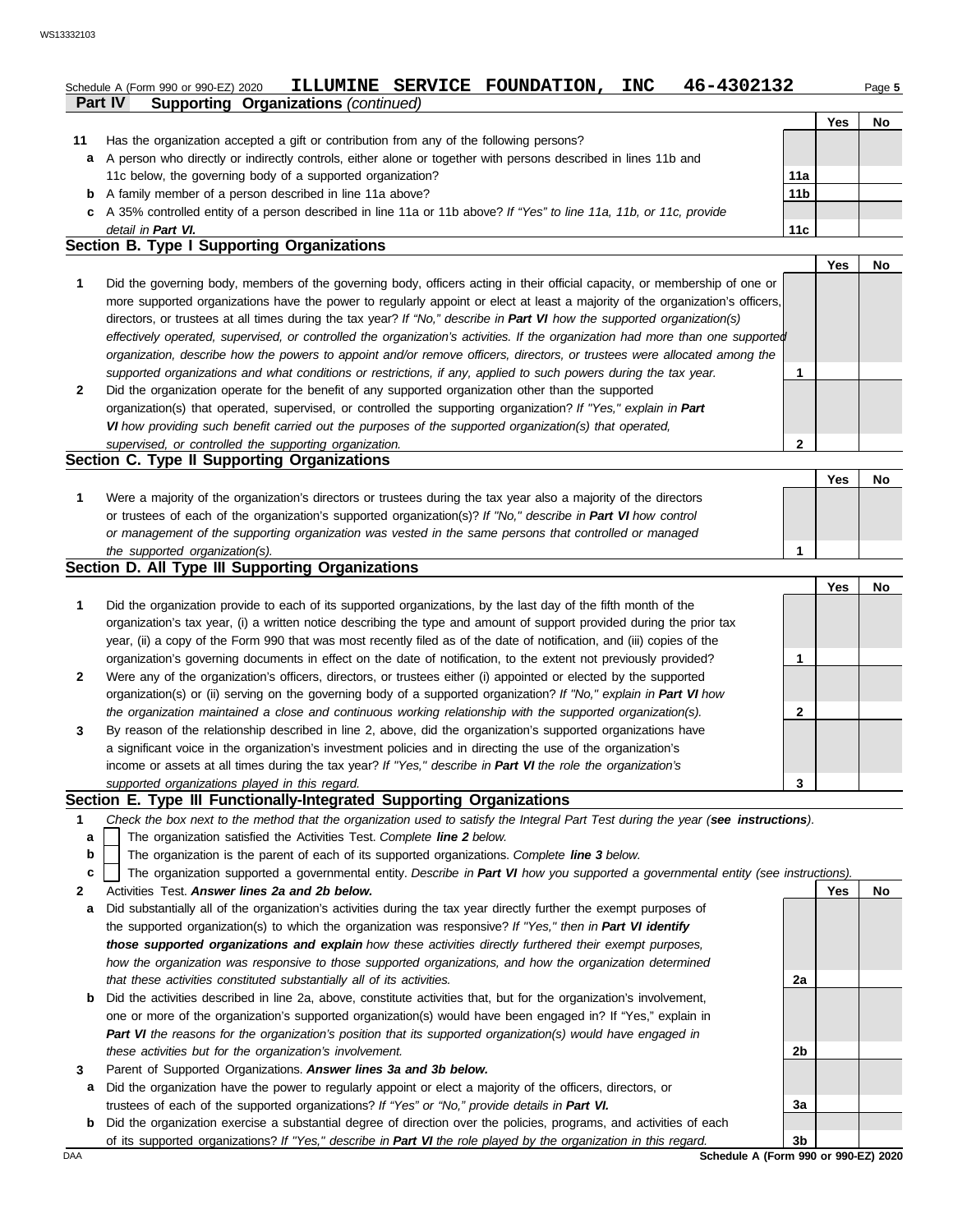|                | ILLUMINE SERVICE FOUNDATION, INC<br>Schedule A (Form 990 or 990-EZ) 2020                                                                                     |                | 46-4302132     | Page 6                         |
|----------------|--------------------------------------------------------------------------------------------------------------------------------------------------------------|----------------|----------------|--------------------------------|
|                | Type III Non-Functionally Integrated 509(a)(3) Supporting Organizations<br><b>Part V</b>                                                                     |                |                |                                |
| $\mathbf{1}$   | Check here if the organization satisfied the Integral Part Test as a qualifying trust on Nov. 20, 1970 (explain in Part VI). See                             |                |                |                                |
|                | instructions. All other Type III non-functionally integrated supporting organizations must complete Sections A through E.<br>Section A - Adjusted Net Income |                | (A) Prior Year | (B) Current Year<br>(optional) |
| 1              | Net short-term capital gain                                                                                                                                  | 1              |                |                                |
| $\mathbf{2}$   | Recoveries of prior-year distributions                                                                                                                       | $\overline{2}$ |                |                                |
| 3              | Other gross income (see instructions)                                                                                                                        | 3              |                |                                |
| 4              | Add lines 1 through 3.                                                                                                                                       | 4              |                |                                |
| 5              | Depreciation and depletion                                                                                                                                   | 5              |                |                                |
| 6              | Portion of operating expenses paid or incurred for production or collection of                                                                               |                |                |                                |
|                | gross income or for management, conservation, or maintenance of property                                                                                     |                |                |                                |
|                | held for production of income (see instructions)                                                                                                             | 6              |                |                                |
| 7              | Other expenses (see instructions)                                                                                                                            | $\overline{7}$ |                |                                |
| 8              | Adjusted Net Income (subtract lines 5, 6, and 7 from line 4)                                                                                                 | 8              |                |                                |
|                | Section B - Minimum Asset Amount                                                                                                                             |                | (A) Prior Year | (B) Current Year<br>(optional) |
| 1              | Aggregate fair market value of all non-exempt-use assets (see                                                                                                |                |                |                                |
|                | instructions for short tax year or assets held for part of year):                                                                                            |                |                |                                |
|                | a Average monthly value of securities                                                                                                                        | 1a             |                |                                |
|                | <b>b</b> Average monthly cash balances                                                                                                                       | 1 <sub>b</sub> |                |                                |
|                | c Fair market value of other non-exempt-use assets                                                                                                           | 1 <sub>c</sub> |                |                                |
|                | d Total (add lines 1a, 1b, and 1c)                                                                                                                           | 1d             |                |                                |
|                | e Discount claimed for blockage or other factors<br>(explain in detail in Part VI):                                                                          |                |                |                                |
|                | 2 Acquisition indebtedness applicable to non-exempt-use assets                                                                                               | $\mathbf{2}$   |                |                                |
| 3              | Subtract line 2 from line 1d.                                                                                                                                | 3              |                |                                |
| 4              | Cash deemed held for exempt use. Enter 0.015 of line 3 (for greater amount,<br>see instructions).                                                            | 4              |                |                                |
| 5.             | Net value of non-exempt-use assets (subtract line 4 from line 3)                                                                                             | 5              |                |                                |
| 6              | Multiply line 5 by 0.035.                                                                                                                                    | 6              |                |                                |
| 7              | Recoveries of prior-year distributions                                                                                                                       | $\overline{7}$ |                |                                |
| 8              | Minimum Asset Amount (add line 7 to line 6)                                                                                                                  | 8              |                |                                |
|                | Section C - Distributable Amount                                                                                                                             |                |                | <b>Current Year</b>            |
| 1              | Adjusted net income for prior year (from Section A, line 8, column A)                                                                                        | 1              |                |                                |
| 2              | Enter 0.85 of line 1.                                                                                                                                        | $\bf{2}$       |                |                                |
| 3              | Minimum asset amount for prior year (from Section B, line 8, column A)                                                                                       | 3              |                |                                |
| 4              | Enter greater of line 2 or line 3.                                                                                                                           | 4              |                |                                |
| 5              | Income tax imposed in prior year                                                                                                                             | 5              |                |                                |
| 6              | Distributable Amount. Subtract line 5 from line 4, unless subject to                                                                                         |                |                |                                |
|                | emergency temporary reduction (see instructions).                                                                                                            | 6              |                |                                |
| $\overline{7}$ | Check here if the current year is the organization's first as a non-functionally integrated Type III supporting organization                                 |                |                |                                |
|                | (see instructions).                                                                                                                                          |                |                |                                |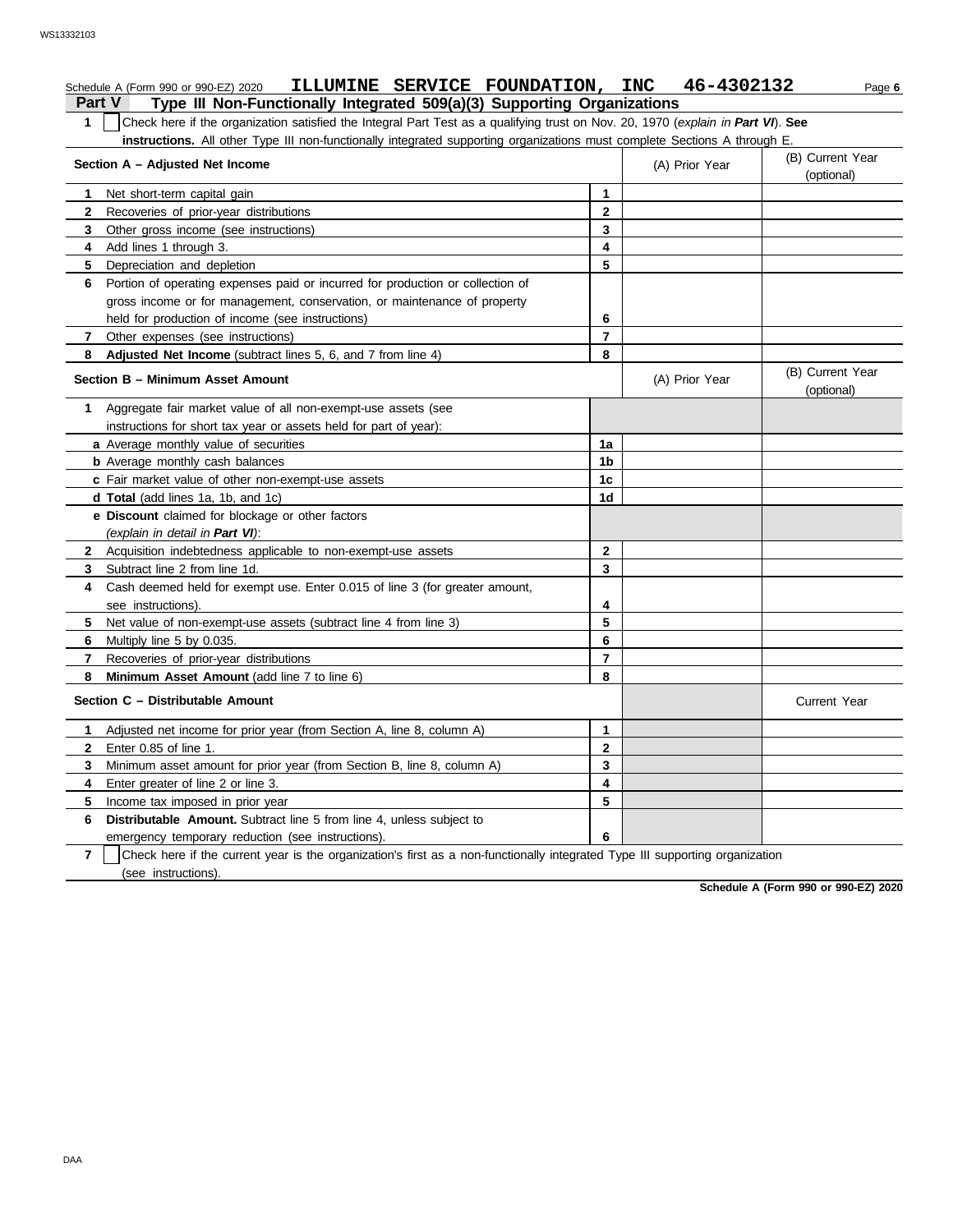## Schedule A (Form 990 or 990-EZ) 2020 **ILLUMINE SERVICE FOUNDATION, INC** 46-4302132 Page 7 **Part V Type III Non-Functionally Integrated 509(a)(3) Supporting Organizations** *(continued)*

|              | Section D - Distributions                                                                     |                             |                           | <b>Current Year</b>                  |
|--------------|-----------------------------------------------------------------------------------------------|-----------------------------|---------------------------|--------------------------------------|
| 1            | Amounts paid to supported organizations to accomplish exempt purposes                         |                             |                           |                                      |
| $\mathbf{2}$ | Amounts paid to perform activity that directly furthers exempt purposes of supported          |                             |                           |                                      |
|              | organizations, in excess of income from activity                                              |                             |                           |                                      |
| 3            | Administrative expenses paid to accomplish exempt purposes of supported organizations         |                             |                           |                                      |
| 4            | Amounts paid to acquire exempt-use assets                                                     |                             |                           |                                      |
| 5            | Qualified set-aside amounts (prior IRS approval required— <i>provide details in Part VI</i> ) |                             |                           |                                      |
| 6            | Other distributions (describe in Part VI). See instructions.                                  |                             |                           |                                      |
| 7            | Total annual distributions. Add lines 1 through 6.                                            |                             |                           |                                      |
| 8            | Distributions to attentive supported organizations to which the organization is responsive    |                             |                           |                                      |
|              | (provide details in Part VI). See instructions.                                               |                             |                           |                                      |
| 9            | Distributable amount for 2020 from Section C, line 6                                          |                             |                           |                                      |
| 10           | Line 8 amount divided by line 9 amount                                                        |                             |                           |                                      |
|              |                                                                                               | (i)                         | (ii)                      | (iii)                                |
|              | <b>Section E – Distribution Allocations (see instructions)</b>                                | <b>Excess Distributions</b> | <b>Underdistributions</b> | <b>Distributable</b>                 |
|              |                                                                                               |                             | Pre-2020                  | Amount for 2020                      |
| 1            | Distributable amount for 2020 from Section C, line 6                                          |                             |                           |                                      |
| $\mathbf{2}$ | Underdistributions, if any, for years prior to 2020                                           |                             |                           |                                      |
|              | (reasonable cause required-explain in Part VI). See                                           |                             |                           |                                      |
|              | instructions.                                                                                 |                             |                           |                                      |
| 3.           | Excess distributions carryover, if any, to 2020                                               |                             |                           |                                      |
|              |                                                                                               |                             |                           |                                      |
|              |                                                                                               |                             |                           |                                      |
|              |                                                                                               |                             |                           |                                      |
|              |                                                                                               |                             |                           |                                      |
|              | e From 2019                                                                                   |                             |                           |                                      |
|              | f Total of lines 3a through 3e                                                                |                             |                           |                                      |
|              | g Applied to underdistributions of prior years                                                |                             |                           |                                      |
|              | h Applied to 2020 distributable amount                                                        |                             |                           |                                      |
|              | <i>i</i> Carryover from 2015 not applied (see instructions)                                   |                             |                           |                                      |
|              | Remainder. Subtract lines 3g, 3h, and 3i from line 3f.                                        |                             |                           |                                      |
| 4            | Distributions for 2020 from                                                                   |                             |                           |                                      |
|              | \$<br>Section D. line 7:                                                                      |                             |                           |                                      |
|              | a Applied to underdistributions of prior years                                                |                             |                           |                                      |
|              | <b>b</b> Applied to 2020 distributable amount                                                 |                             |                           |                                      |
|              | c Remainder. Subtract lines 4a and 4b from line 4.                                            |                             |                           |                                      |
|              | Remaining underdistributions for years prior to 2020, if                                      |                             |                           |                                      |
|              | any. Subtract lines 3g and 4a from line 2. For result                                         |                             |                           |                                      |
|              | greater than zero, explain in Part VI. See instructions.                                      |                             |                           |                                      |
| 6            | Remaining underdistributions for 2020 Subtract lines 3h                                       |                             |                           |                                      |
|              | and 4b from line 1. For result greater than zero, explain in                                  |                             |                           |                                      |
|              | Part VI. See instructions.                                                                    |                             |                           |                                      |
| 7            | Excess distributions carryover to 2021. Add lines 3j                                          |                             |                           |                                      |
|              | and 4c.                                                                                       |                             |                           |                                      |
| 8            | Breakdown of line 7:                                                                          |                             |                           |                                      |
|              |                                                                                               |                             |                           |                                      |
|              | <b>b</b> Excess from 2017                                                                     |                             |                           |                                      |
|              |                                                                                               |                             |                           |                                      |
|              |                                                                                               |                             |                           |                                      |
|              | e Excess from 2020                                                                            |                             |                           | Schodule A (Form 000 or 000 EZ) 2020 |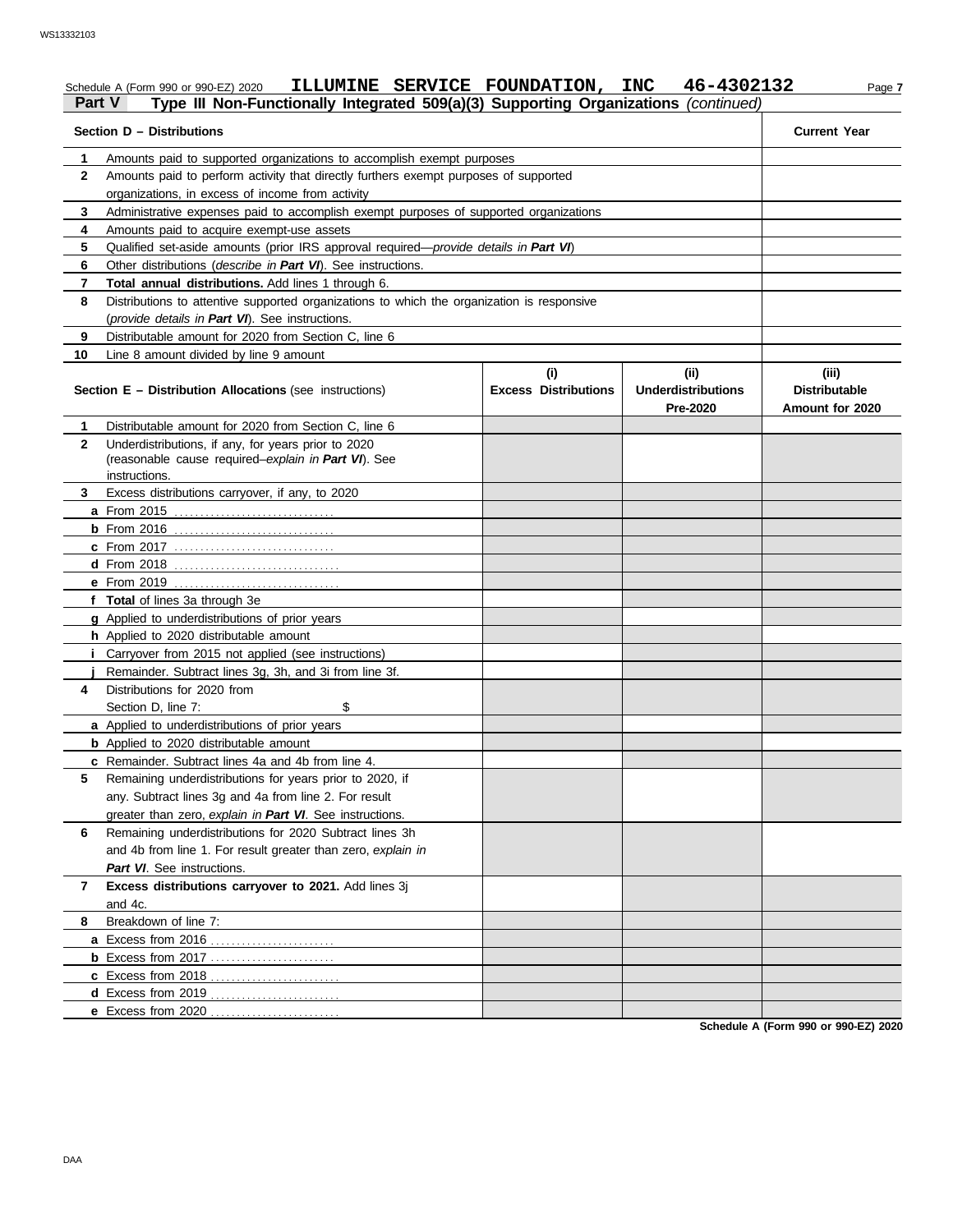|         | Schedule A (Form 990 or 990-EZ) 2020                                                                                                                                                                                                                                                                                                             |  |  |  |  |  |  |
|---------|--------------------------------------------------------------------------------------------------------------------------------------------------------------------------------------------------------------------------------------------------------------------------------------------------------------------------------------------------|--|--|--|--|--|--|
| Part VI | m 990 or 990-EZ) 2020 <b>ILLUMINE SERVICE FOUNDATION, INC</b> $46-4302132$ Page 8<br><b>Supplemental Information.</b> Provide the explanations required by Part II, line 10; Part II, line 17a or 17b; Part<br>III, line 12; Part IV, Section A, lines 1, 2, 3b, 3c, 4b, 4c, 5a, 6, 9a, 9b, 9c, 11a, 11b, and 11c; Part IV, Section              |  |  |  |  |  |  |
|         | B, lines 1 and 2; Part IV, Section C, line 1; Part IV, Section D, lines 2 and 3; Part IV, Section E, lines 1c, 2a, 2b,<br>3a, and 3b; Part V, line 1; Part V, Section B, line 1e; Part V, Section D, lines 5, 6, and 8; and Part V, Section E,<br>lines 2, 5, and 6. Also complete this part for any additional information. (See instructions.) |  |  |  |  |  |  |
|         |                                                                                                                                                                                                                                                                                                                                                  |  |  |  |  |  |  |
|         |                                                                                                                                                                                                                                                                                                                                                  |  |  |  |  |  |  |
|         |                                                                                                                                                                                                                                                                                                                                                  |  |  |  |  |  |  |
|         |                                                                                                                                                                                                                                                                                                                                                  |  |  |  |  |  |  |
|         |                                                                                                                                                                                                                                                                                                                                                  |  |  |  |  |  |  |
|         |                                                                                                                                                                                                                                                                                                                                                  |  |  |  |  |  |  |
|         |                                                                                                                                                                                                                                                                                                                                                  |  |  |  |  |  |  |
|         |                                                                                                                                                                                                                                                                                                                                                  |  |  |  |  |  |  |
|         |                                                                                                                                                                                                                                                                                                                                                  |  |  |  |  |  |  |
|         |                                                                                                                                                                                                                                                                                                                                                  |  |  |  |  |  |  |
|         |                                                                                                                                                                                                                                                                                                                                                  |  |  |  |  |  |  |
|         |                                                                                                                                                                                                                                                                                                                                                  |  |  |  |  |  |  |
|         |                                                                                                                                                                                                                                                                                                                                                  |  |  |  |  |  |  |
|         |                                                                                                                                                                                                                                                                                                                                                  |  |  |  |  |  |  |
|         |                                                                                                                                                                                                                                                                                                                                                  |  |  |  |  |  |  |
|         |                                                                                                                                                                                                                                                                                                                                                  |  |  |  |  |  |  |
|         |                                                                                                                                                                                                                                                                                                                                                  |  |  |  |  |  |  |
|         |                                                                                                                                                                                                                                                                                                                                                  |  |  |  |  |  |  |
|         |                                                                                                                                                                                                                                                                                                                                                  |  |  |  |  |  |  |
|         |                                                                                                                                                                                                                                                                                                                                                  |  |  |  |  |  |  |
|         |                                                                                                                                                                                                                                                                                                                                                  |  |  |  |  |  |  |
|         |                                                                                                                                                                                                                                                                                                                                                  |  |  |  |  |  |  |
|         |                                                                                                                                                                                                                                                                                                                                                  |  |  |  |  |  |  |
|         |                                                                                                                                                                                                                                                                                                                                                  |  |  |  |  |  |  |
|         |                                                                                                                                                                                                                                                                                                                                                  |  |  |  |  |  |  |
|         |                                                                                                                                                                                                                                                                                                                                                  |  |  |  |  |  |  |
|         |                                                                                                                                                                                                                                                                                                                                                  |  |  |  |  |  |  |
|         |                                                                                                                                                                                                                                                                                                                                                  |  |  |  |  |  |  |
|         |                                                                                                                                                                                                                                                                                                                                                  |  |  |  |  |  |  |
|         |                                                                                                                                                                                                                                                                                                                                                  |  |  |  |  |  |  |
|         |                                                                                                                                                                                                                                                                                                                                                  |  |  |  |  |  |  |
|         |                                                                                                                                                                                                                                                                                                                                                  |  |  |  |  |  |  |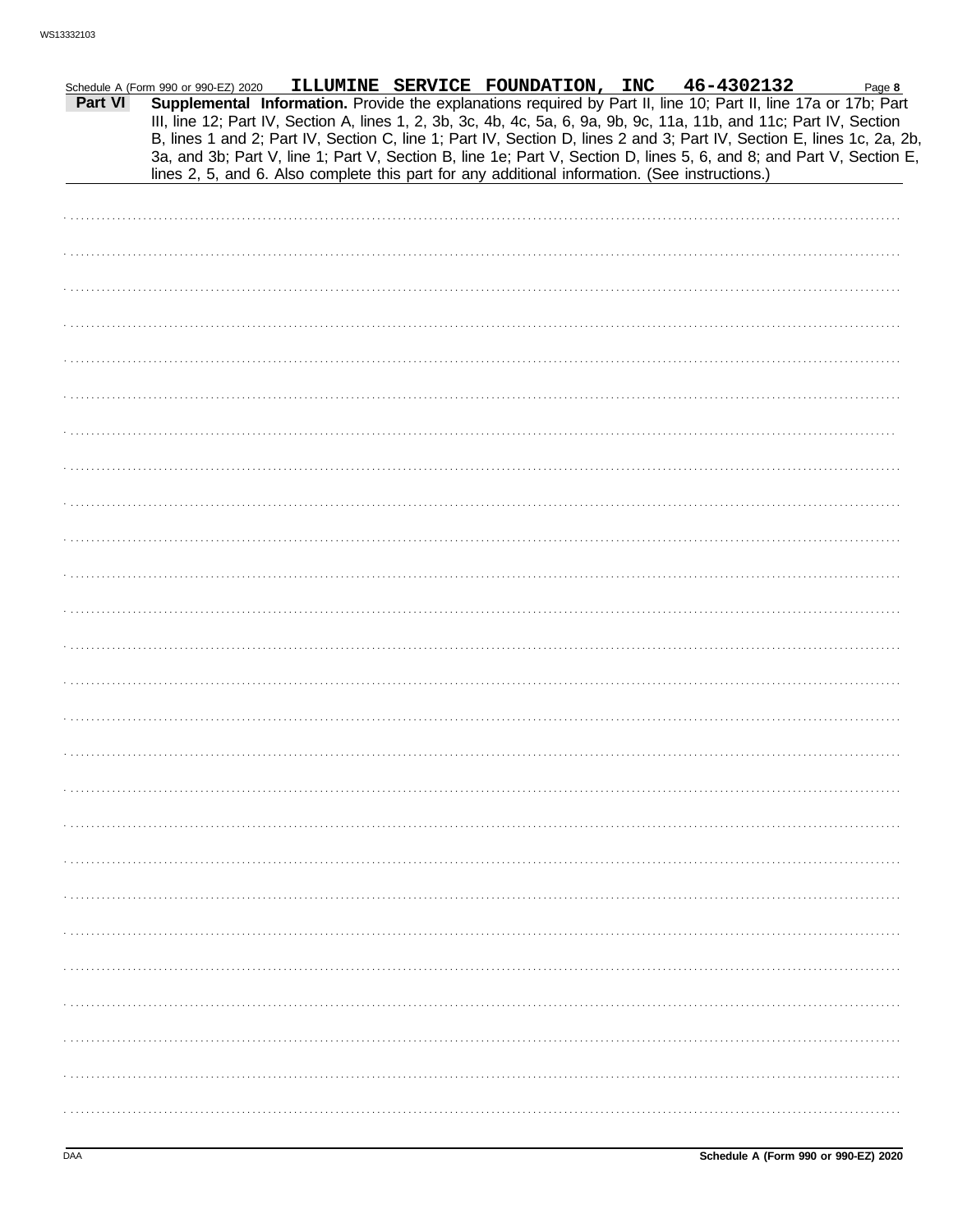| <b>Schedule B</b><br>(Form 990, 990-EZ,<br>or 990-PF)<br>Department of the Treasury<br>Internal Revenue Service | <b>Schedule of Contributors</b><br>u Attach to Form 990, Form 990-EZ, or Form 990-PF.<br><b>u</b> Go to <i>www.irs.gov/Form990</i> for the latest information. |            | OMB No. 1545-0047<br>2020      |
|-----------------------------------------------------------------------------------------------------------------|----------------------------------------------------------------------------------------------------------------------------------------------------------------|------------|--------------------------------|
| Name of the organization<br>ILLUMINE<br><b>Organization type (check one):</b>                                   | <b>SERVICE</b><br><b>FOUNDATION,</b><br><b>INC</b>                                                                                                             | 46-4302132 | Employer identification number |
| Filers of:                                                                                                      | Section:                                                                                                                                                       |            |                                |
| Form 990 or 990-EZ                                                                                              | $ \mathbf{X} $<br>501(c)(<br>3.<br>(enter number) organization                                                                                                 |            |                                |
|                                                                                                                 | $4947(a)(1)$ nonexempt charitable trust <b>not</b> treated as a private foundation                                                                             |            |                                |
|                                                                                                                 | 527 political organization                                                                                                                                     |            |                                |
| Form 990-PF                                                                                                     | 501(c)(3) exempt private foundation                                                                                                                            |            |                                |

501(c)(3) taxable private foundation

Check if your organization is covered by the **General Rule** or a **Special Rule. Note:** Only a section 501(c)(7), (8), or (10) organization can check boxes for both the General Rule and a Special Rule. See instructions.

4947(a)(1) nonexempt charitable trust treated as a private foundation

#### **General Rule**

For an organization filing Form 990, 990-EZ, or 990-PF that received, during the year, contributions totaling \$5,000 or more (in money or property) from any one contributor. Complete Parts I and II. See instructions for determining a contributor's total contributions.

#### **Special Rules**

 $\overline{X}$  For an organization described in section 501(c)(3) filing Form 990 or 990-EZ that met the 33<sup>1</sup>/3% support test of the regulations under sections 509(a)(1) and 170(b)(1)(A)(vi), that checked Schedule A (Form 990 or 990-EZ), Part II, line 13, 16a, or 16b, and that received from any one contributor, during the year, total contributions of the greater of **(1)** \$5,000; or **(2)** 2% of the amount on (i) Form 990, Part VIII, line 1h; or (ii) Form 990-EZ, line 1. Complete Parts I and II.

literary, or educational purposes, or for the prevention of cruelty to children or animals. Complete Parts I (entering For an organization described in section 501(c)(7), (8), or (10) filing Form 990 or 990-EZ that received from any one contributor, during the year, total contributions of more than \$1,000 *exclusively* for religious, charitable, scientific, "N/A" in column (b) instead of the contributor name and address), II, and III.

For an organization described in section 501(c)(7), (8), or (10) filing Form 990 or 990-EZ that received from any one contributor, during the year, contributions *exclusively* for religious, charitable, etc., purposes, but no such contributions totaled more than \$1,000. If this box is checked, enter here the total contributions that were received during the year for an *exclusively* religious, charitable, etc., purpose. Don't complete any of the parts unless the **General Rule** applies to this organization because it received *nonexclusively* religious, charitable, etc., contributions totaling \$5,000 or more during the year . . . . . . . . . . . . . . . . . . . . . . . . . . . . . . . . . . . . . . . . . . . . . . . . . . . . . . . . . . . . . . . . . . . . . . . . . . . . \$ . . . . . . . . . . . . . . . . . . . . . . . . . . .

990-EZ, or 990-PF), but it **must** answer "No" on Part IV, line 2, of its Form 990; or check the box on line H of its Form 990-EZ or on its Form 990-PF, Part I, line 2, to certify that it doesn't meet the filing requirements of Schedule B (Form 990, 990-EZ, or 990-PF). **Caution:** An organization that isn't covered by the General Rule and/or the Special Rules doesn't file Schedule B (Form 990,

**For Paperwork Reduction Act Notice, see the instructions for Form 990, 990-EZ, or 990-PF.**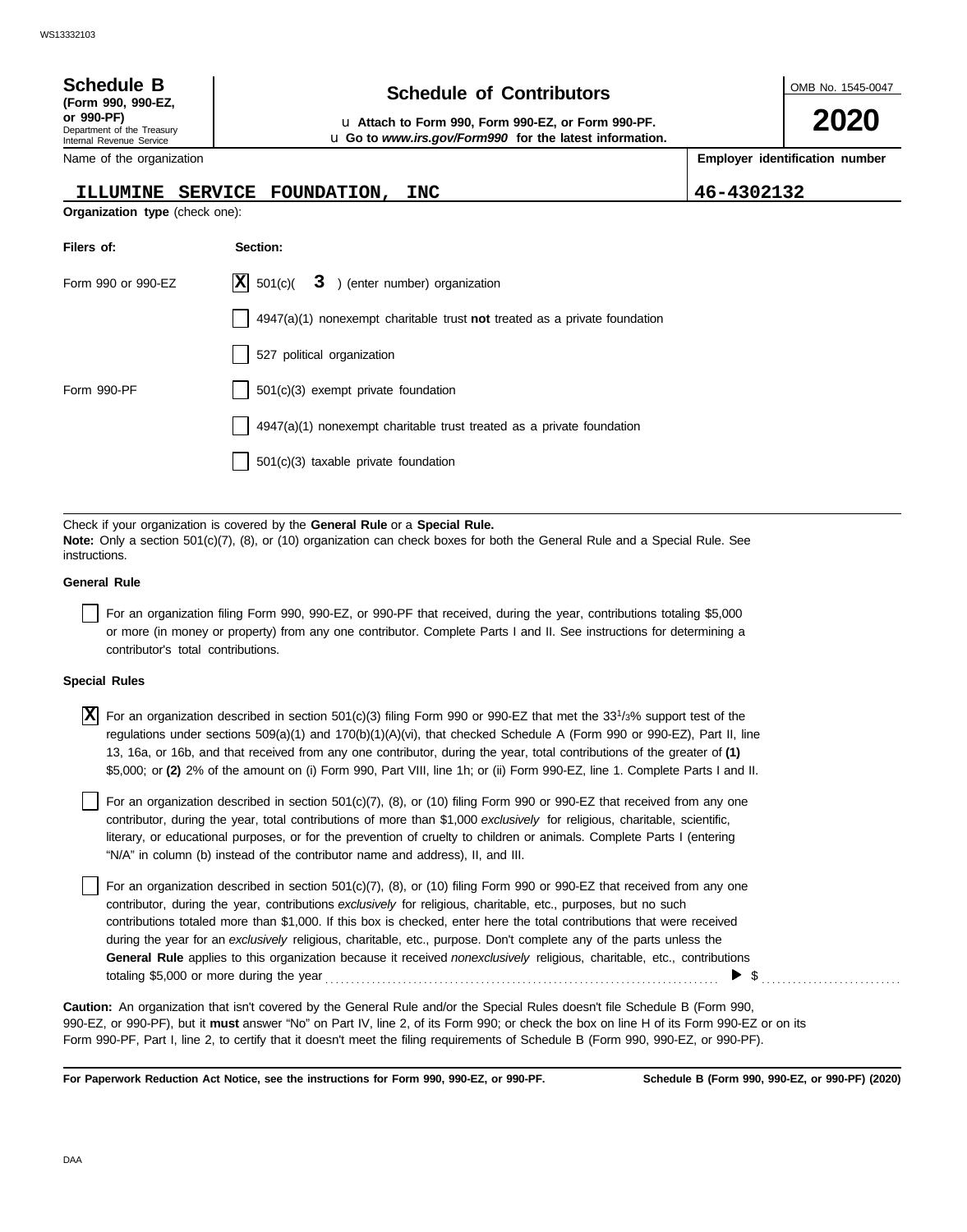|                | Schedule B (Form 990, 990-EZ, or 990-PF) (2020)<br>Name of organization<br>ILLUMINE SERVICE FOUNDATION,<br><b>INC</b> |                                   | PAGE 1 OF 1<br>Page 2<br>Employer identification number<br>46-4302132                                |
|----------------|-----------------------------------------------------------------------------------------------------------------------|-----------------------------------|------------------------------------------------------------------------------------------------------|
| Part I         | <b>Contributors</b> (see instructions). Use duplicate copies of Part I if additional space is needed.                 |                                   |                                                                                                      |
| (a)<br>No.     | (b)<br>Name, address, and ZIP + 4                                                                                     | (c)<br><b>Total contributions</b> | (d)<br>Type of contribution                                                                          |
| $1$            | NOVO FOUNDATION<br><b>15208 85TH DRIVE</b><br>NY 11432-2511<br><b>JAMAICA</b>                                         | 100,000<br>$\mathsf{\$}$          | X<br>Person<br>Payroll<br><b>Noncash</b><br>(Complete Part II for<br>noncash contributions.)         |
| (a)<br>No.     | (b)<br>Name, address, and ZIP + 4                                                                                     | (c)<br><b>Total contributions</b> | (d)<br>Type of contribution                                                                          |
| 2              | KALLIOPEIA FOUNDATION<br><b>15208 85TH DRIVE</b><br>NY 11432-2511<br><b>JAMAICA</b>                                   | 50,000<br>$\mathsf{S}$            | X<br>Person<br>Payroll<br>Noncash<br>(Complete Part II for<br>noncash contributions.)                |
| (a)<br>No.     | (b)<br>Name, address, and ZIP + 4                                                                                     | (c)<br><b>Total contributions</b> | (d)<br>Type of contribution                                                                          |
| 3              | KANTI RAWAL<br><b>15208 85TH DRIVE</b><br>NY 11432-2511<br><b>JAMAICA</b>                                             | 100,000<br>$\frac{1}{2}$          | X<br>Person<br>Payroll<br><b>Noncash</b><br>(Complete Part II for<br>noncash contributions.)         |
| (a)<br>No.     | (b)<br>Name, address, and ZIP + 4                                                                                     | (c)<br><b>Total contributions</b> | (d)<br>Type of contribution                                                                          |
| $4$            | <b>11TH HOUR PROJECT</b><br>15208<br>85TH DRIVE<br>NY 11432-2511<br><b>JAMAICA</b>                                    | 120,585<br>\$                     | ΙX<br>Person<br><b>Payroll</b><br><b>Noncash</b><br>(Complete Part II for<br>noncash contributions.) |
| (a)<br>No.     | (b)<br>Name, address, and ZIP + 4                                                                                     | (c)<br><b>Total contributions</b> | (d)<br>Type of contribution                                                                          |
| $5$            | <b>NATIONS DEVELOPMENT</b><br><b>FIRST</b><br>FUND<br><b>15208 85TH DRIVE</b><br>NY 11432-2511<br><b>JAMAICA</b>      | 29,000<br>\$                      | Person<br>Payroll<br>Noncash<br>(Complete Part II for<br>noncash contributions.)                     |
| (a)<br>No.     | (b)<br>Name, address, and ZIP + 4                                                                                     | (c)<br><b>Total contributions</b> | (d)<br>Type of contribution                                                                          |
| $\overline{6}$ | SANJAY RAWAL<br><b>15208 85TH DRIVE</b><br>NY 11432-2511<br><b>JAMAICA</b>                                            | 37,000<br>\$                      | X<br>Person<br>Payroll<br>Noncash<br>(Complete Part II for<br>noncash contributions.)                |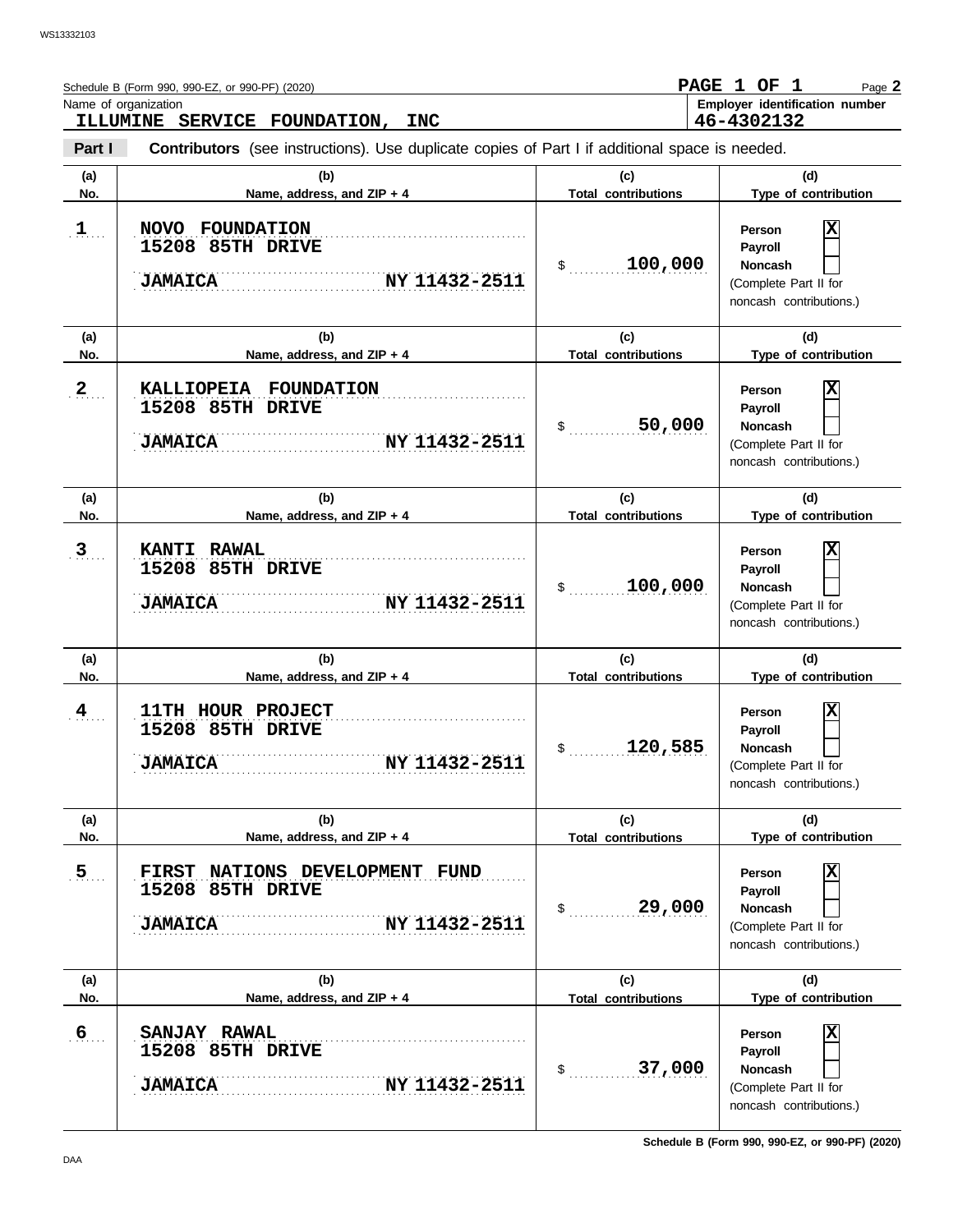|              | <b>SCHEDULE D</b>                         |                                                                                                                                               | Supplemental Financial Statements                                                                    |                | OMB No. 1545-0047               |
|--------------|-------------------------------------------|-----------------------------------------------------------------------------------------------------------------------------------------------|------------------------------------------------------------------------------------------------------|----------------|---------------------------------|
|              | (Form 990)                                |                                                                                                                                               | u Complete if the organization answered "Yes" on Form 990,                                           |                |                                 |
|              | Department of the Treasury                |                                                                                                                                               | Part IV, line 6, 7, 8, 9, 10, 11a, 11b, 11c, 11d, 11e, 11f, 12a, or 12b.<br>u Attach to Form 990.    |                | <b>Open to Public</b>           |
|              | Internal Revenue Service                  |                                                                                                                                               | <b>u</b> Go to www.irs.gov/Form990 for instructions and the latest information.                      |                | <b>Inspection</b>               |
|              | Name of the organization                  |                                                                                                                                               |                                                                                                      |                | Employer identification number  |
|              |                                           |                                                                                                                                               |                                                                                                      |                |                                 |
|              | Part I                                    | ILLUMINE SERVICE FOUNDATION, INC<br>Organizations Maintaining Donor Advised Funds or Other Similar Funds or Accounts.                         |                                                                                                      |                | 46-4302132                      |
|              |                                           | Complete if the organization answered "Yes" on Form 990, Part IV, line 6.                                                                     |                                                                                                      |                |                                 |
|              |                                           |                                                                                                                                               | (a) Donor advised funds                                                                              |                | (b) Funds and other accounts    |
| 1            |                                           |                                                                                                                                               |                                                                                                      |                |                                 |
| 2            |                                           |                                                                                                                                               |                                                                                                      |                |                                 |
| 3            |                                           |                                                                                                                                               | the control of the control of the control of the control of                                          |                |                                 |
| 4            |                                           |                                                                                                                                               |                                                                                                      |                |                                 |
| 5            |                                           | Did the organization inform all donors and donor advisors in writing that the assets held in donor advised                                    |                                                                                                      |                |                                 |
|              |                                           | funds are the organization's property, subject to the organization's exclusive legal control?                                                 |                                                                                                      |                | Yes<br><b>No</b>                |
| 6            |                                           | Did the organization inform all grantees, donors, and donor advisors in writing that grant funds can be used                                  |                                                                                                      |                |                                 |
|              |                                           | only for charitable purposes and not for the benefit of the donor or donor advisor, or for any other purpose                                  |                                                                                                      |                |                                 |
|              | conferring impermissible private benefit? |                                                                                                                                               |                                                                                                      |                | <b>Yes</b><br>No                |
|              | Part II                                   | <b>Conservation Easements.</b><br>Complete if the organization answered "Yes" on Form 990, Part IV, line 7.                                   |                                                                                                      |                |                                 |
|              |                                           |                                                                                                                                               |                                                                                                      |                |                                 |
|              |                                           | Purpose(s) of conservation easements held by the organization (check all that apply).                                                         |                                                                                                      |                |                                 |
|              | Protection of natural habitat             | Preservation of land for public use (for example, recreation or education                                                                     | Preservation of a historically important land area<br>Preservation of a certified historic structure |                |                                 |
|              | Preservation of open space                |                                                                                                                                               |                                                                                                      |                |                                 |
| 2            |                                           | Complete lines 2a through 2d if the organization held a qualified conservation contribution in the form of a conservation                     |                                                                                                      |                |                                 |
|              | easement on the last day of the tax year. |                                                                                                                                               |                                                                                                      |                | Held at the End of the Tax Year |
| a            | Total number of conservation easements    |                                                                                                                                               |                                                                                                      | 2a             |                                 |
|              |                                           |                                                                                                                                               |                                                                                                      | 2 <sub>b</sub> |                                 |
|              |                                           | Number of conservation easements on a certified historic structure included in (a)                                                            |                                                                                                      | 2c             |                                 |
|              |                                           | d Number of conservation easements included in (c) acquired after 7/25/06, and not on a                                                       |                                                                                                      |                |                                 |
|              |                                           | historic structure listed in the National Register                                                                                            |                                                                                                      | 2d             |                                 |
| 3            |                                           | Number of conservation easements modified, transferred, released, extinguished, or terminated by the organization during the                  |                                                                                                      |                |                                 |
|              | tax year <b>u</b>                         |                                                                                                                                               |                                                                                                      |                |                                 |
|              |                                           | Number of states where property subject to conservation easement is located u                                                                 |                                                                                                      |                |                                 |
|              |                                           | Does the organization have a written policy regarding the periodic monitoring, inspection, handling of                                        |                                                                                                      |                |                                 |
|              |                                           |                                                                                                                                               |                                                                                                      |                |                                 |
|              |                                           | Staff and volunteer hours devoted to monitoring, inspecting, handling of violations, and enforcing conservation easements during the year     |                                                                                                      |                |                                 |
|              | u<br>.                                    |                                                                                                                                               |                                                                                                      |                |                                 |
| 7            |                                           | Amount of expenses incurred in monitoring, inspecting, handling of violations, and enforcing conservation easements during the year           |                                                                                                      |                |                                 |
|              |                                           |                                                                                                                                               |                                                                                                      |                |                                 |
| 8            |                                           | Does each conservation easement reported on line 2(d) above satisfy the requirements of section 170(h)(4)(B)(i)                               |                                                                                                      |                | Yes<br>No                       |
| 9            |                                           | In Part XIII, describe how the organization reports conservation easements in its revenue and expense statement and                           |                                                                                                      |                |                                 |
|              |                                           | balance sheet, and include, if applicable, the text of the footnote to the organization's financial statements that describes the             |                                                                                                      |                |                                 |
|              |                                           | organization's accounting for conservation easements.                                                                                         |                                                                                                      |                |                                 |
|              | Part III                                  | Organizations Maintaining Collections of Art, Historical Treasures, or Other Similar Assets.                                                  |                                                                                                      |                |                                 |
|              |                                           | Complete if the organization answered "Yes" on Form 990, Part IV, line 8.                                                                     |                                                                                                      |                |                                 |
|              |                                           | 1a If the organization elected, as permitted under FASB ASC 958, not to report in its revenue statement and balance sheet works               |                                                                                                      |                |                                 |
|              |                                           | of art, historical treasures, or other similar assets held for public exhibition, education, or research in furtherance of public             |                                                                                                      |                |                                 |
|              |                                           | service, provide in Part XIII the text of the footnote to its financial statements that describes these items.                                |                                                                                                      |                |                                 |
| b            |                                           | If the organization elected, as permitted under FASB ASC 958, to report in its revenue statement and balance sheet works of                   |                                                                                                      |                |                                 |
|              |                                           | art, historical treasures, or other similar assets held for public exhibition, education, or research in furtherance of public service,       |                                                                                                      |                |                                 |
|              |                                           | provide the following amounts relating to these items:                                                                                        |                                                                                                      |                |                                 |
|              |                                           | (i) Revenue included on Form 990, Part VIII, line 1 $\ldots$ $\ldots$ $\ldots$ $\ldots$ $\ldots$ $\ldots$ $\ldots$ $\ldots$ $\ldots$ $\ldots$ |                                                                                                      |                |                                 |
|              |                                           | If the organization received or held works of art, historical treasures, or other similar assets for financial gain, provide the              |                                                                                                      |                | $\mathbf{u}$ \$                 |
| $\mathbf{2}$ |                                           | following amounts required to be reported under FASB ASC 958 relating to these items:                                                         |                                                                                                      |                |                                 |
| a            |                                           | Revenue included on Form 990, Part VIII, line 1                                                                                               |                                                                                                      |                |                                 |
| b            |                                           |                                                                                                                                               |                                                                                                      |                |                                 |
|              |                                           | For Paperwork Reduction Act Notice, see the Instructions for Form 990.                                                                        |                                                                                                      |                | Schedule D (Form 990) 2020      |
| DAA          |                                           |                                                                                                                                               |                                                                                                      |                |                                 |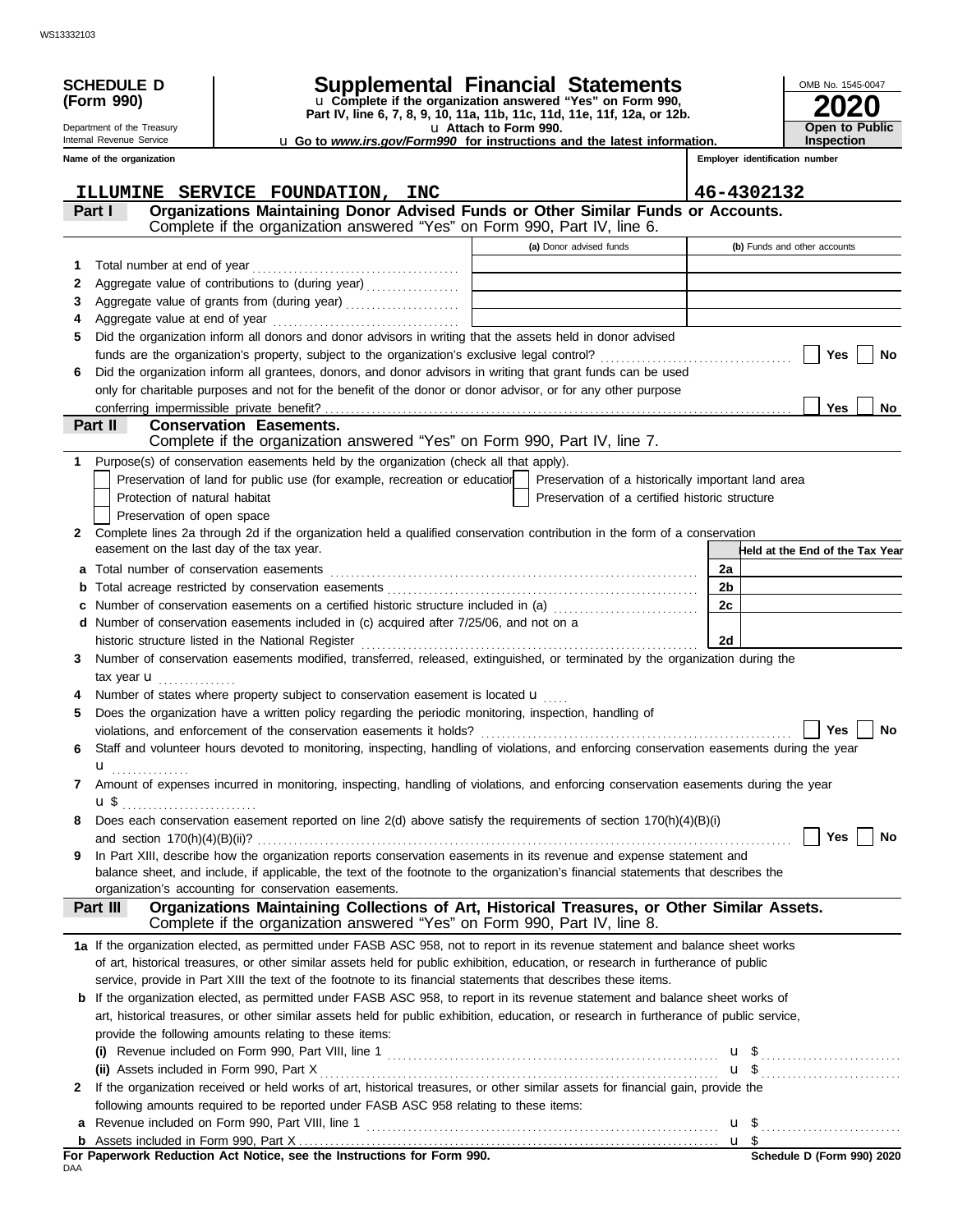|    | Schedule D (Form 990) 2020 ILLUMINE SERVICE FOUNDATION, INC $46-4302132$<br>Part III                                                                                                                                                         |                                         |                                    |                    |                                 |                      |                     |            | Page 2    |
|----|----------------------------------------------------------------------------------------------------------------------------------------------------------------------------------------------------------------------------------------------|-----------------------------------------|------------------------------------|--------------------|---------------------------------|----------------------|---------------------|------------|-----------|
|    | Organizations Maintaining Collections of Art, Historical Treasures, or Other Similar Assets (continued)<br>3 Using the organization's acquisition, accession, and other records, check any of the following that make significant use of its |                                         |                                    |                    |                                 |                      |                     |            |           |
|    | collection items (check all that apply):                                                                                                                                                                                                     |                                         |                                    |                    |                                 |                      |                     |            |           |
| a  | Public exhibition                                                                                                                                                                                                                            | d                                       | Loan or exchange program           |                    |                                 |                      |                     |            |           |
| b  | Scholarly research                                                                                                                                                                                                                           | е                                       |                                    |                    |                                 |                      |                     |            |           |
| c  | Preservation for future generations                                                                                                                                                                                                          |                                         |                                    |                    |                                 |                      |                     |            |           |
| 4  | Provide a description of the organization's collections and explain how they further the organization's exempt purpose in Part                                                                                                               |                                         |                                    |                    |                                 |                      |                     |            |           |
| 5. | XIII.<br>During the year, did the organization solicit or receive donations of art, historical treasures, or other similar                                                                                                                   |                                         |                                    |                    |                                 |                      |                     |            |           |
|    |                                                                                                                                                                                                                                              |                                         |                                    |                    |                                 |                      | Yes                 |            | No        |
|    | Part IV<br><b>Escrow and Custodial Arrangements.</b>                                                                                                                                                                                         |                                         |                                    |                    |                                 |                      |                     |            |           |
|    | Complete if the organization answered "Yes" on Form 990, Part IV, line 9, or reported an amount on Form                                                                                                                                      |                                         |                                    |                    |                                 |                      |                     |            |           |
|    | 990, Part X, line 21.                                                                                                                                                                                                                        |                                         |                                    |                    |                                 |                      |                     |            |           |
|    | 1a Is the organization an agent, trustee, custodian or other intermediary for contributions or other assets not                                                                                                                              |                                         |                                    |                    |                                 |                      |                     |            |           |
|    | included on Form 990, Part X?                                                                                                                                                                                                                |                                         |                                    |                    |                                 |                      | <b>Yes</b>          |            | No        |
|    | <b>b</b> If "Yes," explain the arrangement in Part XIII and complete the following table:                                                                                                                                                    |                                         |                                    |                    |                                 |                      |                     |            |           |
|    |                                                                                                                                                                                                                                              |                                         |                                    |                    |                                 |                      | Amount              |            |           |
| c  | Beginning balance                                                                                                                                                                                                                            |                                         |                                    |                    |                                 | 1c<br>1d             |                     |            |           |
|    |                                                                                                                                                                                                                                              |                                         |                                    |                    |                                 | 1e                   |                     |            |           |
| f  |                                                                                                                                                                                                                                              |                                         |                                    |                    |                                 | 1f                   |                     |            |           |
|    | 2a Did the organization include an amount on Form 990, Part X, line 21, for escrow or custodial account liability?                                                                                                                           |                                         |                                    |                    |                                 |                      | Yes                 |            | <b>No</b> |
|    |                                                                                                                                                                                                                                              |                                         |                                    |                    |                                 |                      |                     |            |           |
|    | Part V<br><b>Endowment Funds.</b>                                                                                                                                                                                                            |                                         |                                    |                    |                                 |                      |                     |            |           |
|    | Complete if the organization answered "Yes" on Form 990, Part IV, line 10.                                                                                                                                                                   |                                         |                                    |                    |                                 |                      |                     |            |           |
|    |                                                                                                                                                                                                                                              | (a) Current year                        | (b) Prior year                     | (c) Two years back |                                 | (d) Three years back | (e) Four years back |            |           |
|    | 1a Beginning of year balance                                                                                                                                                                                                                 |                                         |                                    |                    |                                 |                      |                     |            |           |
|    | <b>b</b> Contributions <b>contributions</b>                                                                                                                                                                                                  |                                         |                                    |                    |                                 |                      |                     |            |           |
|    | c Net investment earnings, gains, and                                                                                                                                                                                                        |                                         |                                    |                    |                                 |                      |                     |            |           |
|    | d Grants or scholarships                                                                                                                                                                                                                     |                                         |                                    |                    |                                 |                      |                     |            |           |
|    | e Other expenditures for facilities and                                                                                                                                                                                                      |                                         |                                    |                    |                                 |                      |                     |            |           |
|    |                                                                                                                                                                                                                                              |                                         |                                    |                    |                                 |                      |                     |            |           |
|    | f Administrative expenses                                                                                                                                                                                                                    |                                         |                                    |                    |                                 |                      |                     |            |           |
| g  |                                                                                                                                                                                                                                              |                                         |                                    |                    |                                 |                      |                     |            |           |
|    | 2 Provide the estimated percentage of the current year end balance (line 1g, column (a)) held as:                                                                                                                                            |                                         |                                    |                    |                                 |                      |                     |            |           |
|    | a Board designated or quasi-endowment u                                                                                                                                                                                                      | %                                       |                                    |                    |                                 |                      |                     |            |           |
| b  | Permanent endowment <b>u</b> %                                                                                                                                                                                                               |                                         |                                    |                    |                                 |                      |                     |            |           |
|    | c Term endowment u<br>.<br>℅<br>The percentages on lines 2a, 2b, and 2c should equal 100%.                                                                                                                                                   |                                         |                                    |                    |                                 |                      |                     |            |           |
|    | 3a Are there endowment funds not in the possession of the organization that are held and administered for the                                                                                                                                |                                         |                                    |                    |                                 |                      |                     |            |           |
|    | organization by:                                                                                                                                                                                                                             |                                         |                                    |                    |                                 |                      |                     | <b>Yes</b> | No        |
|    |                                                                                                                                                                                                                                              |                                         |                                    |                    |                                 |                      | 3a(i)               |            |           |
|    |                                                                                                                                                                                                                                              |                                         |                                    |                    |                                 |                      | 3a(ii)              |            |           |
|    |                                                                                                                                                                                                                                              |                                         |                                    |                    |                                 |                      | 3b                  |            |           |
| 4  | Describe in Part XIII the intended uses of the organization's endowment funds.                                                                                                                                                               |                                         |                                    |                    |                                 |                      |                     |            |           |
|    | Land, Buildings, and Equipment.<br><b>Part VI</b>                                                                                                                                                                                            |                                         |                                    |                    |                                 |                      |                     |            |           |
|    | Complete if the organization answered "Yes" on Form 990, Part IV, line 11a. See Form 990, Part X, line 10.                                                                                                                                   |                                         |                                    |                    |                                 |                      |                     |            |           |
|    | Description of property                                                                                                                                                                                                                      | (a) Cost or other basis<br>(investment) | (b) Cost or other basis<br>(other) |                    | (c) Accumulated<br>depreciation |                      | (d) Book value      |            |           |
|    |                                                                                                                                                                                                                                              |                                         |                                    |                    |                                 |                      |                     |            |           |
|    |                                                                                                                                                                                                                                              |                                         |                                    |                    |                                 |                      |                     |            |           |
|    | c Leasehold improvements                                                                                                                                                                                                                     |                                         |                                    |                    |                                 |                      |                     |            |           |
|    | d Equipment                                                                                                                                                                                                                                  |                                         |                                    |                    |                                 |                      |                     |            |           |
|    |                                                                                                                                                                                                                                              |                                         |                                    |                    |                                 |                      |                     |            |           |
|    |                                                                                                                                                                                                                                              |                                         |                                    |                    |                                 | $\mathbf{u}$         |                     |            |           |

**Schedule D (Form 990) 2020**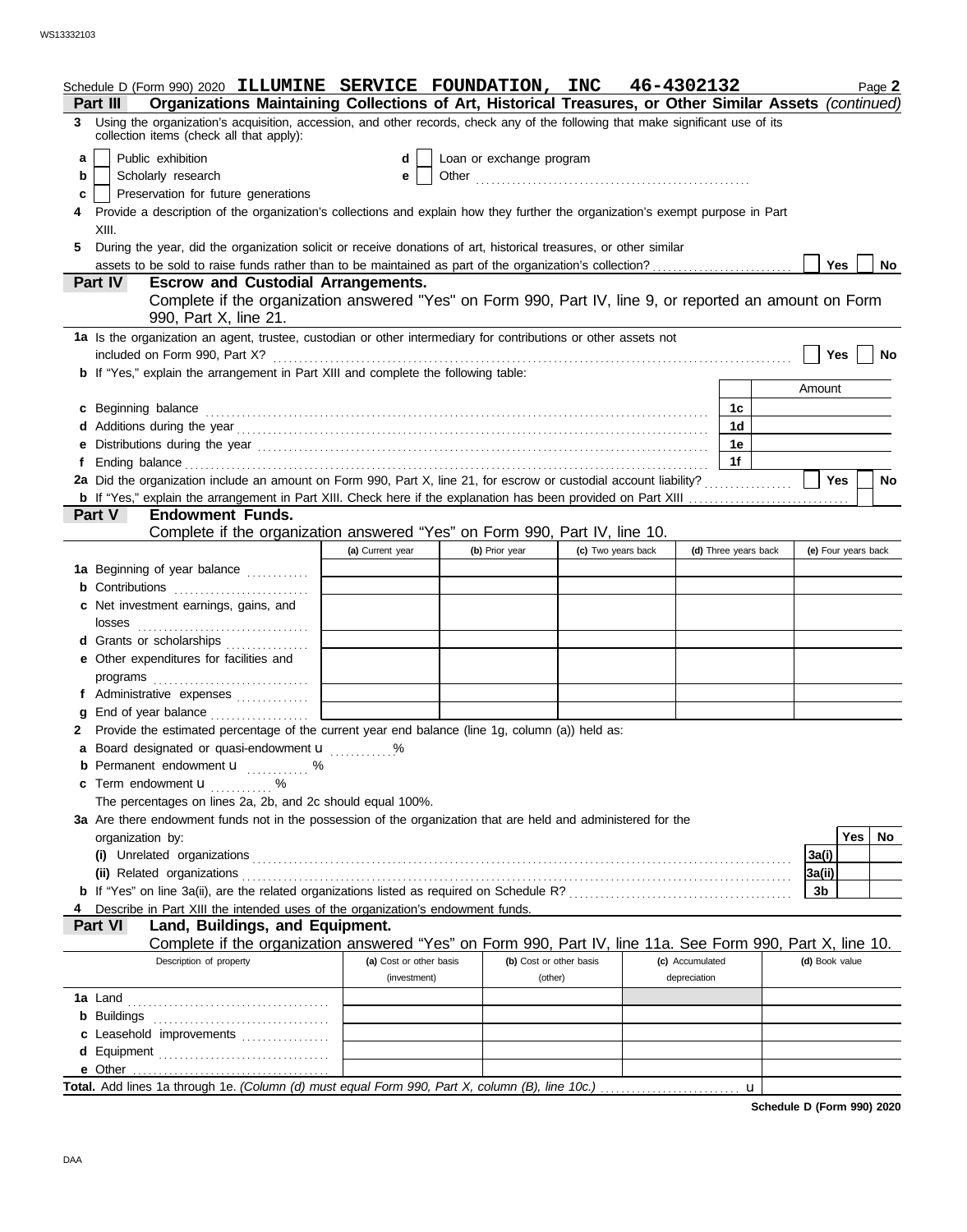|                           |                      | Schedule D (Form 990) 2020 ILLUMINE SERVICE FOUNDATION,                       |                 |                 |                | <b>INC</b> | 46-4302132                                                                                                                                           | Page 3         |
|---------------------------|----------------------|-------------------------------------------------------------------------------|-----------------|-----------------|----------------|------------|------------------------------------------------------------------------------------------------------------------------------------------------------|----------------|
| Part VII                  |                      | <b>Investments - Other Securities.</b>                                        |                 |                 |                |            |                                                                                                                                                      |                |
|                           |                      |                                                                               |                 |                 |                |            | Complete if the organization answered "Yes" on Form 990, Part IV, line 11b. See Form 990, Part X, line 12.                                           |                |
|                           |                      | (a) Description of security or category                                       |                 |                 | (b) Book value |            | (c) Method of valuation:                                                                                                                             |                |
|                           |                      | (including name of security)                                                  |                 |                 |                |            | Cost or end-of-year market value                                                                                                                     |                |
| (1) Financial derivatives |                      |                                                                               |                 |                 |                |            |                                                                                                                                                      |                |
|                           |                      |                                                                               |                 |                 |                |            |                                                                                                                                                      |                |
| $(3)$ Other               |                      |                                                                               |                 |                 |                |            |                                                                                                                                                      |                |
| (A)                       |                      |                                                                               |                 |                 |                |            |                                                                                                                                                      |                |
| (B)                       |                      |                                                                               |                 |                 |                |            |                                                                                                                                                      |                |
| (C)                       |                      |                                                                               |                 |                 |                |            |                                                                                                                                                      |                |
|                           |                      |                                                                               |                 |                 |                |            |                                                                                                                                                      |                |
|                           |                      |                                                                               |                 |                 |                |            |                                                                                                                                                      |                |
| $(F)$ .                   |                      |                                                                               |                 |                 |                |            |                                                                                                                                                      |                |
| (G)                       |                      |                                                                               |                 |                 |                |            |                                                                                                                                                      |                |
| (H)                       |                      |                                                                               |                 |                 |                |            |                                                                                                                                                      |                |
|                           |                      | Total. (Column (b) must equal Form 990, Part X, col. (B) line 12.)            |                 | <b>u</b>        |                |            |                                                                                                                                                      |                |
| <b>Part VIII</b>          |                      | Investments - Program Related.                                                |                 |                 |                |            |                                                                                                                                                      |                |
|                           |                      |                                                                               |                 |                 |                |            | Complete if the organization answered "Yes" on Form 990, Part IV, line 11c. See Form 990, Part X, line 13.                                           |                |
|                           |                      | (a) Description of investment                                                 |                 |                 | (b) Book value |            | (c) Method of valuation:                                                                                                                             |                |
|                           |                      |                                                                               |                 |                 |                |            | Cost or end-of-year market value                                                                                                                     |                |
| (1)                       |                      |                                                                               |                 |                 |                |            |                                                                                                                                                      |                |
| (2)                       |                      |                                                                               |                 |                 |                |            |                                                                                                                                                      |                |
| (3)                       |                      |                                                                               |                 |                 |                |            |                                                                                                                                                      |                |
| (4)                       |                      |                                                                               |                 |                 |                |            |                                                                                                                                                      |                |
| (5)                       |                      |                                                                               |                 |                 |                |            |                                                                                                                                                      |                |
| (6)                       |                      |                                                                               |                 |                 |                |            |                                                                                                                                                      |                |
| (7)                       |                      |                                                                               |                 |                 |                |            |                                                                                                                                                      |                |
| (8)                       |                      |                                                                               |                 |                 |                |            |                                                                                                                                                      |                |
| (9)                       |                      |                                                                               |                 |                 |                |            |                                                                                                                                                      |                |
|                           |                      | Total. (Column (b) must equal Form 990, Part X, col. (B) line 13.) $\ldots$ u |                 |                 |                |            |                                                                                                                                                      |                |
| Part IX                   | <b>Other Assets.</b> |                                                                               |                 |                 |                |            |                                                                                                                                                      |                |
|                           |                      |                                                                               |                 |                 |                |            | Complete if the organization answered "Yes" on Form 990, Part IV, line 11d. See Form 990, Part X, line 15.                                           |                |
|                           |                      |                                                                               | (a) Description |                 |                |            |                                                                                                                                                      | (b) Book value |
| (1)                       |                      | CONSTRUCTION                                                                  | IN              | <b>PROGRESS</b> |                |            |                                                                                                                                                      | 56,592         |
| (2)                       |                      | <b>DEPOSITS</b>                                                               |                 |                 |                |            |                                                                                                                                                      | 47,500         |
| (3)                       |                      |                                                                               |                 |                 |                |            |                                                                                                                                                      |                |
|                           |                      |                                                                               |                 |                 |                |            |                                                                                                                                                      |                |
| (4)                       |                      |                                                                               |                 |                 |                |            |                                                                                                                                                      |                |
| (5)                       |                      |                                                                               |                 |                 |                |            |                                                                                                                                                      |                |
| (6)                       |                      |                                                                               |                 |                 |                |            |                                                                                                                                                      |                |
| (7)                       |                      |                                                                               |                 |                 |                |            |                                                                                                                                                      |                |
| (8)                       |                      |                                                                               |                 |                 |                |            |                                                                                                                                                      |                |
| (9)                       |                      |                                                                               |                 |                 |                |            |                                                                                                                                                      | 104,092        |
| Part X                    | Other Liabilities.   | Total. (Column (b) must equal Form 990, Part X, col. (B) line 15.)            |                 |                 |                |            | u                                                                                                                                                    |                |
|                           |                      |                                                                               |                 |                 |                |            | Complete if the organization answered "Yes" on Form 990, Part IV, line 11e or 11f. See Form 990, Part X,                                             |                |
|                           | line 25.             |                                                                               |                 |                 |                |            |                                                                                                                                                      |                |
| 1.                        |                      | (a) Description of liability                                                  |                 |                 |                |            |                                                                                                                                                      | (b) Book value |
| (1)                       | Federal income taxes |                                                                               |                 |                 |                |            |                                                                                                                                                      |                |
| (2)                       | DUE TO OFFICER       |                                                                               |                 |                 |                |            |                                                                                                                                                      | 7,500          |
| (3)                       |                      |                                                                               |                 |                 |                |            |                                                                                                                                                      |                |
| (4)                       |                      |                                                                               |                 |                 |                |            |                                                                                                                                                      |                |
| (5)                       |                      |                                                                               |                 |                 |                |            |                                                                                                                                                      |                |
| (6)                       |                      |                                                                               |                 |                 |                |            |                                                                                                                                                      |                |
| (7)                       |                      |                                                                               |                 |                 |                |            |                                                                                                                                                      |                |
| (8)                       |                      |                                                                               |                 |                 |                |            |                                                                                                                                                      |                |
| (9)                       |                      |                                                                               |                 |                 |                |            |                                                                                                                                                      |                |
|                           |                      | Total. (Column (b) must equal Form 990, Part X, col. (B) line 25.)            |                 |                 |                |            | u                                                                                                                                                    | 7,500          |
|                           |                      |                                                                               |                 |                 |                |            | 2. Liability for uncertain tax positions. In Part XIII, provide the text of the footnote to the organization's financial statements that reports the |                |

organization's liability for uncertain tax positions under FASB ASC 740. Check here if the text of the footnote has been provided in Part XIII . . . . . . .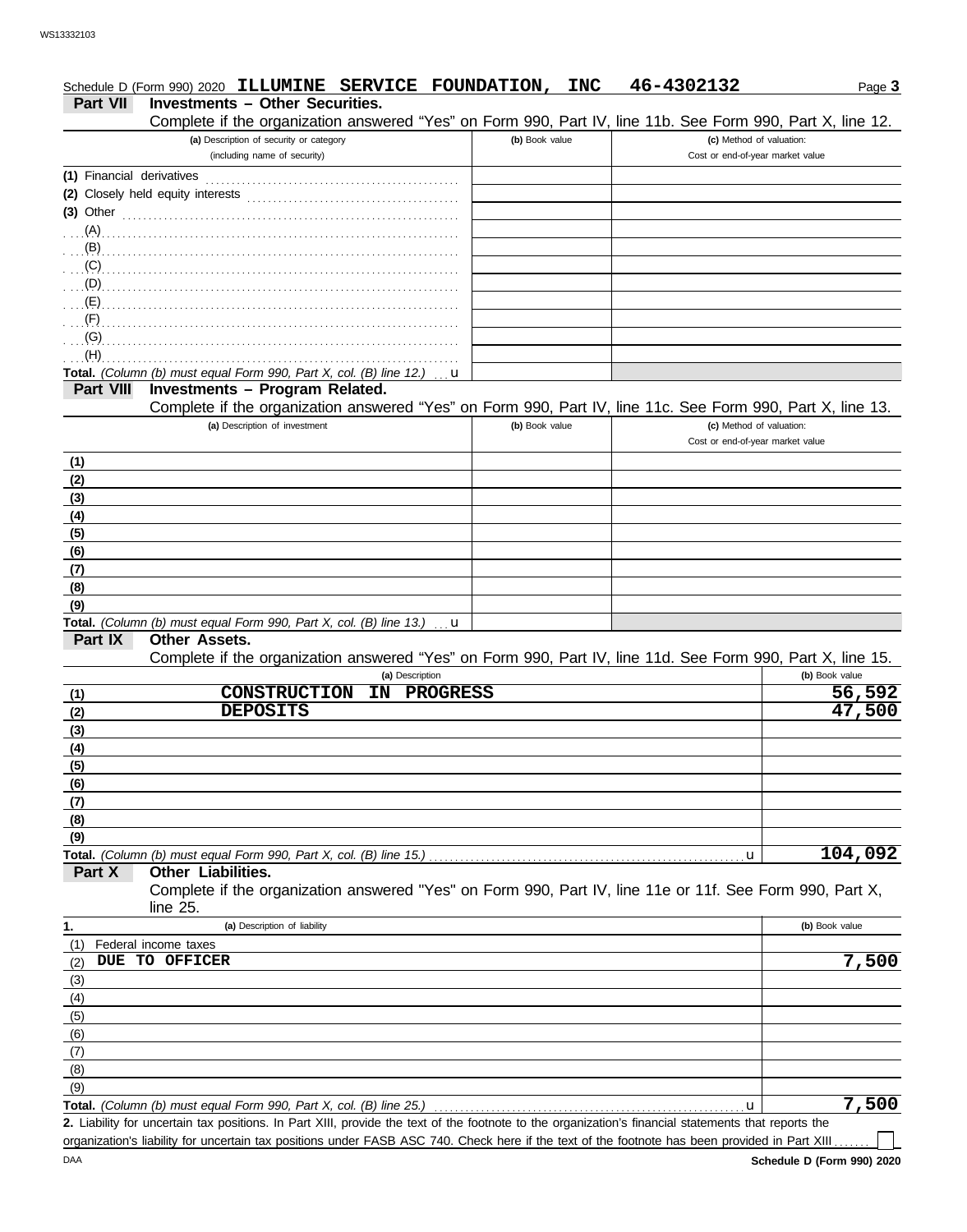|    | Schedule D (Form 990) 2020 ILLUMINE SERVICE FOUNDATION, INC 46-4302132                                                                                                                                                         |                |              | Page 4 |
|----|--------------------------------------------------------------------------------------------------------------------------------------------------------------------------------------------------------------------------------|----------------|--------------|--------|
|    | Reconciliation of Revenue per Audited Financial Statements With Revenue per Return.<br>Part XI                                                                                                                                 |                |              |        |
|    | Complete if the organization answered "Yes" on Form 990, Part IV, line 12a.                                                                                                                                                    |                |              |        |
| 1. |                                                                                                                                                                                                                                |                | 1            |        |
| 2  | Amounts included on line 1 but not on Form 990, Part VIII, line 12:                                                                                                                                                            |                |              |        |
| а  |                                                                                                                                                                                                                                | 2a             |              |        |
|    |                                                                                                                                                                                                                                | 2 <sub>b</sub> |              |        |
| с  | Recoveries of prior year grants [[11] Martin Martin Martin Martin Martin Martin Martin Martin Martin Martin Martin Martin Martin Martin Martin Martin Martin Martin Martin Martin Martin Martin Martin Martin Martin Martin Ma | 2c             |              |        |
| d  |                                                                                                                                                                                                                                | 2d             |              |        |
| е  |                                                                                                                                                                                                                                |                | 2e           |        |
| З  |                                                                                                                                                                                                                                |                | 3            |        |
|    | Amounts included on Form 990, Part VIII, line 12, but not on line 1:                                                                                                                                                           |                |              |        |
| а  | Investment expenses not included on Form 990, Part VIII, line 7b                                                                                                                                                               | 4a             |              |        |
|    |                                                                                                                                                                                                                                | 4b             |              |        |
| C  | Add lines 4a and 4b                                                                                                                                                                                                            |                | 4c           |        |
|    |                                                                                                                                                                                                                                |                | 5            |        |
|    | Reconciliation of Expenses per Audited Financial Statements With Expenses per Return.<br><b>Part XII</b>                                                                                                                       |                |              |        |
|    | Complete if the organization answered "Yes" on Form 990, Part IV, line 12a.                                                                                                                                                    |                |              |        |
| 1  | Total expenses and losses per audited financial statements                                                                                                                                                                     |                | $\mathbf{1}$ |        |
| 2  | Amounts included on line 1 but not on Form 990, Part IX, line 25:                                                                                                                                                              |                |              |        |
| а  |                                                                                                                                                                                                                                | 2a             |              |        |
|    |                                                                                                                                                                                                                                | 2 <sub>b</sub> |              |        |
| c  |                                                                                                                                                                                                                                | 2c             |              |        |
| d  |                                                                                                                                                                                                                                | 2d             |              |        |
| е  |                                                                                                                                                                                                                                |                | 2e           |        |
| З  |                                                                                                                                                                                                                                |                | 3            |        |
| 4  | Amounts included on Form 990, Part IX, line 25, but not on line 1:                                                                                                                                                             |                |              |        |
| a  |                                                                                                                                                                                                                                | 4a             |              |        |
| b  |                                                                                                                                                                                                                                | 4 <sub>b</sub> |              |        |
|    | c Add lines 4a and 4b                                                                                                                                                                                                          |                |              |        |
|    |                                                                                                                                                                                                                                |                | 4c<br>5      |        |
|    | Part XIII Supplemental Information.                                                                                                                                                                                            |                |              |        |
|    | Provide the descriptions required for Part II, lines 3, 5, and 9; Part III, lines 1a and 4; Part IV, lines 1b and 2b; Part V, line 4; Part X, line                                                                             |                |              |        |
|    | 2; Part XI, lines 2d and 4b; and Part XII, lines 2d and 4b. Also complete this part to provide any additional information.                                                                                                     |                |              |        |
|    |                                                                                                                                                                                                                                |                |              |        |
|    |                                                                                                                                                                                                                                |                |              |        |
|    |                                                                                                                                                                                                                                |                |              |        |
|    |                                                                                                                                                                                                                                |                |              |        |
|    |                                                                                                                                                                                                                                |                |              |        |
|    |                                                                                                                                                                                                                                |                |              |        |
|    |                                                                                                                                                                                                                                |                |              |        |
|    |                                                                                                                                                                                                                                |                |              |        |
|    |                                                                                                                                                                                                                                |                |              |        |
|    |                                                                                                                                                                                                                                |                |              |        |
|    |                                                                                                                                                                                                                                |                |              |        |
|    |                                                                                                                                                                                                                                |                |              |        |
|    |                                                                                                                                                                                                                                |                |              |        |
|    |                                                                                                                                                                                                                                |                |              |        |
|    |                                                                                                                                                                                                                                |                |              |        |
|    |                                                                                                                                                                                                                                |                |              |        |
|    |                                                                                                                                                                                                                                |                |              |        |
|    |                                                                                                                                                                                                                                |                |              |        |
|    |                                                                                                                                                                                                                                |                |              |        |
|    |                                                                                                                                                                                                                                |                |              |        |
|    |                                                                                                                                                                                                                                |                |              |        |
|    |                                                                                                                                                                                                                                |                |              |        |
|    |                                                                                                                                                                                                                                |                |              |        |
|    |                                                                                                                                                                                                                                |                |              |        |
|    |                                                                                                                                                                                                                                |                |              |        |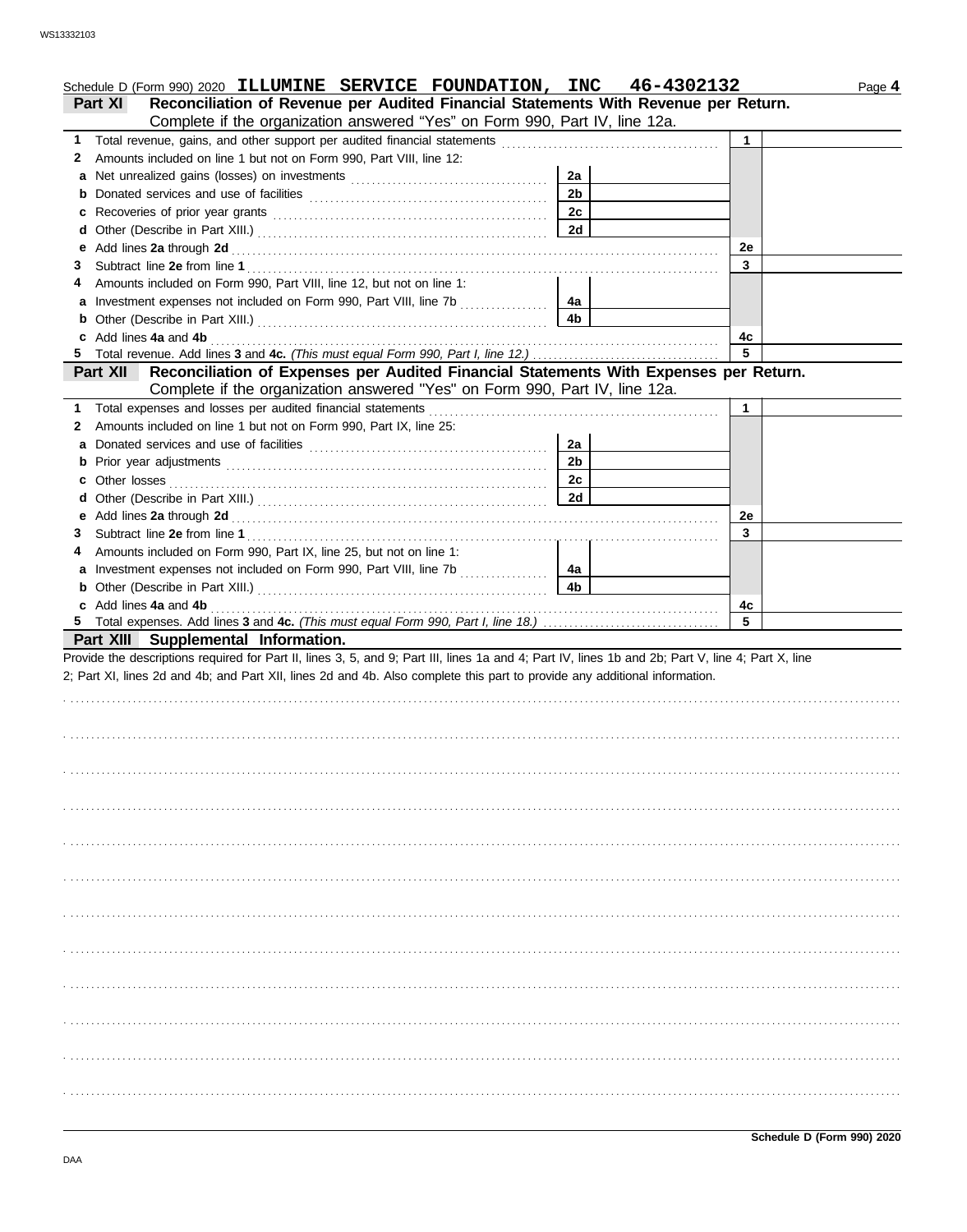|  |  |                                                                                                            | 46-4302132 | Page 5 |
|--|--|------------------------------------------------------------------------------------------------------------|------------|--------|
|  |  | Schedule D (Form 990) 2020 ILLUMINE SERVICE FOUNDATION, INC Part XIII Supplemental Information (continued) |            |        |
|  |  |                                                                                                            |            |        |
|  |  |                                                                                                            |            |        |
|  |  |                                                                                                            |            |        |
|  |  |                                                                                                            |            |        |
|  |  |                                                                                                            |            |        |
|  |  |                                                                                                            |            |        |
|  |  |                                                                                                            |            |        |
|  |  |                                                                                                            |            |        |
|  |  |                                                                                                            |            |        |
|  |  |                                                                                                            |            |        |
|  |  |                                                                                                            |            |        |
|  |  |                                                                                                            |            |        |
|  |  |                                                                                                            |            |        |
|  |  |                                                                                                            |            |        |
|  |  |                                                                                                            |            |        |
|  |  |                                                                                                            |            |        |
|  |  |                                                                                                            |            |        |
|  |  |                                                                                                            |            |        |
|  |  |                                                                                                            |            |        |
|  |  |                                                                                                            |            |        |
|  |  |                                                                                                            |            |        |
|  |  |                                                                                                            |            |        |
|  |  |                                                                                                            |            |        |
|  |  |                                                                                                            |            |        |
|  |  |                                                                                                            |            |        |
|  |  |                                                                                                            |            |        |
|  |  |                                                                                                            |            |        |
|  |  |                                                                                                            |            |        |
|  |  |                                                                                                            |            |        |
|  |  |                                                                                                            |            |        |
|  |  |                                                                                                            |            |        |
|  |  |                                                                                                            |            |        |
|  |  |                                                                                                            |            |        |
|  |  |                                                                                                            |            |        |
|  |  |                                                                                                            |            |        |
|  |  |                                                                                                            |            |        |
|  |  |                                                                                                            |            |        |
|  |  |                                                                                                            |            |        |
|  |  |                                                                                                            |            |        |
|  |  |                                                                                                            |            |        |
|  |  |                                                                                                            |            |        |
|  |  |                                                                                                            |            |        |
|  |  |                                                                                                            |            |        |
|  |  |                                                                                                            |            |        |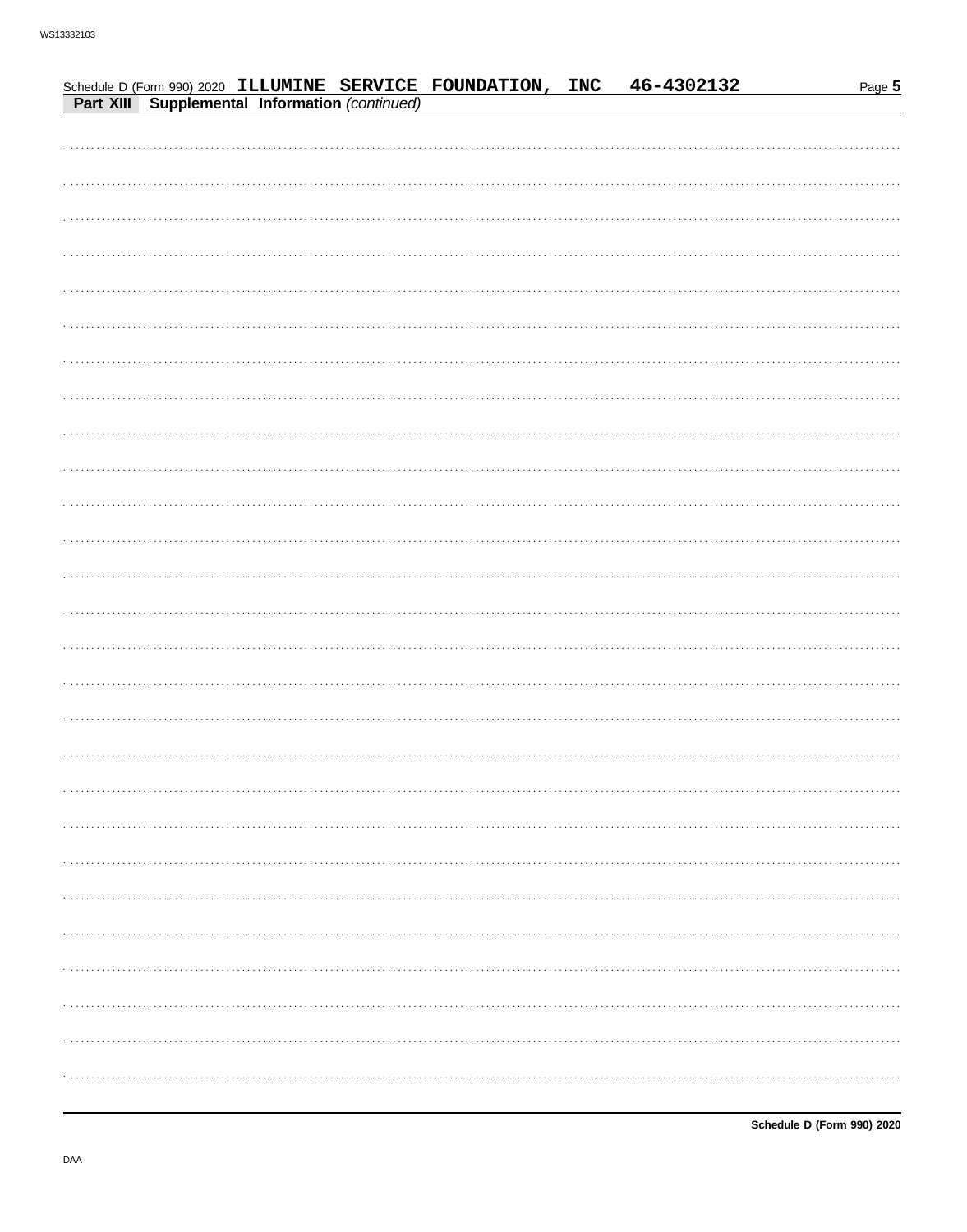| <b>SCHEDULE O</b>                                      | Supplemental Information to Form 990 or 990-EZ                                                                                                                                                                                                             | OMB No. 1545-0047                         |
|--------------------------------------------------------|------------------------------------------------------------------------------------------------------------------------------------------------------------------------------------------------------------------------------------------------------------|-------------------------------------------|
| (Form 990 or 990-EZ)                                   | Complete to provide information for responses to specific questions on                                                                                                                                                                                     | 2020                                      |
|                                                        | Form 990 or 990-EZ or to provide any additional information.<br>u Attach to Form 990 or 990-EZ.                                                                                                                                                            |                                           |
| Department of the Treasury<br>Internal Revenue Service | u Go to www.irs.gov/Form990 for the latest information.                                                                                                                                                                                                    | Open to Public<br><b>Inspection</b>       |
| Name of the organization                               |                                                                                                                                                                                                                                                            | Employer identification number            |
|                                                        | ILLUMINE<br><b>SERVICE</b><br><b>FOUNDATION,</b><br><b>INC</b>                                                                                                                                                                                             | 46-4302132                                |
|                                                        | FORM 990, PART VI, LINE 2 - RELATED PARTY                                                                                                                                                                                                                  | INFORMATION AMONG OFFICERS                |
| KANTI RAWAL                                            | <b>SANJAY RAWAL</b>                                                                                                                                                                                                                                        |                                           |
| <b>FAMILY</b>                                          | <b>RELATIONSHIP</b>                                                                                                                                                                                                                                        |                                           |
|                                                        | FORM 990, PART VI, LINE 11B - ORGANIZATION'S PROCESS TO REVIEW FORM 990<br>THE FORM 990 IS REVIEWED BY THE DESIGNATED BOARD MEMBER BEFORE FILING.                                                                                                          |                                           |
| MEMBERS).                                              | FORM 990, PART VI, LINE 12C - ENFORCEMENT OF CONFLICTS POLICY<br>COMPLIANCE WITH THE CONFLICT OF<br>BASIS WITH ALL MEMBERS OF THE ORGANIZATION (INCLUDING, BUT NOT LIMITED TO,<br>AN EMPLOYEE HANDBOOK, STAFF MEETINGS, AND ANNUAL QUESTIONNAIRES TO BOARD | INTEREST POLICY IS MONITORED ON A REGULAR |
|                                                        | FORM 990, PART VI, LINE 15A - COMPENSATION PROCESS FOR TOP OFFICIAL<br>THE COMPENSATION HAS BEEN DETERMINED BASED ON THE MARKET RESEARCH FOR                                                                                                               |                                           |
|                                                        | SIMILAR ORGANIZATIONS.<br>FORM 990, PART VI, LINE 19 - GOVERNING DOCUMENTS DISCLOSURE EXPLANATION<br>THE DOCUMENTS ARE AVAILABLE UPON REQUEST.                                                                                                             |                                           |
|                                                        | FORM 990, PART IX, LINE 11G - OTHER FEES FOR SERVICES<br>DESCRIPTION                                                                                                                                                                                       |                                           |
| <b>CONTRACTORS</b>                                     | TOT/PROG SERVICE MGT & GENERAL FUNDRAISING                                                                                                                                                                                                                 |                                           |
|                                                        |                                                                                                                                                                                                                                                            |                                           |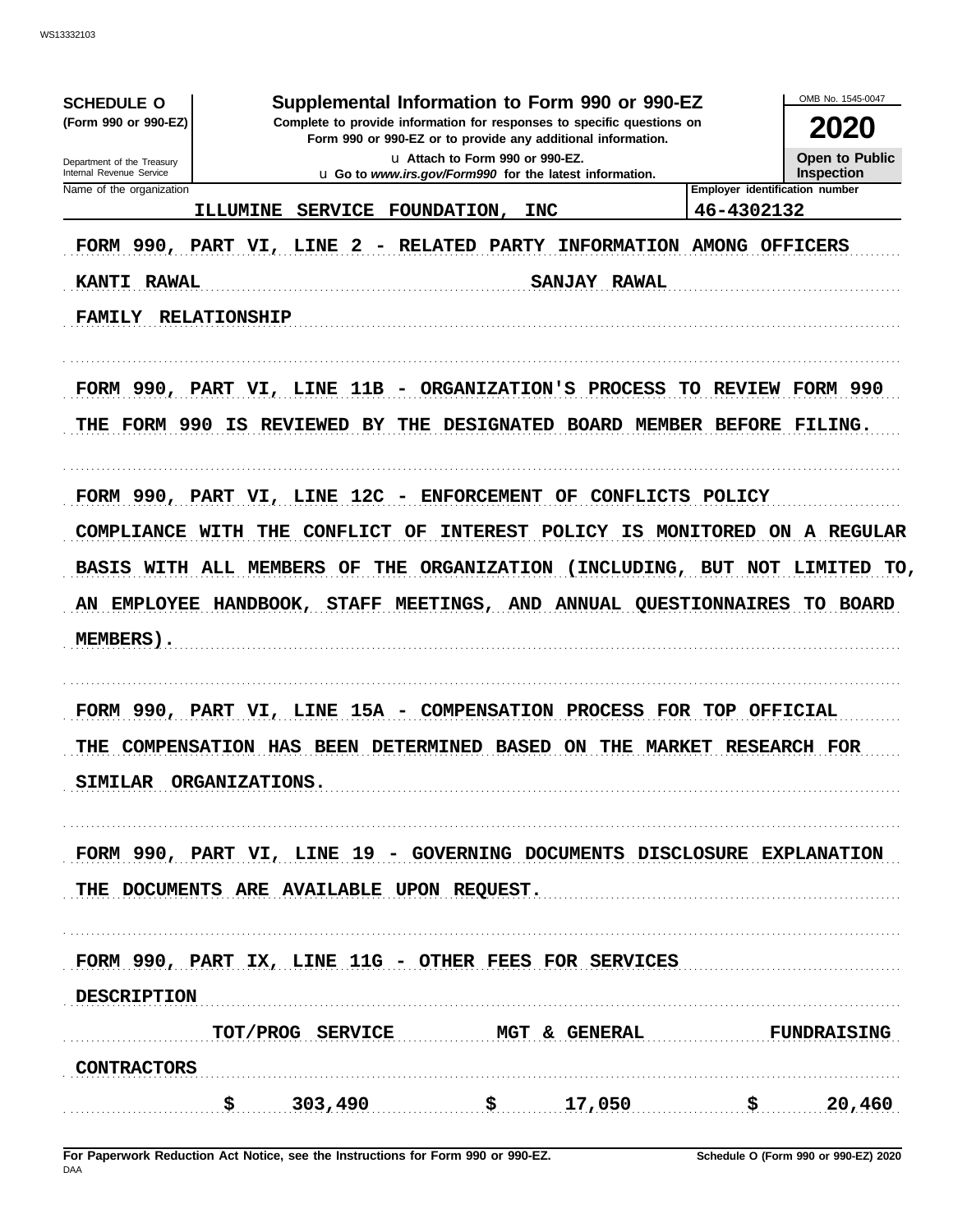| Schedule O (Form 990 or 990-EZ) 2020<br>Name of the organization    | Page 2<br>Employer identification number |  |  |  |  |  |  |  |
|---------------------------------------------------------------------|------------------------------------------|--|--|--|--|--|--|--|
| ILLUMINE SERVICE FOUNDATION, INC                                    | 46-4302132                               |  |  |  |  |  |  |  |
|                                                                     |                                          |  |  |  |  |  |  |  |
| FORM 990, PART XI, LINE 9 - OTHER CHANGES IN NET ASSETS EXPLANATION |                                          |  |  |  |  |  |  |  |
| BOOK / TAX DEPRECIATION DIFFERENCE                                  | \$<br>3,855                              |  |  |  |  |  |  |  |
| 50% DEPRECIATION ADJUSTED IN LOSS                                   | \$<br>$-3,855$                           |  |  |  |  |  |  |  |
|                                                                     |                                          |  |  |  |  |  |  |  |
|                                                                     |                                          |  |  |  |  |  |  |  |
|                                                                     |                                          |  |  |  |  |  |  |  |
|                                                                     |                                          |  |  |  |  |  |  |  |
|                                                                     |                                          |  |  |  |  |  |  |  |
|                                                                     |                                          |  |  |  |  |  |  |  |
|                                                                     |                                          |  |  |  |  |  |  |  |
|                                                                     |                                          |  |  |  |  |  |  |  |
|                                                                     |                                          |  |  |  |  |  |  |  |
|                                                                     |                                          |  |  |  |  |  |  |  |
|                                                                     |                                          |  |  |  |  |  |  |  |
|                                                                     |                                          |  |  |  |  |  |  |  |
|                                                                     |                                          |  |  |  |  |  |  |  |
|                                                                     |                                          |  |  |  |  |  |  |  |
|                                                                     |                                          |  |  |  |  |  |  |  |
|                                                                     |                                          |  |  |  |  |  |  |  |
|                                                                     |                                          |  |  |  |  |  |  |  |
|                                                                     |                                          |  |  |  |  |  |  |  |
|                                                                     |                                          |  |  |  |  |  |  |  |
|                                                                     |                                          |  |  |  |  |  |  |  |
|                                                                     |                                          |  |  |  |  |  |  |  |
|                                                                     |                                          |  |  |  |  |  |  |  |
|                                                                     |                                          |  |  |  |  |  |  |  |
|                                                                     |                                          |  |  |  |  |  |  |  |

PAGE 1 OF 1 Schedule O (Form 990 or 990-EZ) 2020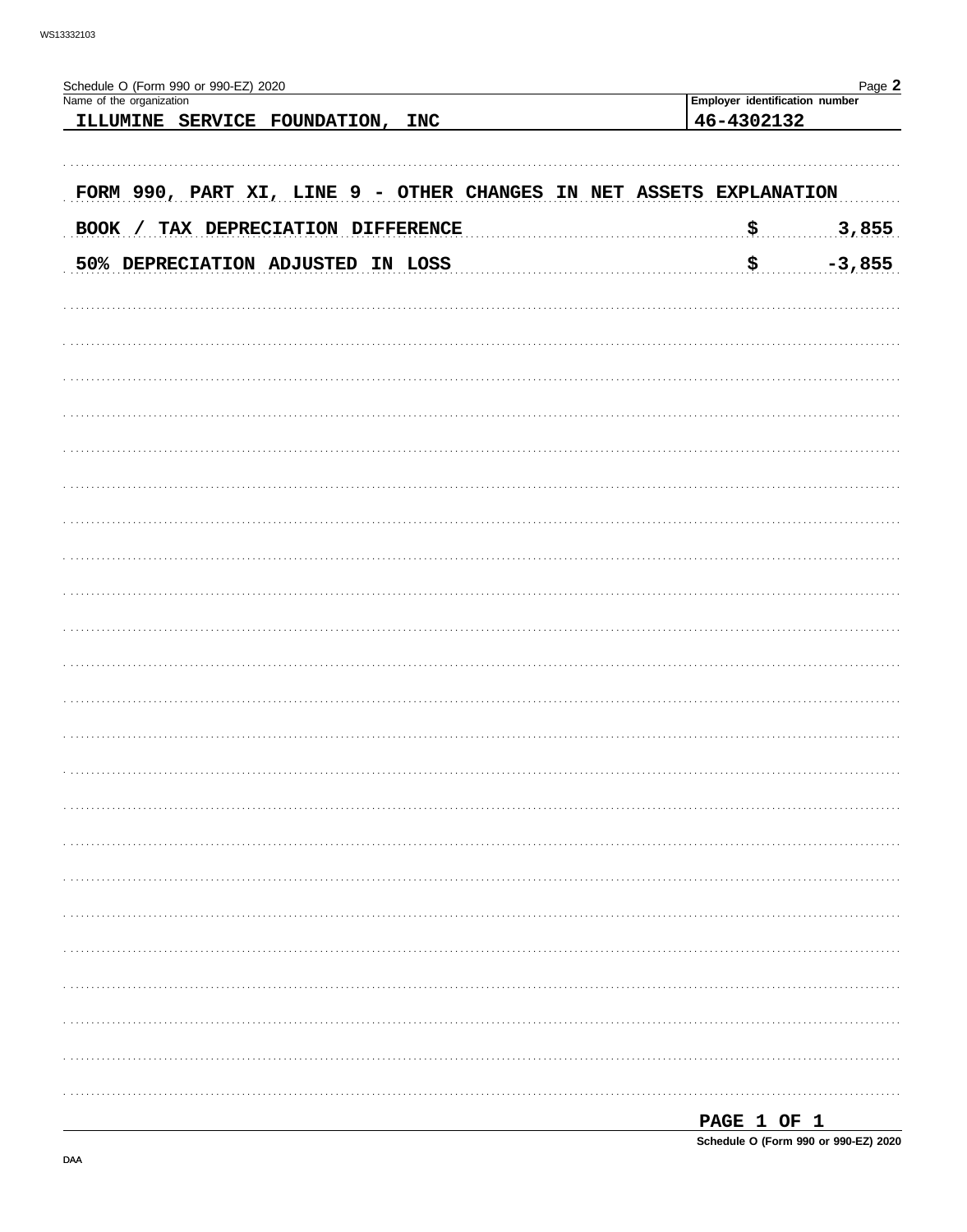|        | Form 4562                                                                       |                                                                                                                                                                                                                                    | OMB No. 1545-0172                                                                                         |                              |                                 |                    |                |                            |       |
|--------|---------------------------------------------------------------------------------|------------------------------------------------------------------------------------------------------------------------------------------------------------------------------------------------------------------------------------|-----------------------------------------------------------------------------------------------------------|------------------------------|---------------------------------|--------------------|----------------|----------------------------|-------|
|        | Department of the Treasury<br>(99)<br>Internal Revenue Service                  |                                                                                                                                                                                                                                    | u Attach to your tax return.<br>u Go to www.irs.gov/Form4562 for instructions and the latest information. |                              |                                 |                    |                | Attachment<br>Sequence No. | 179   |
|        | Name(s) shown on return                                                         |                                                                                                                                                                                                                                    |                                                                                                           |                              |                                 | Identifying number |                |                            |       |
|        |                                                                                 | ILLUMINE SERVICE FOUNDATION,                                                                                                                                                                                                       |                                                                                                           | <b>INC</b>                   |                                 | 46-4302132         |                |                            |       |
|        | Business or activity to which this form relates                                 |                                                                                                                                                                                                                                    |                                                                                                           |                              |                                 |                    |                |                            |       |
|        | <b>INDIRECT DEPRECIATION</b>                                                    |                                                                                                                                                                                                                                    |                                                                                                           |                              |                                 |                    |                |                            |       |
|        | Part I                                                                          | Election To Expense Certain Property Under Section 179                                                                                                                                                                             |                                                                                                           |                              |                                 |                    |                |                            |       |
|        |                                                                                 | <b>Note:</b> If you have any listed property, complete Part V before you complete Part I.                                                                                                                                          |                                                                                                           |                              |                                 |                    | 1              | 1,040,000                  |       |
| 1      | Maximum amount (see instructions)                                               | Total cost of section 179 property placed in service (see instructions)                                                                                                                                                            |                                                                                                           |                              |                                 |                    | $\overline{2}$ |                            |       |
| 2<br>3 |                                                                                 |                                                                                                                                                                                                                                    |                                                                                                           |                              |                                 |                    | $\overline{3}$ | 2,590,000                  |       |
| 4      |                                                                                 | Reduction in limitation. Subtract line 3 from line 2. If zero or less, enter -0-                                                                                                                                                   |                                                                                                           |                              |                                 |                    | 4              |                            |       |
| 5      |                                                                                 | Dollar limitation for tax year. Subtract line 4 from line 1. If zero or less, enter -0-. If married filing separately, see instructions                                                                                            |                                                                                                           |                              |                                 |                    | 5              |                            |       |
| 6      |                                                                                 | (a) Description of property                                                                                                                                                                                                        |                                                                                                           | (b) Cost (business use only) |                                 | (c) Elected cost   |                |                            |       |
|        |                                                                                 |                                                                                                                                                                                                                                    |                                                                                                           |                              |                                 |                    |                |                            |       |
|        |                                                                                 |                                                                                                                                                                                                                                    |                                                                                                           |                              |                                 |                    |                |                            |       |
| 7      |                                                                                 | Listed property. Enter the amount from line 29                                                                                                                                                                                     |                                                                                                           |                              | $\overline{7}$                  |                    |                |                            |       |
| 8      |                                                                                 | Total elected cost of section 179 property. Add amounts in column (c), lines 6 and 7 [[[[[[[[[[[[[[[[[[[[[[[[                                                                                                                      |                                                                                                           |                              |                                 |                    | 8              |                            |       |
| 9      |                                                                                 | Tentative deduction. Enter the smaller of line 5 or line 8                                                                                                                                                                         |                                                                                                           |                              |                                 |                    | 9              |                            |       |
| 10     |                                                                                 | Carryover of disallowed deduction from line 13 of your 2019 Form 4562                                                                                                                                                              |                                                                                                           |                              |                                 |                    | 10             |                            |       |
| 11     |                                                                                 | Business income limitation. Enter the smaller of business income (not less than zero) or line 5. See instructions                                                                                                                  |                                                                                                           |                              |                                 |                    | 11             |                            |       |
| 12     |                                                                                 | Section 179 expense deduction. Add lines 9 and 10, but don't enter more than line 11                                                                                                                                               |                                                                                                           |                              |                                 |                    | 12             |                            |       |
| 13     |                                                                                 | Carryover of disallowed deduction to 2021. Add lines 9 and 10, less line 12                                                                                                                                                        |                                                                                                           |                              | 13                              |                    |                |                            |       |
|        |                                                                                 | Note: Don't use Part II or Part III below for listed property. Instead, use Part V.                                                                                                                                                |                                                                                                           |                              |                                 |                    |                |                            |       |
|        | <b>Part II</b>                                                                  | Special Depreciation Allowance and Other Depreciation (Don't include listed property. See instructions.)                                                                                                                           |                                                                                                           |                              |                                 |                    |                |                            |       |
| 14     |                                                                                 | Special depreciation allowance for qualified property (other than listed property) placed in service                                                                                                                               |                                                                                                           |                              |                                 |                    |                |                            |       |
|        | during the tax year. See instructions                                           |                                                                                                                                                                                                                                    |                                                                                                           |                              |                                 |                    | 14             |                            |       |
| 15     |                                                                                 |                                                                                                                                                                                                                                    |                                                                                                           |                              |                                 |                    | 15             |                            |       |
| 16     |                                                                                 |                                                                                                                                                                                                                                    |                                                                                                           |                              |                                 |                    | 16             |                            |       |
|        | Part III                                                                        | MACRS Depreciation (Don't include listed property. See instructions.)                                                                                                                                                              |                                                                                                           |                              |                                 |                    |                |                            |       |
|        |                                                                                 |                                                                                                                                                                                                                                    | <b>Section A</b>                                                                                          |                              |                                 |                    |                |                            |       |
| 17     |                                                                                 | MACRS deductions for assets placed in service in tax years beginning before 2020                                                                                                                                                   |                                                                                                           |                              |                                 |                    | 17             |                            | 3,855 |
| 18     |                                                                                 | If you are electing to group any assets placed in service during the tax year into one or more general asset accounts, check here<br>Section B-Assets Placed in Service During 2020 Tax Year Using the General Depreciation System |                                                                                                           |                              |                                 | $\mathbf{u}$       |                |                            |       |
|        | (a) Classification of property                                                  | (b) Month and year<br>placed in<br>service                                                                                                                                                                                         | (c) Basis for depreciation<br>(business/investment use<br>only-see instructions)                          | (d) Recovery<br>period       | (e) Convention                  | (f) Method         |                | (g) Depreciation deduction |       |
| 19а    | 3-year property                                                                 |                                                                                                                                                                                                                                    |                                                                                                           |                              |                                 |                    |                |                            |       |
| b      | 5-year property                                                                 |                                                                                                                                                                                                                                    |                                                                                                           |                              |                                 |                    |                |                            |       |
| c      | 7-year property                                                                 |                                                                                                                                                                                                                                    |                                                                                                           |                              |                                 |                    |                |                            |       |
|        | d 10-year property                                                              |                                                                                                                                                                                                                                    |                                                                                                           |                              |                                 |                    |                |                            |       |
|        | e 15-year property                                                              |                                                                                                                                                                                                                                    |                                                                                                           |                              |                                 |                    |                |                            |       |
|        | f 20-year property                                                              |                                                                                                                                                                                                                                    |                                                                                                           |                              |                                 |                    |                |                            |       |
|        | g 25-year property                                                              |                                                                                                                                                                                                                                    |                                                                                                           | 25 yrs.                      |                                 | S/L                |                |                            |       |
|        | h Residential rental                                                            |                                                                                                                                                                                                                                    |                                                                                                           | 27.5 yrs.                    | ΜМ                              | S/L                |                |                            |       |
|        | property                                                                        |                                                                                                                                                                                                                                    |                                                                                                           | 27.5 yrs.                    | ΜМ                              | S/L                |                |                            |       |
|        | <i>i</i> Nonresidential real                                                    |                                                                                                                                                                                                                                    |                                                                                                           | 39 yrs.                      | ΜМ                              | S/L                |                |                            |       |
|        | property                                                                        |                                                                                                                                                                                                                                    |                                                                                                           |                              | MМ                              | S/L                |                |                            |       |
|        |                                                                                 | Section C-Assets Placed in Service During 2020 Tax Year Using the Alternative Depreciation System                                                                                                                                  |                                                                                                           |                              |                                 |                    |                |                            |       |
|        | 20a Class life                                                                  |                                                                                                                                                                                                                                    |                                                                                                           |                              |                                 | S/L                |                |                            |       |
|        | <b>b</b> 12-year                                                                | 12 yrs.                                                                                                                                                                                                                            |                                                                                                           |                              |                                 | S/L                |                |                            |       |
|        | c 30-year                                                                       | S/L<br>MМ<br>30 yrs.                                                                                                                                                                                                               |                                                                                                           |                              |                                 |                    |                |                            |       |
|        | $d$ 40-year                                                                     |                                                                                                                                                                                                                                    |                                                                                                           | 40 yrs.                      | MМ                              | S/L                |                |                            |       |
|        | Part IV                                                                         | <b>Summary</b> (See instructions.)                                                                                                                                                                                                 |                                                                                                           |                              |                                 |                    |                |                            |       |
| 21     | Listed property. Enter amount from line 28                                      |                                                                                                                                                                                                                                    |                                                                                                           |                              |                                 |                    | 21             |                            |       |
| 22     |                                                                                 | Total. Add amounts from line 12, lines 14 through 17, lines 19 and 20 in column (g), and line 21. Enter<br>here and on the appropriate lines of your return. Partnerships and S corporations—see instructions                      |                                                                                                           |                              |                                 |                    | 22             |                            | 3,855 |
| 23     |                                                                                 |                                                                                                                                                                                                                                    |                                                                                                           |                              |                                 |                    |                |                            |       |
|        | For assets shown above and placed in service during the current year, enter the |                                                                                                                                                                                                                                    |                                                                                                           |                              |                                 |                    |                |                            |       |
|        |                                                                                 |                                                                                                                                                                                                                                    |                                                                                                           |                              | 23                              |                    |                |                            |       |
| DAA    |                                                                                 | For Paperwork Reduction Act Notice, see separate instructions.                                                                                                                                                                     |                                                                                                           |                              | THERE ARE NO AMOUNTS FOR PAGE 2 |                    |                | Form 4562 (2020)           |       |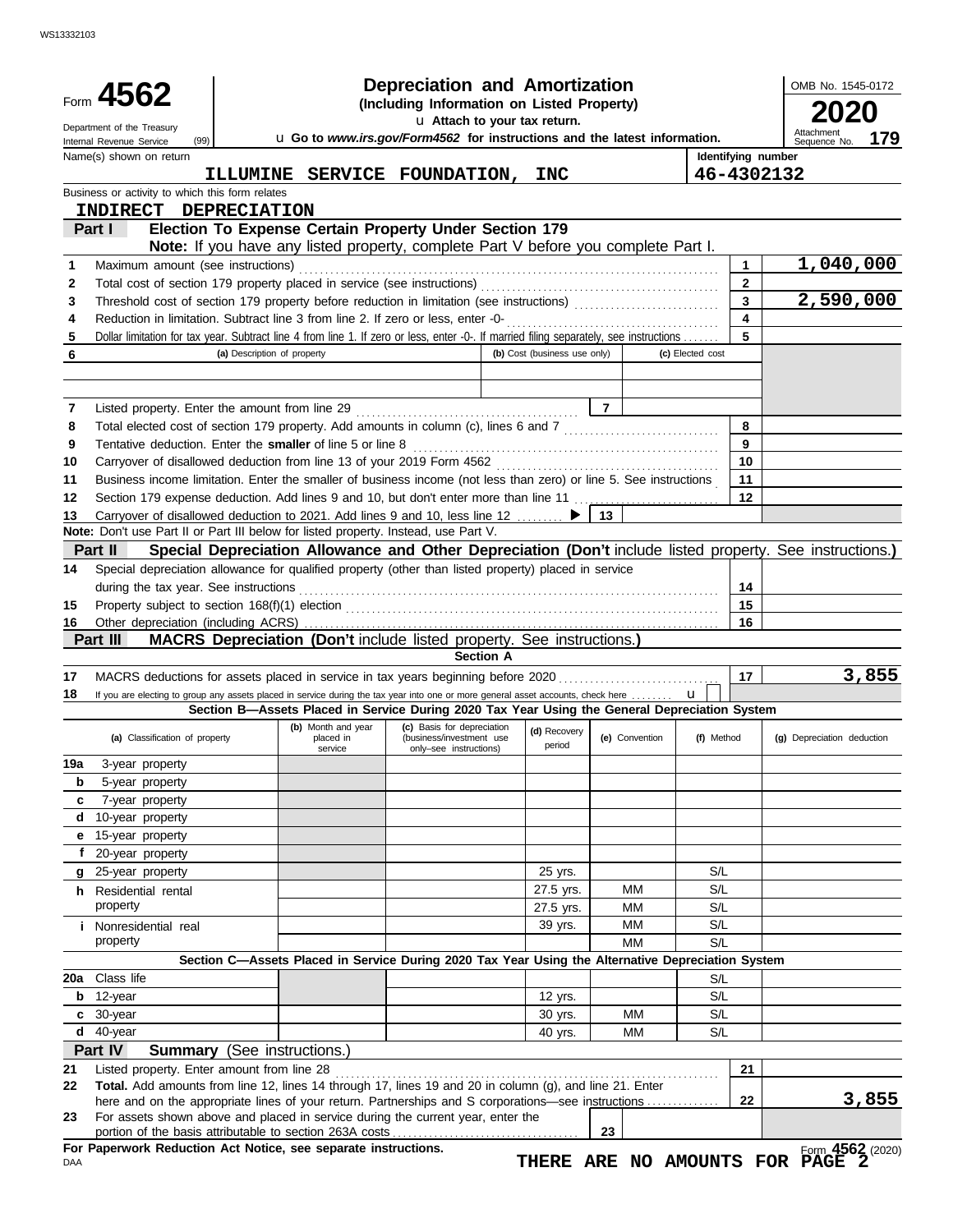# WS13332103 ILLUMINE SERVICE FOUNDATION, INC 46-4302132 **Federal Asset Report** FYE: 12/31/2020 **Form 990, Page 1**

| Asset  | Description                                                                       |                                                                                                   | Date<br>In Service              | Cost                                    | Sec<br>Bus<br>%<br>179 Bonus | <b>Basis</b><br>for Depr                | PerConv Meth                        | Prior                              | Current                                |
|--------|-----------------------------------------------------------------------------------|---------------------------------------------------------------------------------------------------|---------------------------------|-----------------------------------------|------------------------------|-----------------------------------------|-------------------------------------|------------------------------------|----------------------------------------|
| 3<br>4 | <b>Prior MACRS:</b><br><b>Buildings</b><br>Improvements Road<br>Improvements Road | Mass Sale: 7/01/20<br>Mass Sale: 7/01/20<br>Mass Sale: 7/01/20                                    | 10/01/14<br>12/31/15<br>1/15/18 | 123,613<br>41,000<br>136,100<br>300,713 |                              | 123,613<br>41,000<br>136,100<br>300,713 | 39 MM S/L<br>39 MM S/L<br>39 MM S/L | 16,509<br>4,249<br>6,980<br>27,738 | 1,585<br>525<br>1,745<br>3,855         |
| 2      | <b>Other Depreciation:</b><br>Land                                                | Mass Sale: 7/01/20<br><b>Total Other Depreciation</b><br><b>Total ACRS and Other Depreciation</b> | 10/01/14                        | 82,409<br>82,409<br>82,409              |                              | 82,409<br>82,409<br>82,409              | $0 -$<br>Land                       | $\Omega$<br>$\Omega$               | $\theta$<br>$\Omega$<br>$\Omega$       |
|        | <b>Grand Totals</b><br><b>Net Grand Totals</b>                                    | <b>Less: Dispositions and Transfers</b><br>Less: Start-up/Org Expense                             |                                 | 383,122<br>383,122<br>$\Omega$          |                              | 383,122<br>383,122                      |                                     | 27,738<br>27,738<br>0              | 3,855<br>3,855<br>$\theta$<br>$\Omega$ |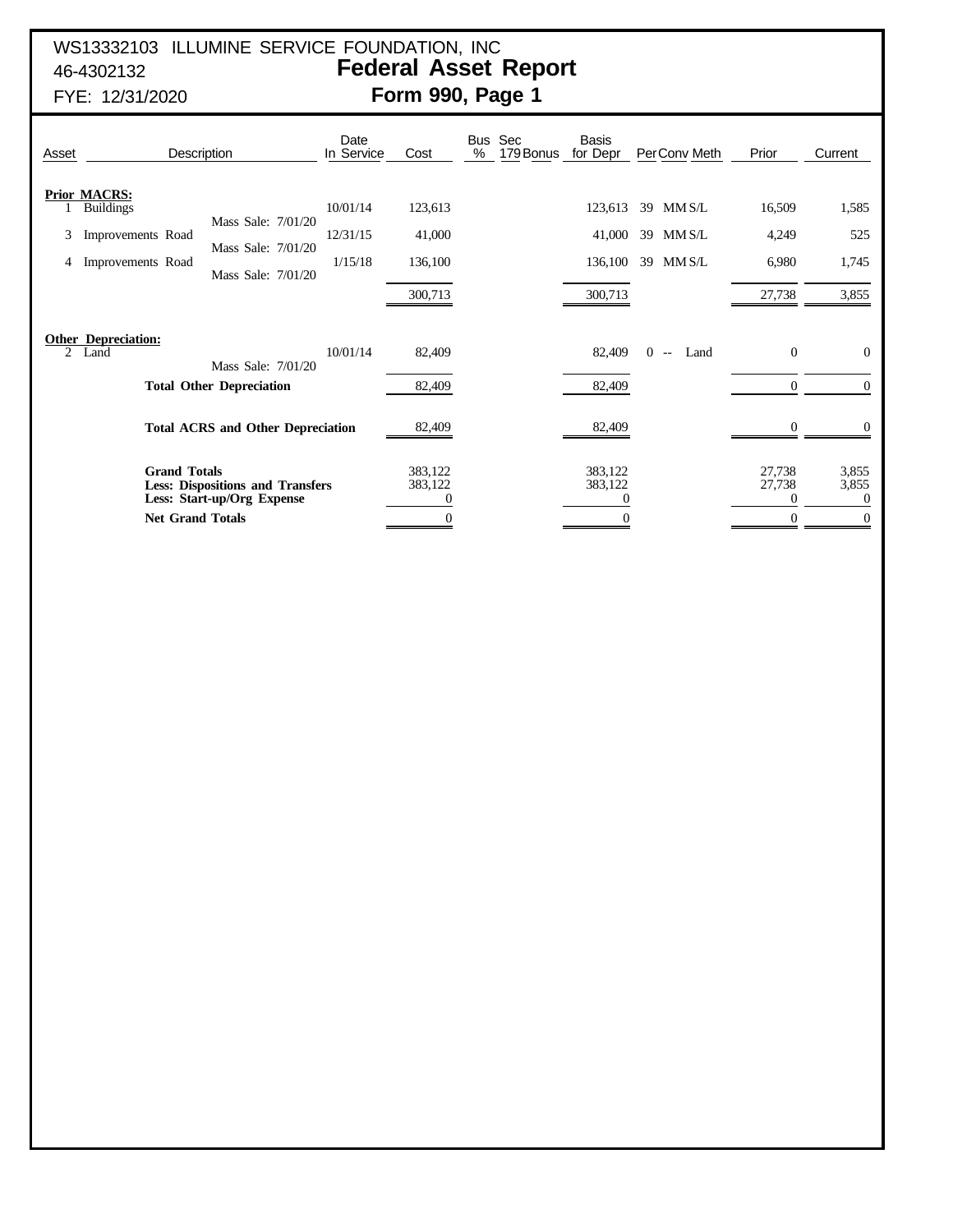# WS13332103 ILLUMINE SERVICE FOUNDATION, INC 46-4302132 **NY Asset Report** FYE: 12/31/2020 **Form 990, Page 1**

| Asset  | <b>Description</b>                                                                                                                                  | Date<br>In Service              | Cost                                     | <b>Basis</b><br>for Depr                | NY<br>Prior                                  | <b>NY</b><br>Current                   | Federal<br>Current                         | <b>Difference</b><br>Fed - NY                  |
|--------|-----------------------------------------------------------------------------------------------------------------------------------------------------|---------------------------------|------------------------------------------|-----------------------------------------|----------------------------------------------|----------------------------------------|--------------------------------------------|------------------------------------------------|
| 3<br>4 | <b>Prior MACRS:</b><br><b>Buildings</b><br>Mass Sale: 7/01/20<br>Improvements Road<br>Mass Sale: 7/01/20<br>Improvements Road<br>Mass Sale: 7/01/20 | 10/01/14<br>12/31/15<br>1/15/18 | 123,613<br>41,000<br>136,100<br>300,713  | 123,613<br>41,000<br>136,100<br>300,713 | 16,509<br>4,249<br>6,980<br>27,738           | 1,585<br>525<br>1,745<br>3,855         | 1,585<br>525<br>1,745<br>3,855             | $\mathbf{0}$<br>$\overline{0}$<br>$\mathbf{0}$ |
| 2      | <b>Other Depreciation:</b><br>Land<br>Mass Sale: 7/01/20<br><b>Total Other Depreciation</b>                                                         | 10/01/14                        | 82,409<br>82,409                         | 82,409<br>82,409                        | $\overline{0}$<br>$\Omega$                   | $\overline{0}$<br>$\Omega$             | $\theta$<br>$\Omega$                       | $\overline{0}$<br>$\Omega$                     |
|        | <b>Total ACRS and Other Depreciation</b><br><b>Grand Totals</b><br><b>Less: Dispositions</b><br>Less: Start-up/Org Expense                          |                                 | 82,409<br>383,122<br>383,122<br>$\Omega$ | 82,409<br>383,122<br>383,122<br>0       | $\mathbf{0}$<br>27,738<br>27,738<br>$\Omega$ | $\Omega$<br>3,855<br>3,855<br>$\Omega$ | $\mathbf{0}$<br>3,855<br>3,855<br>$\Omega$ | 0<br>$\theta$<br>$\theta$<br>$\Omega$          |
|        | <b>Net Grand Totals</b>                                                                                                                             |                                 | $\overline{0}$                           | $\theta$                                | $\Omega$                                     | 0                                      | $\theta$                                   | $\overline{0}$                                 |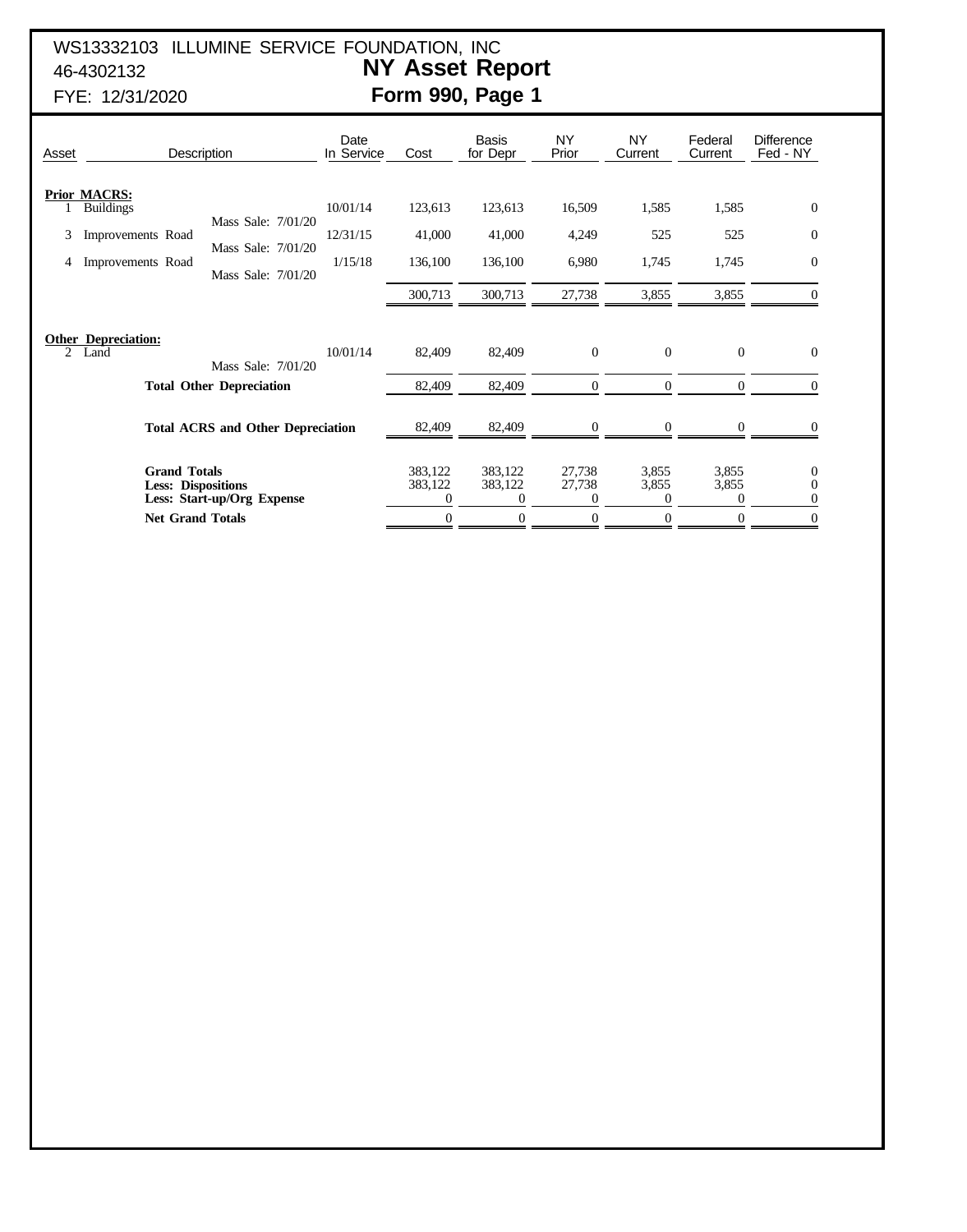# WS13332103 ILLUMINE SERVICE FOUNDATION, INC 46-4302132 **AMT Asset Report** FYE: 12/31/2020 **Form 990, P**

| <b>AMT Asset Report</b> |  |
|-------------------------|--|
| Form 990, Page 1        |  |

| Asset | Description                                                                                                                                         | Date<br>In Service              | Cost                                    | Bus Sec<br>%<br>179 Bonus | <b>Basis</b><br>for Depr     | Per Conv Meth                               | Prior                              | Current                            |
|-------|-----------------------------------------------------------------------------------------------------------------------------------------------------|---------------------------------|-----------------------------------------|---------------------------|------------------------------|---------------------------------------------|------------------------------------|------------------------------------|
| 3     | <b>Prior MACRS:</b><br><b>Buildings</b><br>Mass Sale: 7/01/20<br>Improvements Road<br>Mass Sale: 7/01/20<br>Improvements Road<br>Mass Sale: 7/01/20 | 10/01/14<br>12/31/15<br>1/15/18 | 123,613<br>41,000<br>136,100<br>300,713 |                           | 41,000<br>136,100<br>300,713 | 123,613 39 MM S/L<br>39 MM S/L<br>39 MM S/L | 16,508<br>4,249<br>6,980<br>27,737 | 1,585<br>525<br>1,745<br>3,855     |
| 2     | <b>Other Depreciation:</b><br>Land<br>Mass Sale: 7/01/20<br><b>Total Other Depreciation</b>                                                         | 10/01/14                        | 82,409<br>82,409                        |                           | 82,409<br>82,409             | $0 -$<br>Land                               | $\mathbf{0}$<br>$\Omega$           | 0<br>$\overline{0}$                |
|       | <b>Total ACRS and Other Depreciation</b>                                                                                                            |                                 | 82,409                                  |                           | 82,409                       |                                             | $\Omega$                           | $\Omega$                           |
|       | <b>Grand Totals</b><br><b>Less: Dispositions and Transfers</b><br><b>Net Grand Totals</b>                                                           |                                 | 383,122<br>383,122                      |                           | 383,122<br>383,122<br>0      |                                             | 27,737<br>27,737<br>$\overline{0}$ | 3,855<br>3,855<br>$\boldsymbol{0}$ |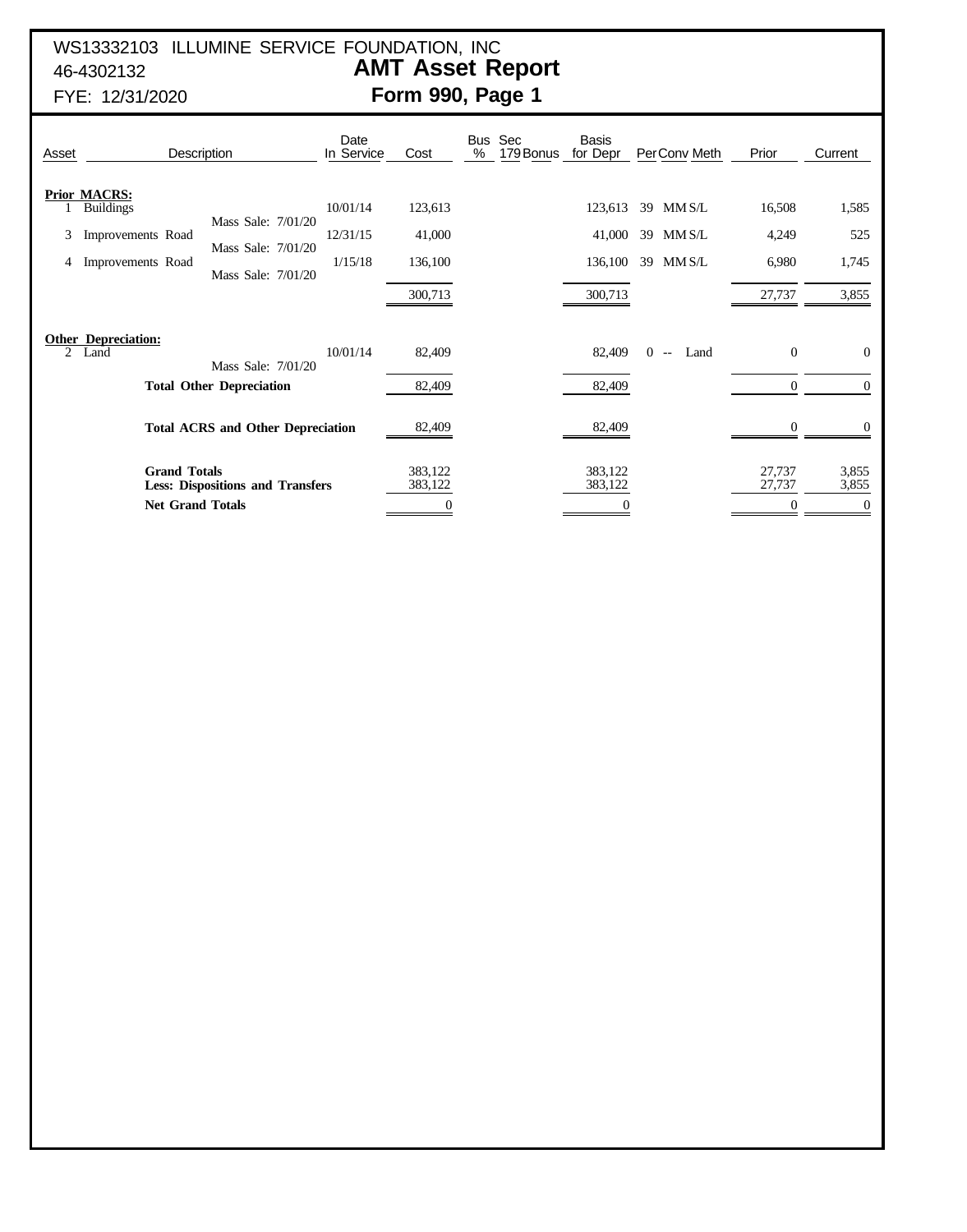# WS13332103 ILLUMINE SERVICE FOUNDATION, INC 46-4302132 **Depreciation Adjustment Report** FYE: 12/31/2020 **All Business Activities**

| Form<br><b>MACRS</b> Adjustments: | Unit | Asset | Description       | Tax   | <b>AMT</b> | AMT<br>Adjustments/<br>Preferences |
|-----------------------------------|------|-------|-------------------|-------|------------|------------------------------------|
| Page 1                            |      |       | <b>Buildings</b>  | 1,585 | 1,585      | $\mathbf{0}$                       |
| Page 1                            |      | ◠     | Improvements Road | 525   | 525        | $\mathbf{0}$                       |
| Page 1                            |      | 4     | Improvements Road | 1,745 | 1,745      | $\Omega$                           |
|                                   |      |       |                   | 3,855 | 3,855      | $\Omega$                           |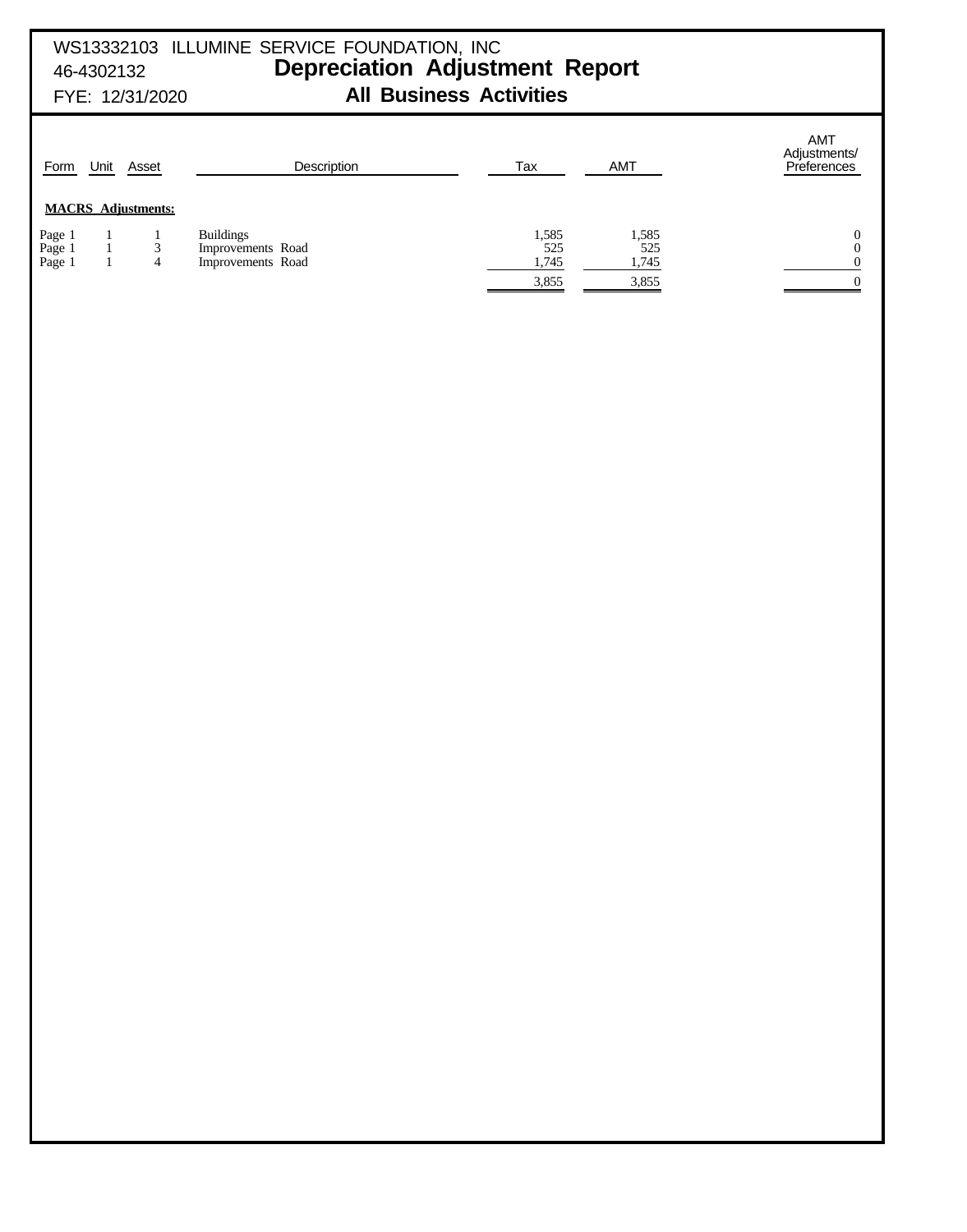|               | Form 990                            |                                                                           |     | <b>Two Year Comparison Report</b> |             | 2019 & 2020                    |
|---------------|-------------------------------------|---------------------------------------------------------------------------|-----|-----------------------------------|-------------|--------------------------------|
|               |                                     | For calendar year 2020, or tax year beginning                             |     |                                   | , ending    |                                |
| Name          |                                     |                                                                           |     |                                   |             | Taxpayer Identification Number |
|               |                                     | ILLUMINE SERVICE FOUNDATION, INC                                          |     |                                   |             | 46-4302132                     |
|               |                                     |                                                                           |     | 2019                              | 2020        | <b>Differences</b>             |
|               |                                     |                                                                           | 1.  | $\overline{543,936}$              | 447,885     | $-96,051$                      |
|               |                                     | 2. Membership dues and assessments                                        | 2.  |                                   |             |                                |
|               |                                     |                                                                           | 3.  |                                   |             |                                |
| $\Rightarrow$ |                                     |                                                                           | 4.  |                                   |             |                                |
| c             |                                     |                                                                           | 5.  | 72                                | 27          | $-45$                          |
|               |                                     |                                                                           | 6.  |                                   |             |                                |
|               |                                     | 7. Net gain or (loss) from sale of assets other than inventory            | 7.  |                                   | $-126,968$  | $-126,968$                     |
|               |                                     | 8. Net income or (loss) from fundraising events                           | 8.  |                                   |             |                                |
|               |                                     |                                                                           | 9.  |                                   |             |                                |
|               |                                     | 10. Net gain or (loss) on sales of inventory                              | 10. |                                   |             |                                |
|               |                                     |                                                                           | 11. |                                   |             |                                |
|               |                                     | 12. Total revenue. Add lines 1 through 11                                 | 12. | 544,008                           | 320,944     | $-223,064$                     |
|               | 13. Grants and similar amounts paid |                                                                           | 13. |                                   |             |                                |
|               | 14. Benefits paid to or for members |                                                                           | 14. |                                   |             |                                |
|               |                                     | 15. Compensation of officers, directors, trustees, etc.                   | 15. | 100,000                           | 100,000     |                                |
|               |                                     | 16. Salaries, other compensation, and employee benefits                   | 16. |                                   |             |                                |
| Ф             |                                     |                                                                           | 17. |                                   |             |                                |
| $\times$      | 18. Other professional fees         |                                                                           | 18. | 475,096                           | 377,500     | $-97,596$                      |
| ш             |                                     | 19. Occupancy, rent, utilities, and maintenance                           | 19. |                                   |             |                                |
|               |                                     | 20. Depreciation and Depletion                                            | 20. | 7,711                             | 3,855       | $-3,856$                       |
|               |                                     |                                                                           | 21. | 55,897                            | 13,857      | $-42,040$                      |
|               |                                     | 22. Total expenses. Add lines 13 through 21                               | 22. | 638,704                           | 495,212     | $-143,492$                     |
|               |                                     | 23. Excess or (Deficit). Subtract line 22 from line 12                    | 23. | $-94,696$                         | $-174,268$  | $-79,572$                      |
|               |                                     |                                                                           | 24. | 544,008                           | 320,944     | $-223,064$                     |
|               |                                     | 25. Total unrelated revenue <i>communically contained as a communical</i> | 25. |                                   |             |                                |
|               |                                     |                                                                           | 26. | 72                                | $-126,941$  | $-127,013$                     |
|               |                                     |                                                                           | 27. | 517,490                           | 343,222     | $-174,268$                     |
| Information   |                                     |                                                                           | 28. | 16,000                            | 16,000      |                                |
|               |                                     |                                                                           | 29. | 501,490                           | 327,222     | $-174,268$                     |
|               |                                     | 30. Number of voting members of governing body                            | 30. | 3                                 | 3           |                                |
|               |                                     | 31. Number of independent voting members of governing body                | 31. | 0                                 | $\mathbf 0$ |                                |
|               | 32. Number of employees             |                                                                           | 32. | 0                                 | 0           |                                |
|               | 33. Number of volunteers            |                                                                           | 33. |                                   |             |                                |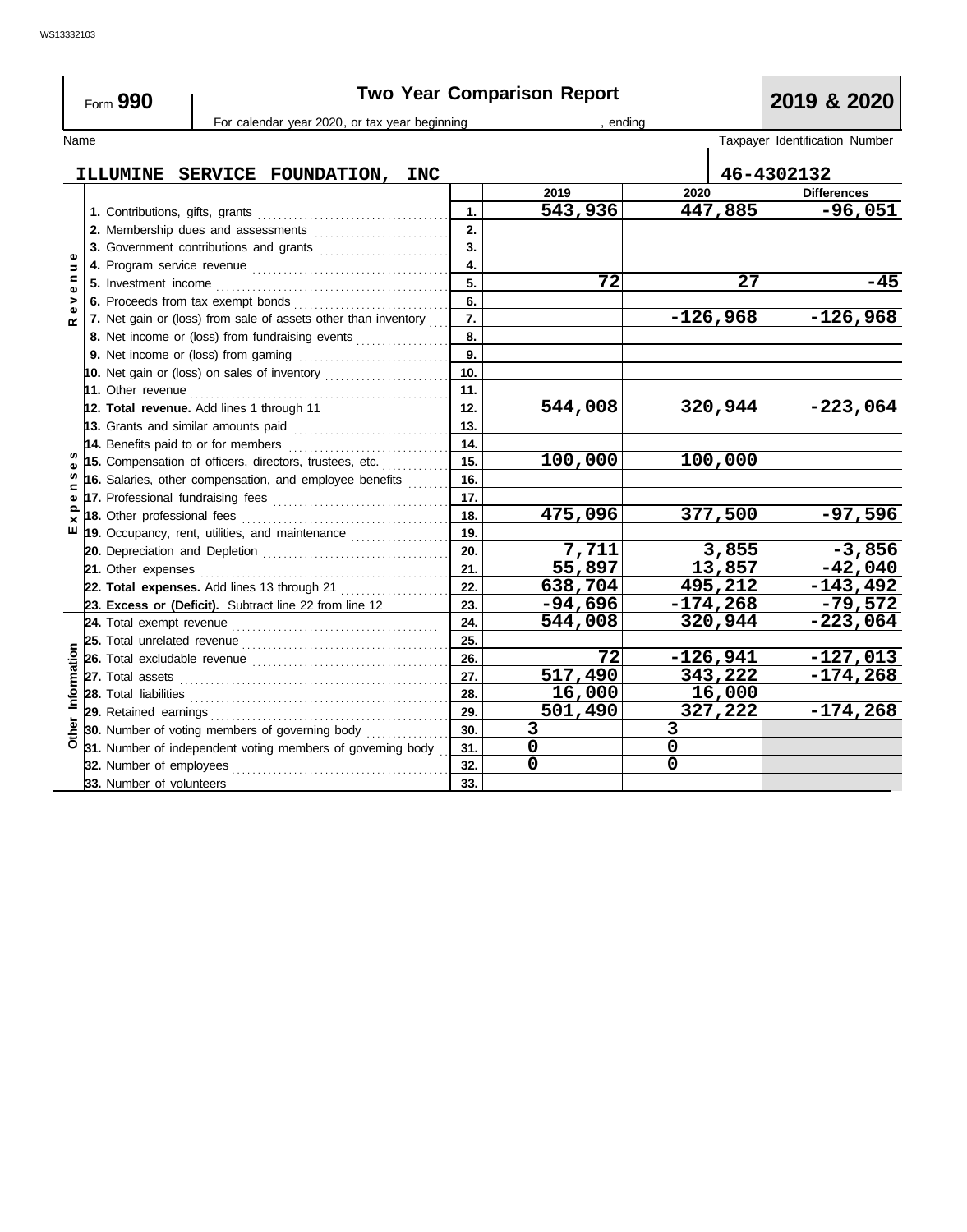| Form 990                                                                                                                                                                                                                            | <b>Tax Return History</b>        |      |                     |                 |                   |                                              |  |  |  |  |
|-------------------------------------------------------------------------------------------------------------------------------------------------------------------------------------------------------------------------------------|----------------------------------|------|---------------------|-----------------|-------------------|----------------------------------------------|--|--|--|--|
| Name                                                                                                                                                                                                                                | ILLUMINE SERVICE FOUNDATION, INC |      |                     |                 |                   | Employer Identification Number<br>46-4302132 |  |  |  |  |
|                                                                                                                                                                                                                                     | 2016                             | 2017 | 2018                | 2019            | 2020              | 2021                                         |  |  |  |  |
|                                                                                                                                                                                                                                     |                                  |      | 673,922             | 543,936         | 447,885           |                                              |  |  |  |  |
|                                                                                                                                                                                                                                     |                                  |      |                     |                 |                   |                                              |  |  |  |  |
| Program service revenue                                                                                                                                                                                                             |                                  |      |                     |                 |                   |                                              |  |  |  |  |
|                                                                                                                                                                                                                                     |                                  |      |                     |                 | $-126,968$        |                                              |  |  |  |  |
|                                                                                                                                                                                                                                     |                                  |      | 109                 | 72              | 27                |                                              |  |  |  |  |
|                                                                                                                                                                                                                                     |                                  |      |                     |                 |                   |                                              |  |  |  |  |
| Gaming revenue (income/loss)  ________                                                                                                                                                                                              |                                  |      |                     |                 |                   |                                              |  |  |  |  |
|                                                                                                                                                                                                                                     |                                  |      |                     |                 |                   |                                              |  |  |  |  |
|                                                                                                                                                                                                                                     |                                  |      | 674,031             | 544,008         | 320,944           |                                              |  |  |  |  |
|                                                                                                                                                                                                                                     |                                  |      |                     |                 |                   |                                              |  |  |  |  |
|                                                                                                                                                                                                                                     |                                  |      |                     |                 |                   |                                              |  |  |  |  |
|                                                                                                                                                                                                                                     |                                  |      | 100,000             | 100,000         | 100,000           |                                              |  |  |  |  |
|                                                                                                                                                                                                                                     |                                  |      |                     |                 |                   |                                              |  |  |  |  |
|                                                                                                                                                                                                                                     |                                  |      | 886,569             | 475,096         | 377,500           |                                              |  |  |  |  |
|                                                                                                                                                                                                                                     |                                  |      | 2,025               |                 |                   |                                              |  |  |  |  |
| Depreciation and depletion  __________                                                                                                                                                                                              |                                  |      | 7,711               | 7,711<br>55,897 | 3,855             |                                              |  |  |  |  |
|                                                                                                                                                                                                                                     |                                  |      | 10,240<br>1,006,545 | 638,704         | 13,857<br>495,212 |                                              |  |  |  |  |
| Total expenses <b>contained</b> and the contact of the contact of the contact of the contact of the contact of the contact of the contact of the contact of the contact of the contact of the contact of the contact of the contact |                                  |      | $-332,514$          | $-94,696$       | $-174,268$        |                                              |  |  |  |  |
|                                                                                                                                                                                                                                     |                                  |      |                     |                 |                   |                                              |  |  |  |  |
|                                                                                                                                                                                                                                     |                                  |      | 674,031             | 544,008         | 320,944           |                                              |  |  |  |  |
|                                                                                                                                                                                                                                     |                                  |      |                     |                 |                   |                                              |  |  |  |  |
| Total excludable revenue  ________________                                                                                                                                                                                          |                                  |      | 109                 | 72              | $-126,941$        |                                              |  |  |  |  |
|                                                                                                                                                                                                                                     |                                  |      | 596,186             | 517,490         | 343,222           |                                              |  |  |  |  |
|                                                                                                                                                                                                                                     |                                  |      |                     | 16,000          | 16,000            |                                              |  |  |  |  |
|                                                                                                                                                                                                                                     |                                  |      | 596,186             | 501,490         | 327,222           |                                              |  |  |  |  |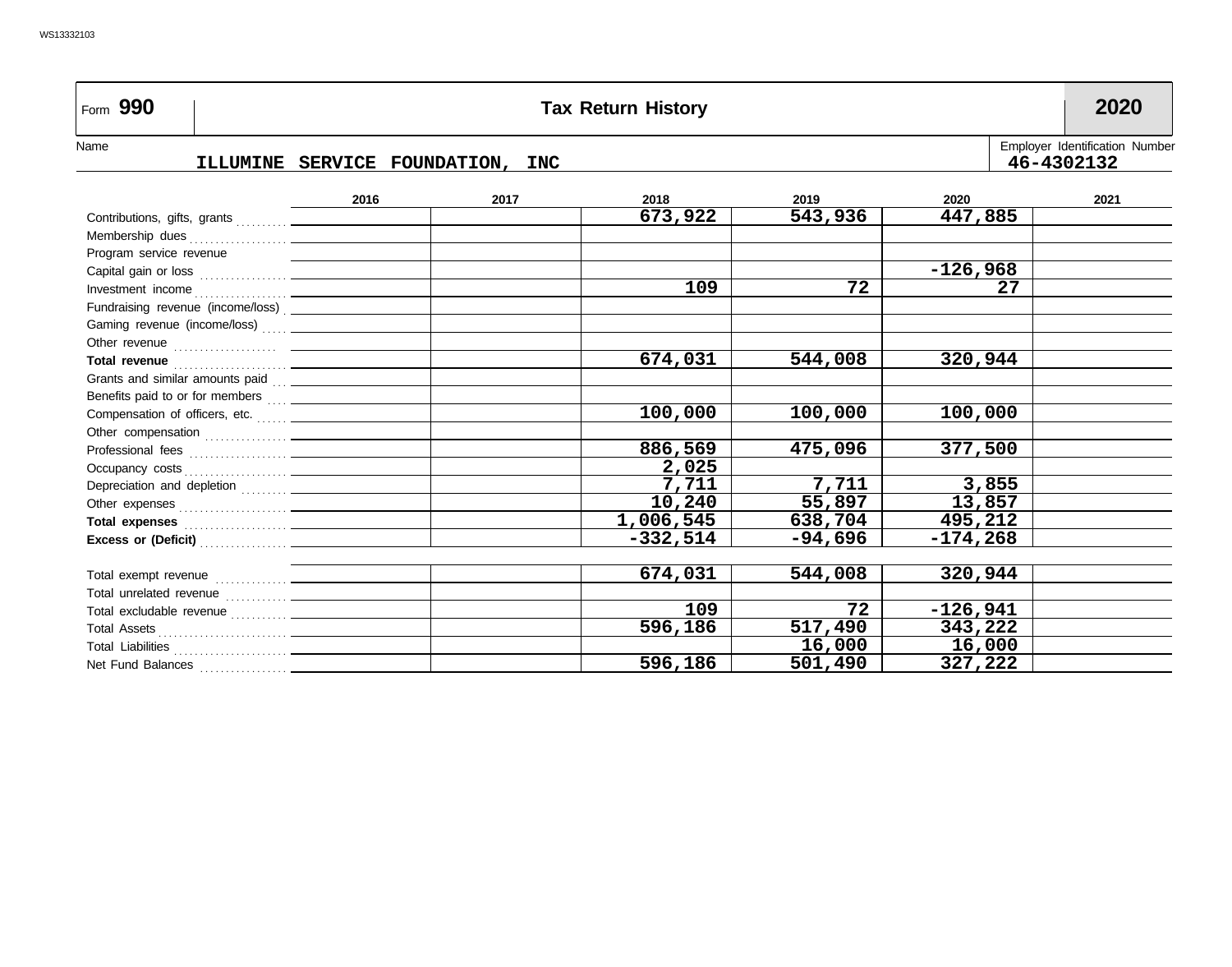# **Taxable Interest on Investments**

| <b>Description</b> |        |                 |           |                                                      |                        |
|--------------------|--------|-----------------|-----------|------------------------------------------------------|------------------------|
|                    | Amount | <b>Business</b> | Code Code | Unrelated Exclusion Postal Acquired after<br>6/30/75 | US<br>Obs $(\$$ or $%$ |
|                    |        |                 | 14        |                                                      |                        |
| TOTAL              |        |                 |           |                                                      |                        |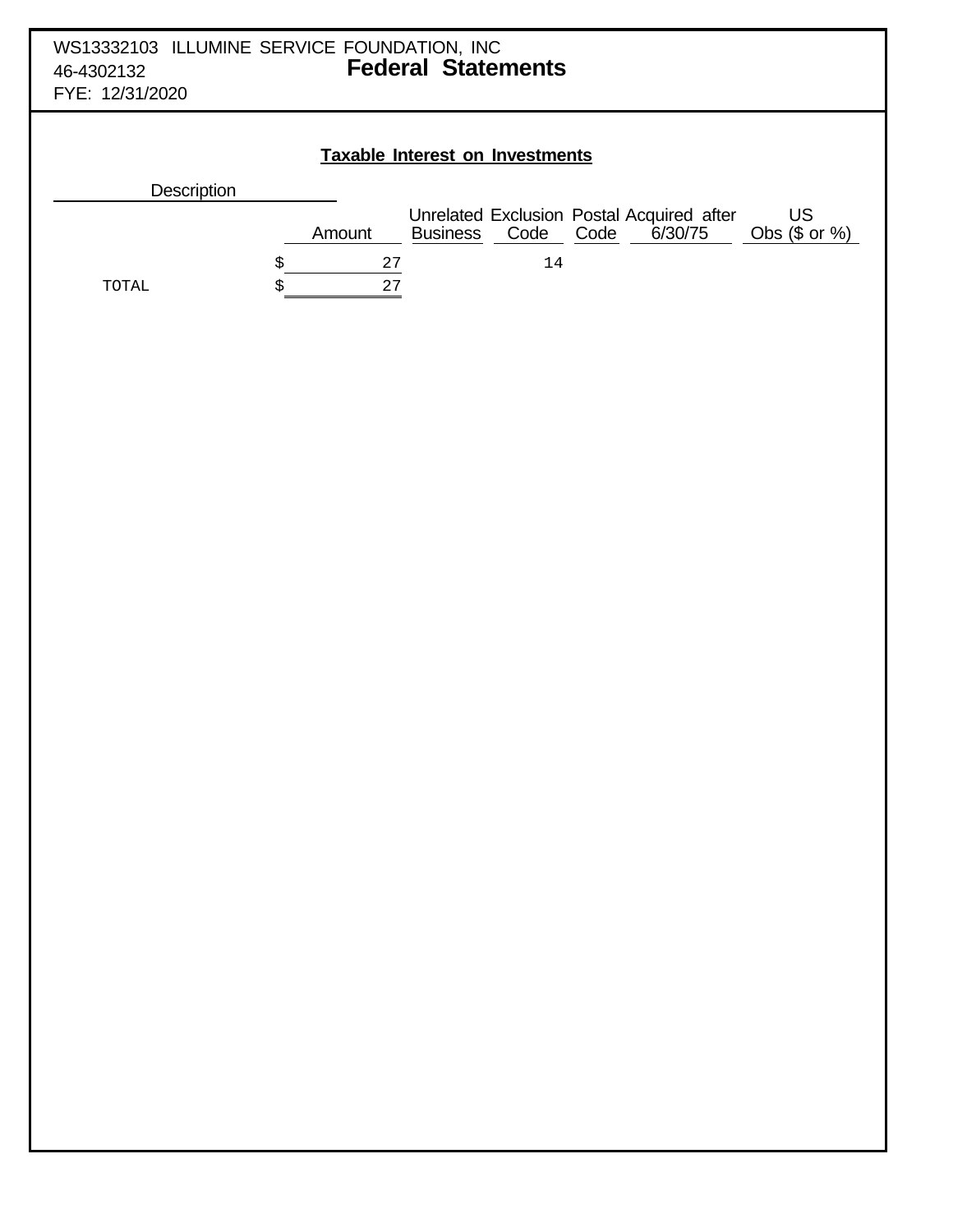| Form 990, Part IX, Line 11g - Other Fees for Service (Non-employee) |  |                          |  |                    |  |                         |  |                 |
|---------------------------------------------------------------------|--|--------------------------|--|--------------------|--|-------------------------|--|-----------------|
| Description                                                         |  | Total<br><b>Expenses</b> |  | Program<br>Service |  | Management &<br>General |  | Fund<br>Raising |
| CONTRACTORS                                                         |  | 341,000                  |  | 303,490            |  | 17,050                  |  | 20,460          |
| TOTAL                                                               |  | 341,000                  |  | 303,490            |  | 17,050                  |  | 20,460          |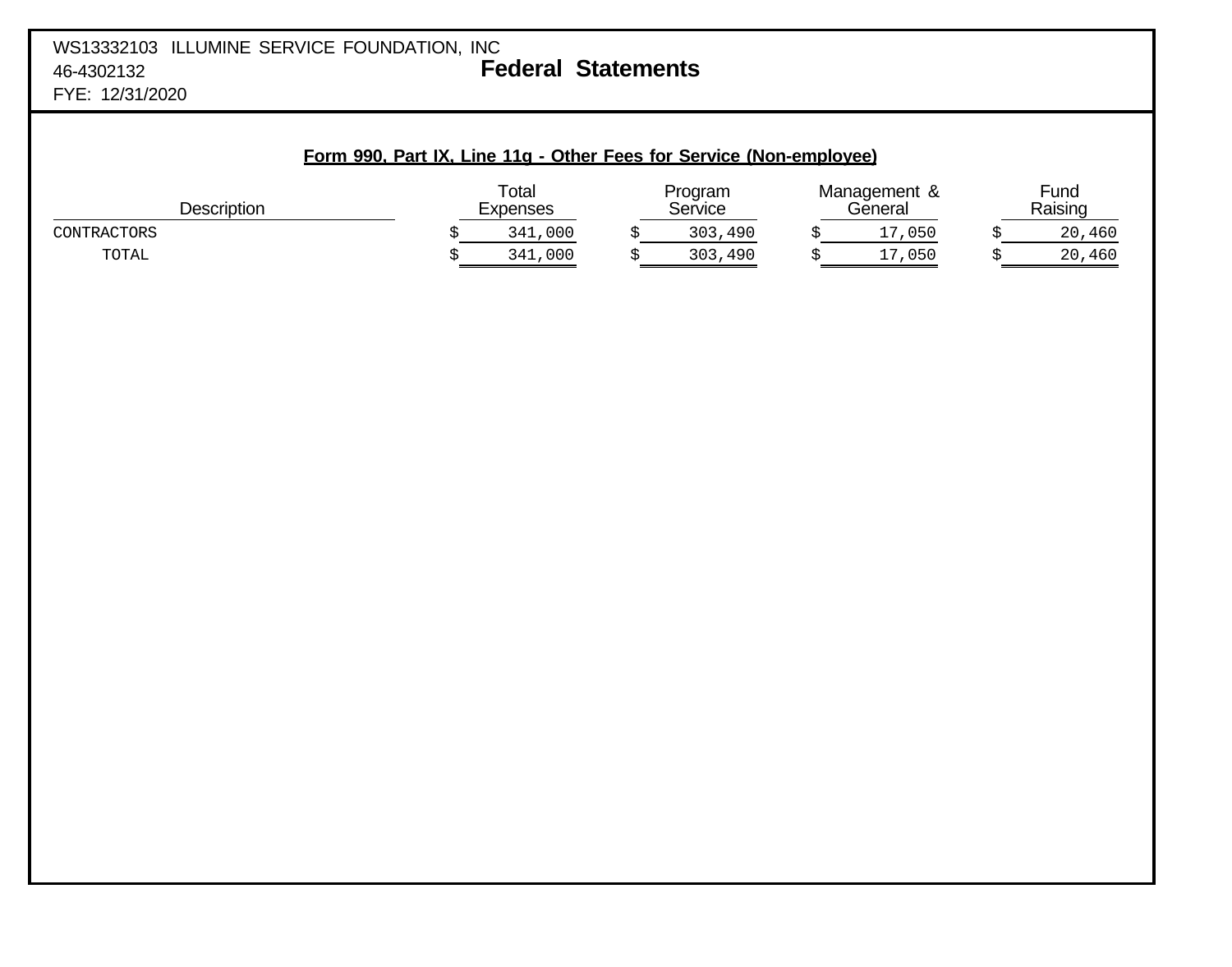| WS13332103 ILLUMINE SERVICE FOUNDATION, INC<br><b>Federal Statements</b><br>46-4302132<br>FYE: 12/31/2020 |                    |
|-----------------------------------------------------------------------------------------------------------|--------------------|
| Schedule A, Part II, Line 1(e)<br>Description                                                             | Amount             |
| TOTAL                                                                                                     | 447,885<br>447,885 |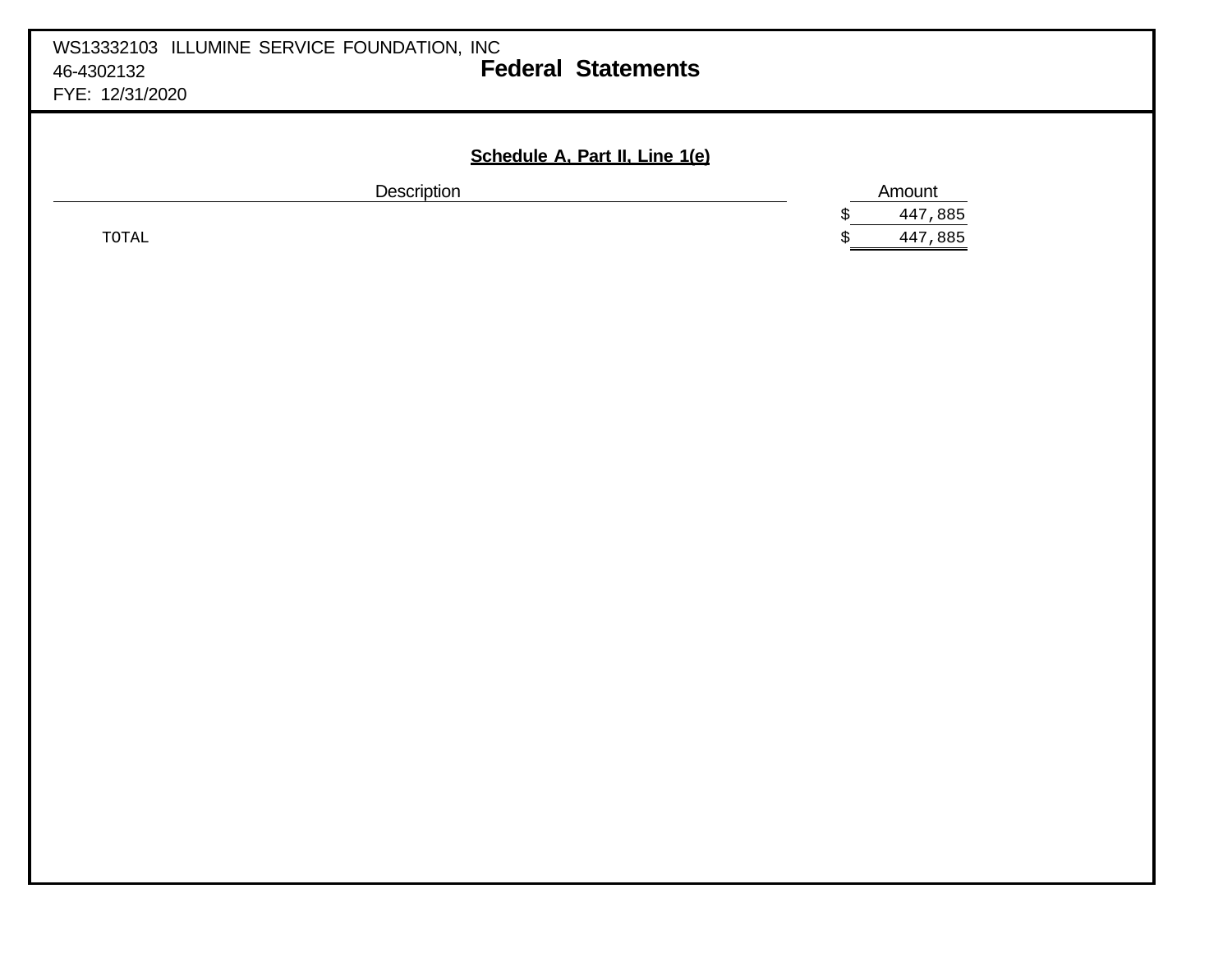## **Schedule A, Part II, Line 5 - Excess Gifts**

| Donor Name                                  | Total                   | <b>Excess</b> |
|---------------------------------------------|-------------------------|---------------|
| FOUNDATION<br>NOVO<br>KALLIOPEIA FOUNDATION | \$<br>100,000<br>50,000 | 35,389        |
| KANTI RAWAL                                 | 100,000                 | 35,389        |
| 11TH HOUR PROJECT                           | 120,585                 | 55,974        |
| NATIONS DEVELOPMENT FUND<br>FIRST           | 29,000                  |               |
| SANJAY RAWAL                                | 37,000                  |               |
|                                             | 969,000                 | 904,389       |
| TOTAL                                       | 1,405,585               | 1,031,141     |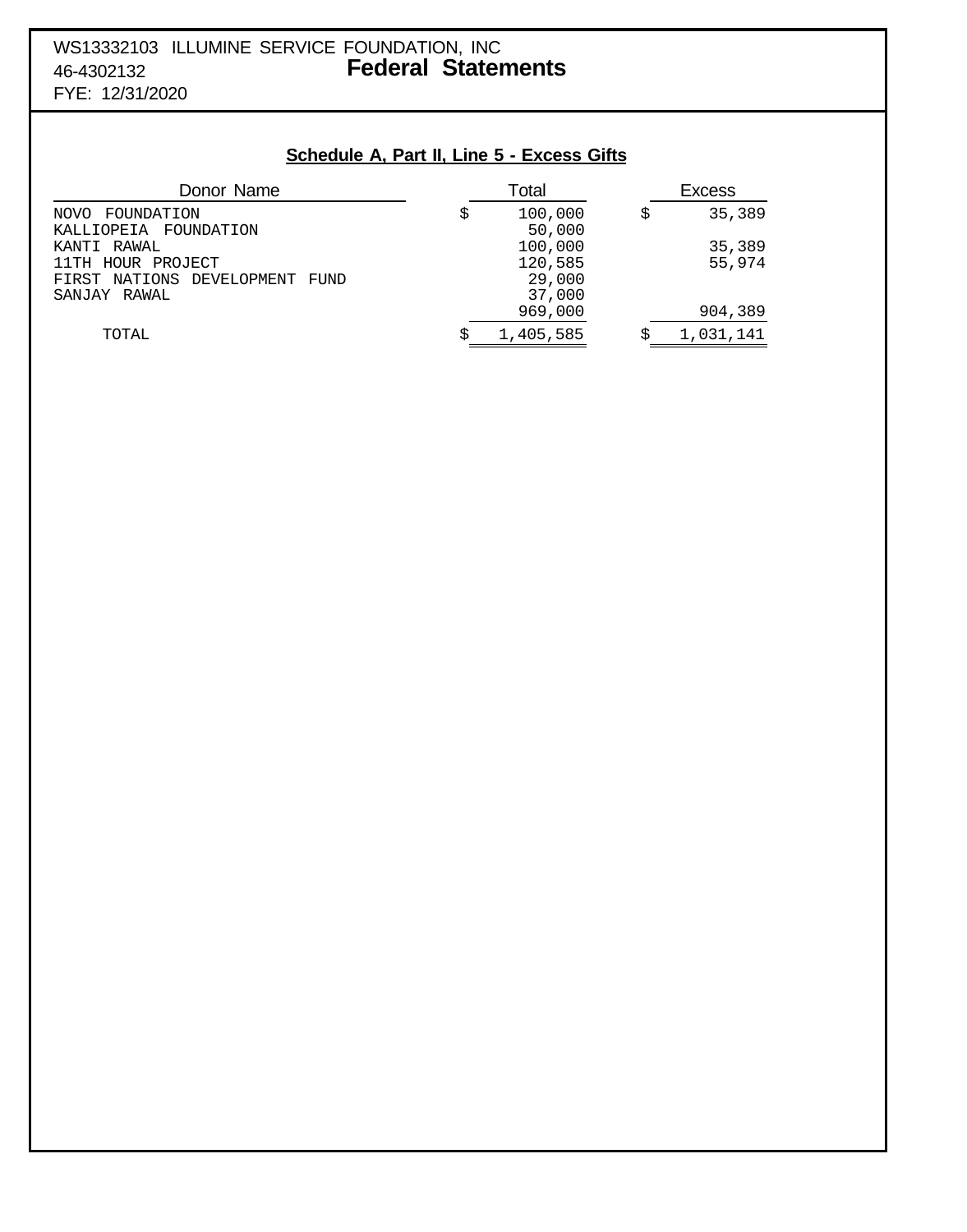| WS13332103 ILLUMINE SERVICE FOUNDATION, INC<br><b>Federal Statements</b><br>46-4302132<br>FYE: 12/31/2020 |        |  |  |  |
|-----------------------------------------------------------------------------------------------------------|--------|--|--|--|
| Schedule A, Part II, Line 8(e)                                                                            |        |  |  |  |
| <b>Description</b>                                                                                        | Amount |  |  |  |
|                                                                                                           | 27     |  |  |  |
| TOTAL                                                                                                     | 27     |  |  |  |
|                                                                                                           |        |  |  |  |